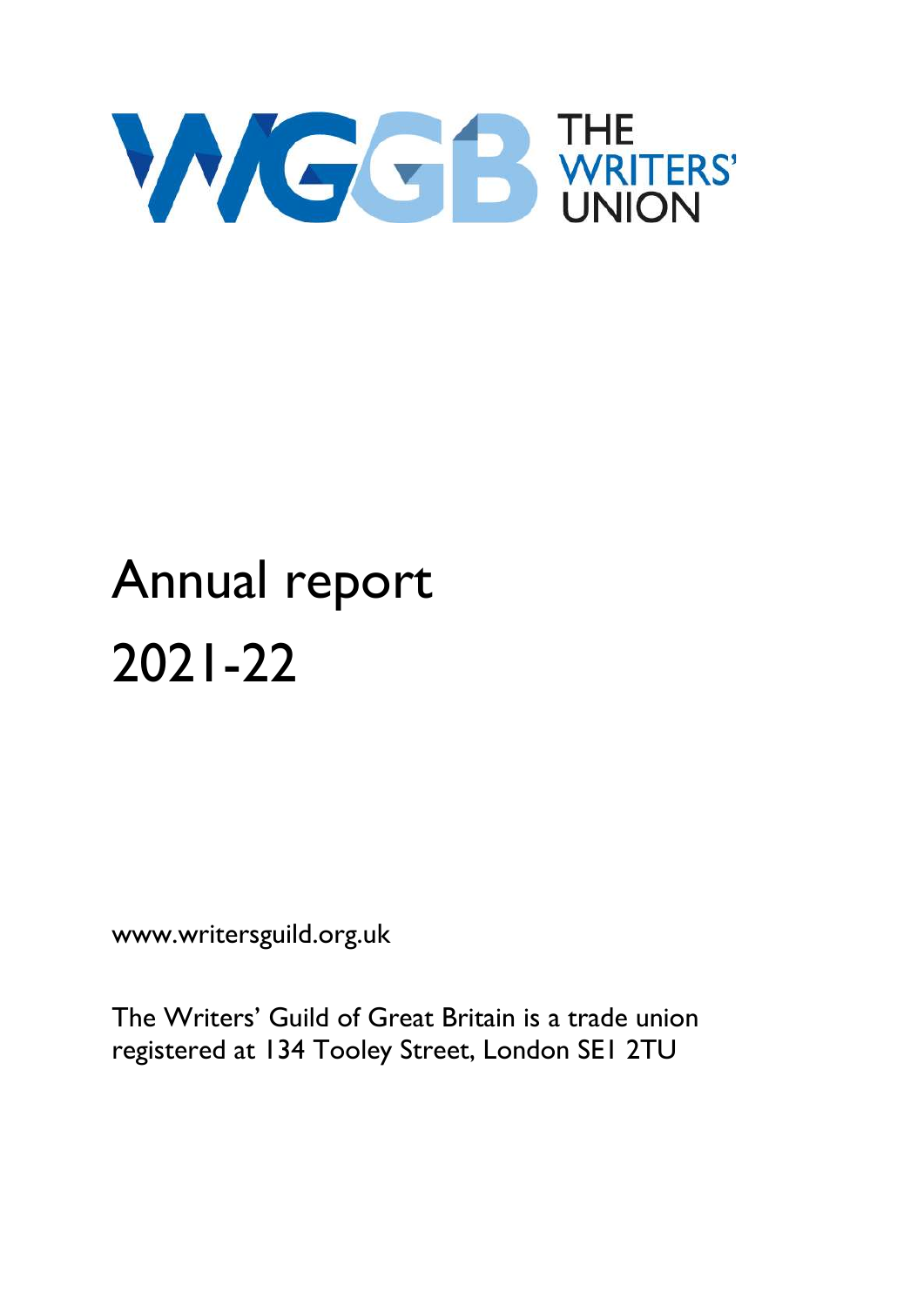## **Contents**

- 5 Summary
- 11 General Secretary's report
- 14 Chair's report
- 17 President's report
- 19 Treasurer's report

#### CRAFT COMMITTEE REPORTS

- 22 Audio
- 24 Books
- 28 Comedy
- 29 Film
- 32 Television
- 37 Theatre
- 44 Videogames

#### NATIONAL REPORTS

- 46 Wales
- 49 Scotland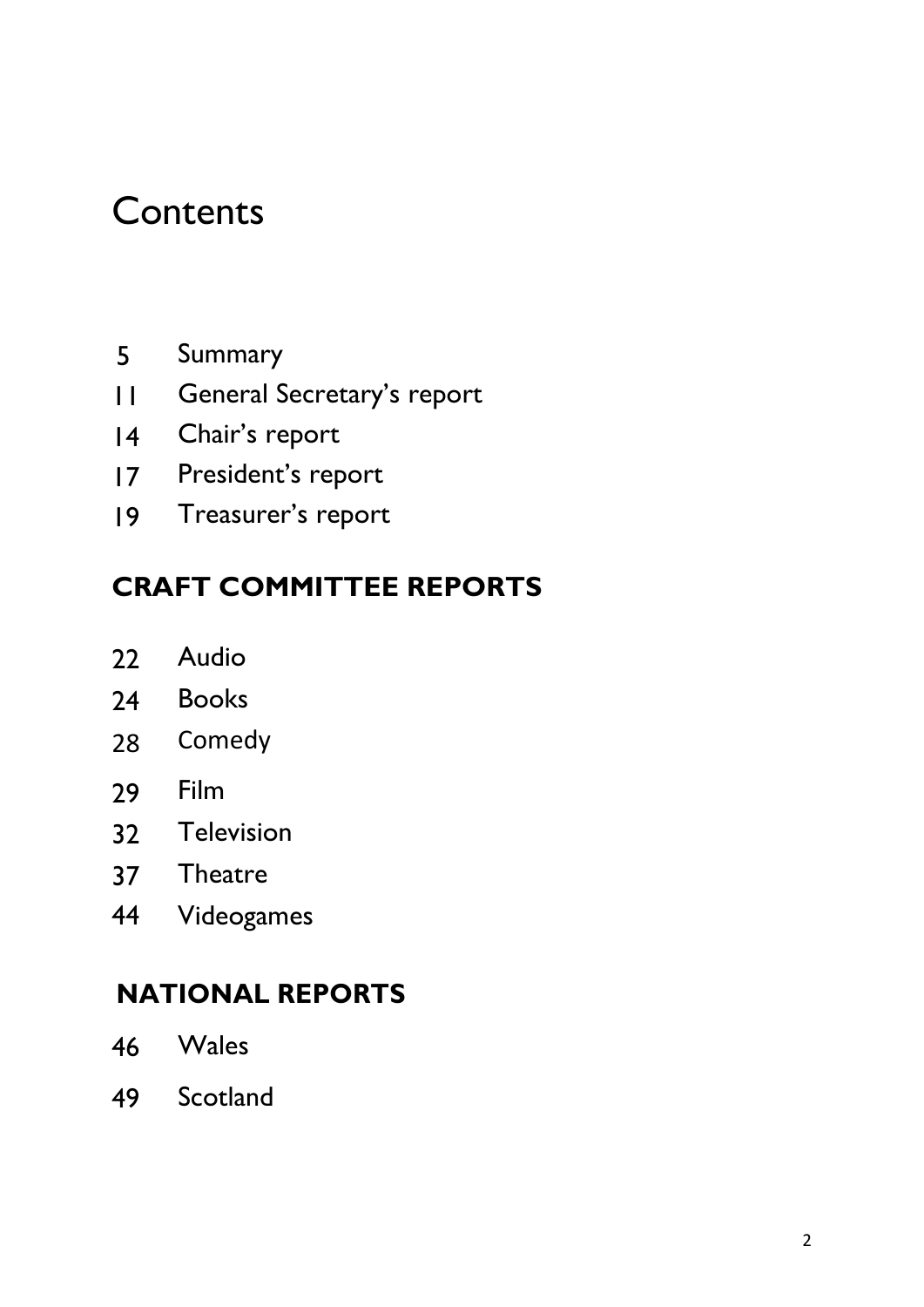#### REGIONAL AND BRANCH REPORTS

- 53 East Anglia
- 54 East Midlands
- 54 London and South East
- 56 North West (Manchester and Lancashire)
- 56 North West (Merseyside)
- 57 South West (Devon and Cornwall)
- 57 South West (Wessex)
- 59 West Midlands
- 60 Yorkshire

#### OTHER REPORTS

- 62 Editorial & Communications Committee
- 63 Equality & Diversity Committee

#### **OBITUARIES**

65 Remembering WGGB members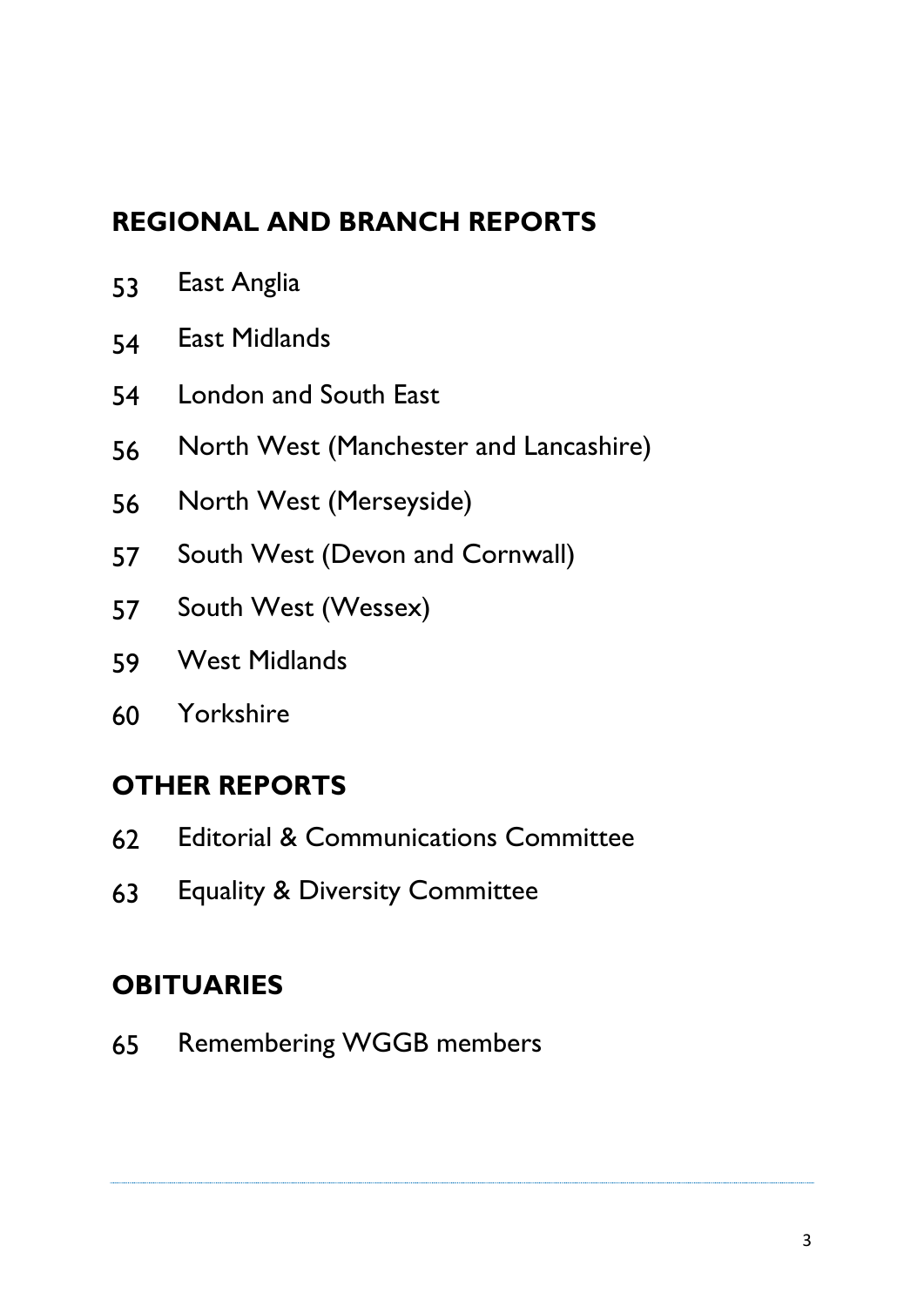## Contact us

If you want to contact any of the WGGB Officers, Craft Chairs or National or Regional Representatives featured in this annual report, you can find their details on our website: www.writersguild.org.uk/contact/

You can also follow us on Twitter: @TheWritersGuild

Facebook: www.facebook.com/thewritersguild

Youtube: www.youtube.com/c/WritersGuildGB

LinkedIn: www.linkedin.com/company/the-writersguild-of-great-britain

## Join us

If you are not a WGGB member, and would like to join, you can do this online: www.writersguild.org.uk

Or by phone: 020 7833 0777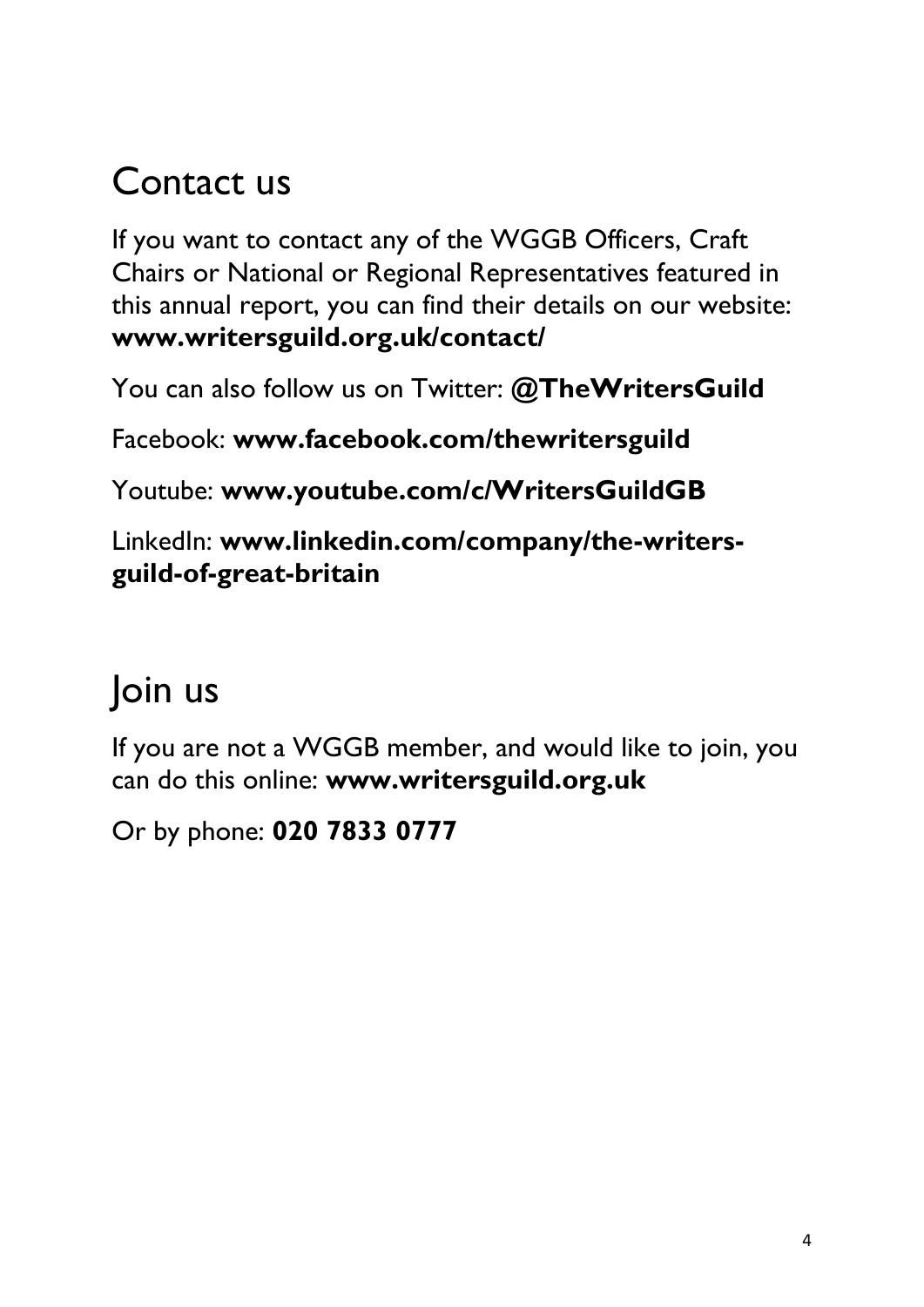## Summary

This report covers the period 1 April 2021 to 31 March 2022.

The WGGB Executive Council comprises democratically elected Officers, Craft Chairs and National and Regional Reps, in accordance with the union's Rule Book. You can find detail of the activities of these elected representatives in the pages that follow, and a summary below.

### CAMPAIGNING AND LOBBYING

#### COVID-19

Alongside partner organisations we launched the New Play Commission Scheme (NPCS) to ensure 15 new commissions for playwrights across England in 2022. The scheme, led by WGGB in partnership with HighTide theatre company, UK Theatre and the Independent Theatre Council, has been designed to respond to the decline in new theatre commissions during the Covid-19 pandemic. NPCS has been generously supported using public funding by Arts Council England and through the Theatre Development Trust and has raised over £50,000 in donations from major writers, producers and actors. Find out more at www.writersguild.org.uk/npcs

We gave evidence to a Parliamentary inquiry and were prominently featured in the report Supporting writers through the COVID-19 crisisfrom the All Party Writers Group. Published in May 2021, it called on the Government to provide writers with greater support, recognition and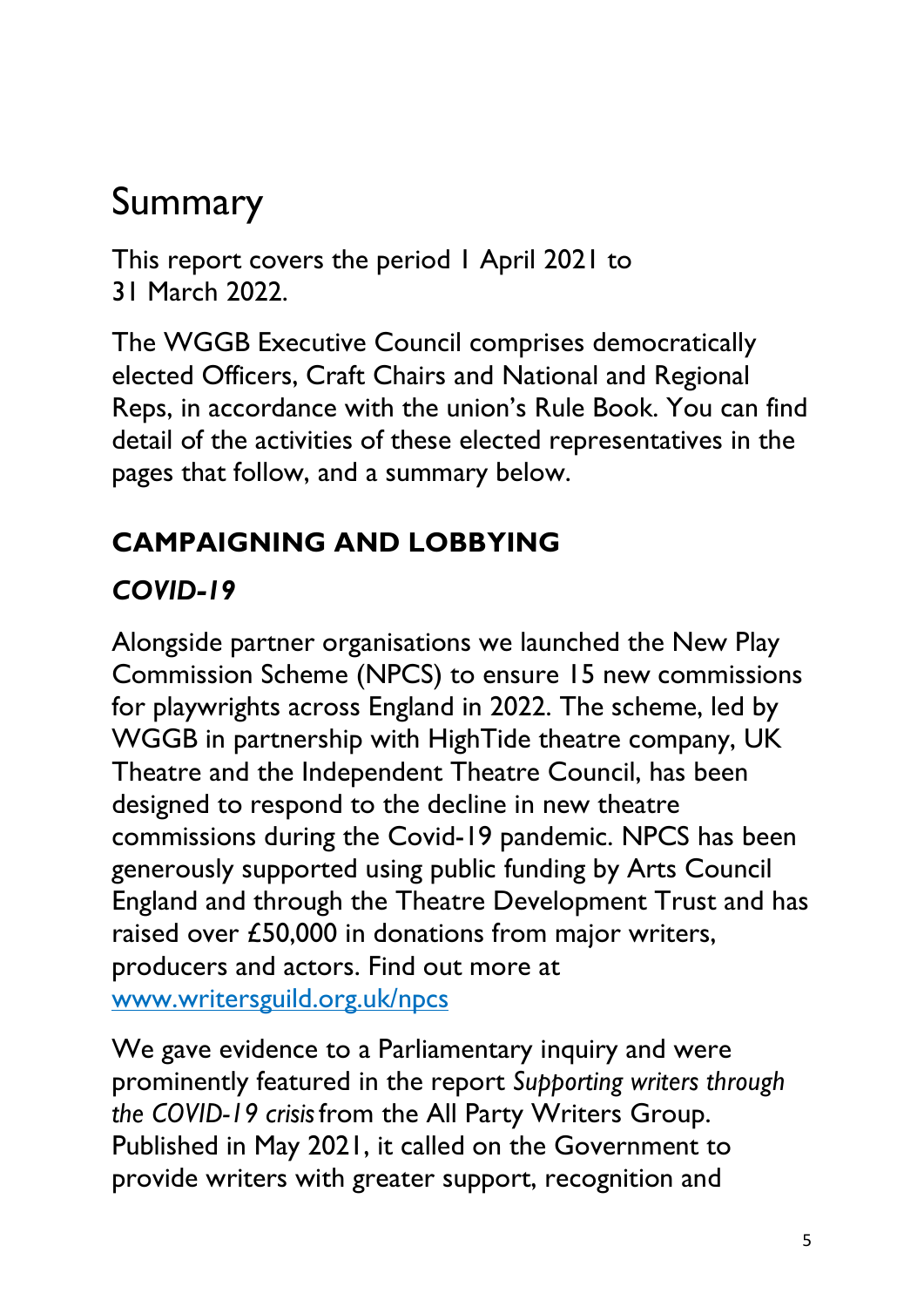protection of copyright under the direction of a 'Creators Council'.

In July 2021, we signed a statement calling for the urgent implementation of a Government-backed insurance scheme for theatre, which was later introduced.

Leading playwrights and WGGB members backed new digital principles for theatre launched in September 2021. Developed jointly by WGGB and the Personal Managers' Association (PMA), they set out the basis for playwrights' rights for digital theatre, following an explosion in streaming and other forms of online delivery during the pandemic.

A version of the principles has now been agreed with the Royal Court, RSC and National Theatre.

Our Film Committee continues its presence on the industrywide Screen Sector Taskforce, a BFI-organised group coordinating feedback to the Department for Digital, Culture, Media and Sport.

We continued to lobby the Government to expand the Self-Employed Income Support Scheme (SEISS) to include the estimated three million freelance workers who had been excluded from support.

#### **BREXIT**

WGGB continued to lobby Government post Brexit to ensure writers' voices were heard and stayed firmly on the agenda.

In April 2021 we signed an open letter to the Prime Minister from the Incorporated Society of Musicians proposing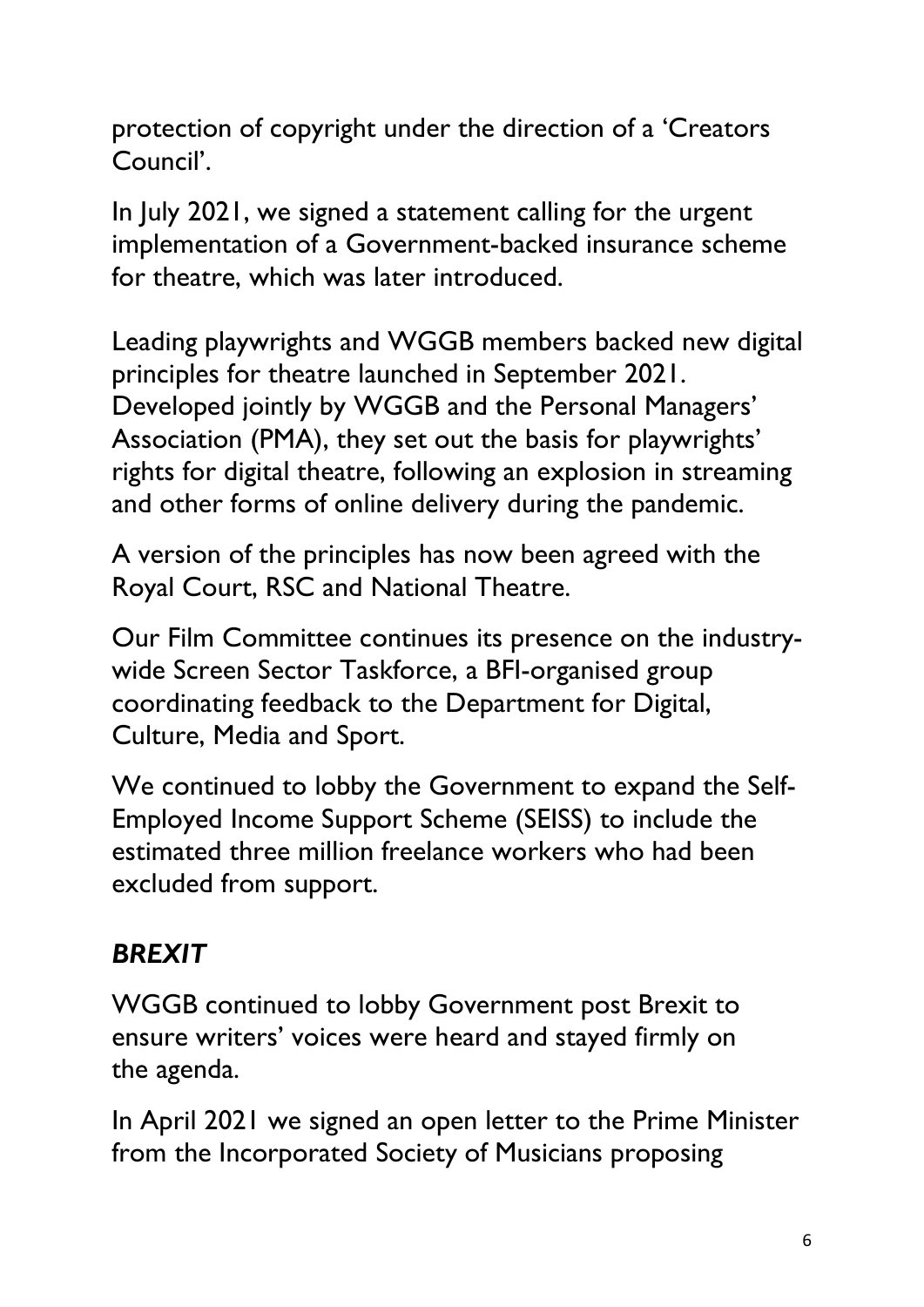measures to tackle the new restrictions on the creative industries as a result of the EU trade deal.

#### THE CLIMATE CRISIS

We supported Film Strike for Climate at COP26 and continue to put the climate crisis at the heart of all we do following a motion passed at our AGM in 2019.

We have introduced vegetarian/vegan food only at events, have switched to non-plastic membership cards and are looking at other ways to reduce our carbon footprint and that of our members, including utilising digital technology like Zoom for our events and meetings.

### CUTS TO HE FUNDING OF ARTS SUBJECTS

In July 2021 WGGB joined six other trade unions in publishing an open letter to Prime Minister Boris Johnson, in opposition to proposed funding cuts to creative and performative arts subjects in the Higher Education Teaching Grant budget for 2021-2022.

We launched a series of events to support our Higher Education Network – supporting WGGB members who teach creative writing subjects.

#### HYBRID/PAID-FOR PUBLISHING/SELF-PUBLISHING

We have launched a report on the results of our joint survey with the Society of Authors, plus a campaign to tackle bad practice. We are also currently working on producing a guide to self-publishing.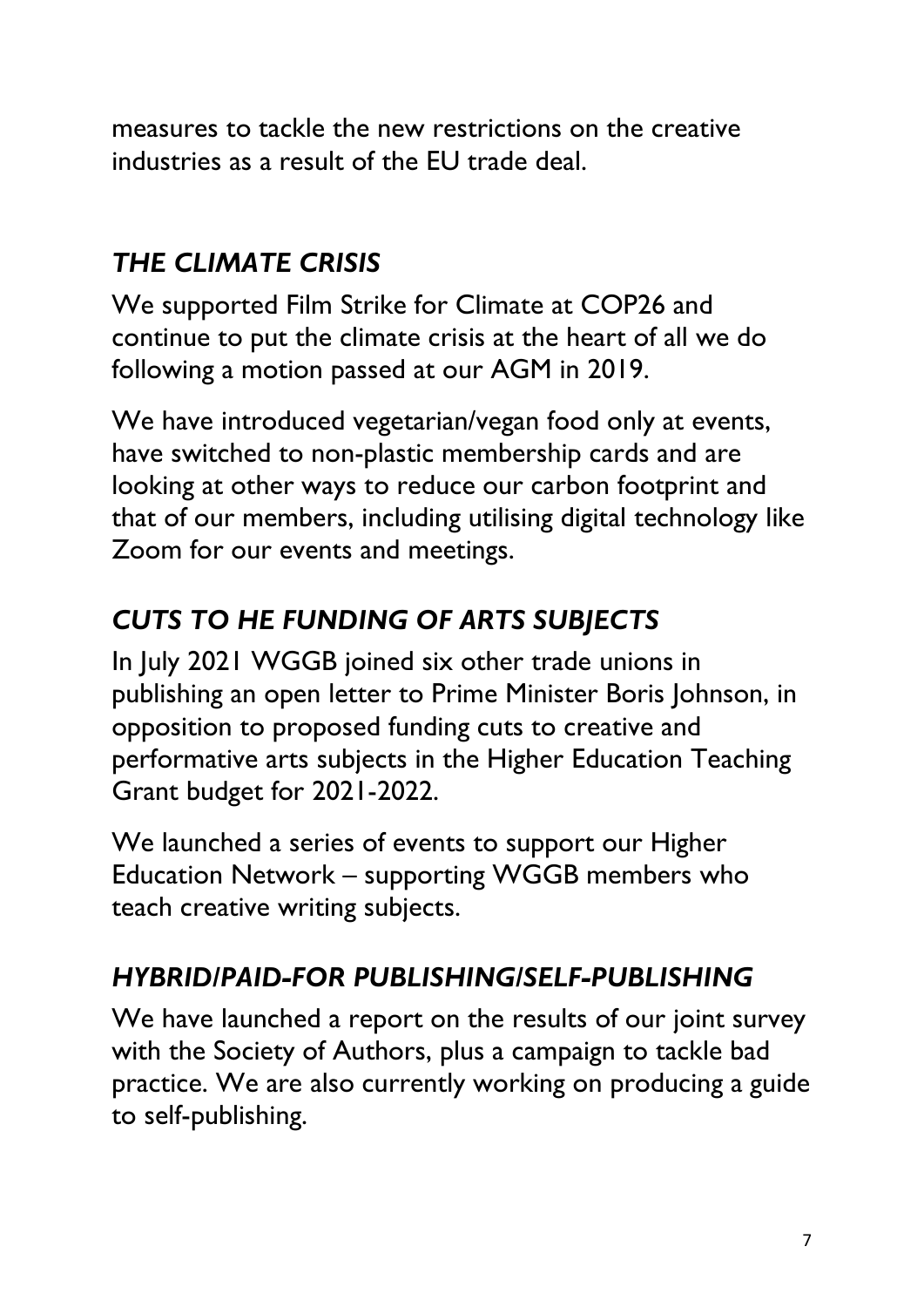## SAVE CHANNEL 4

Channel 4's four decades as a publicly owned broadcaster is under threat, with the Government pushing ahead with controversial plans to privatise the Channel in a shake-up that could transform the landscape of British television. WGGB believes Channel 4 has been vital to the success of the British television and film industry, and we are campaigning to stop this.

#### #STANDWITHUKRAINE

WGGB condemns the invasion of Ukraine and has joined the global trade union movement in calling for peace and in urging all governments to reach a negotiated solution through diplomacy rather than force. We have issued a statement and we are in contact with our colleagues at the International Affiliation of Writers Guilds, the Federation of Screenwriters in Europe and the European Writers' Council so we can support their work.

We also organised a fundraiser screening of the Ukranian version of Paddington in April 2022 to raise money for Ukranian writers affected by the war, plus our EC voted on a donation of £5,000 from union funds.

#### PERFORMERS' ALLIANCE APPG

The Performers' Alliance All-Party Parliamentary Group (APPG) brings together peers and MPs and works closely with WGGB and sister unions the Musicians' Union and Equity. Throughout the year the APPG has provided briefings to Parliamentarians and Select Committees and continues to make the case to policy-makers of the existential threat that Brexit and Covid-19 pose to the creative industries.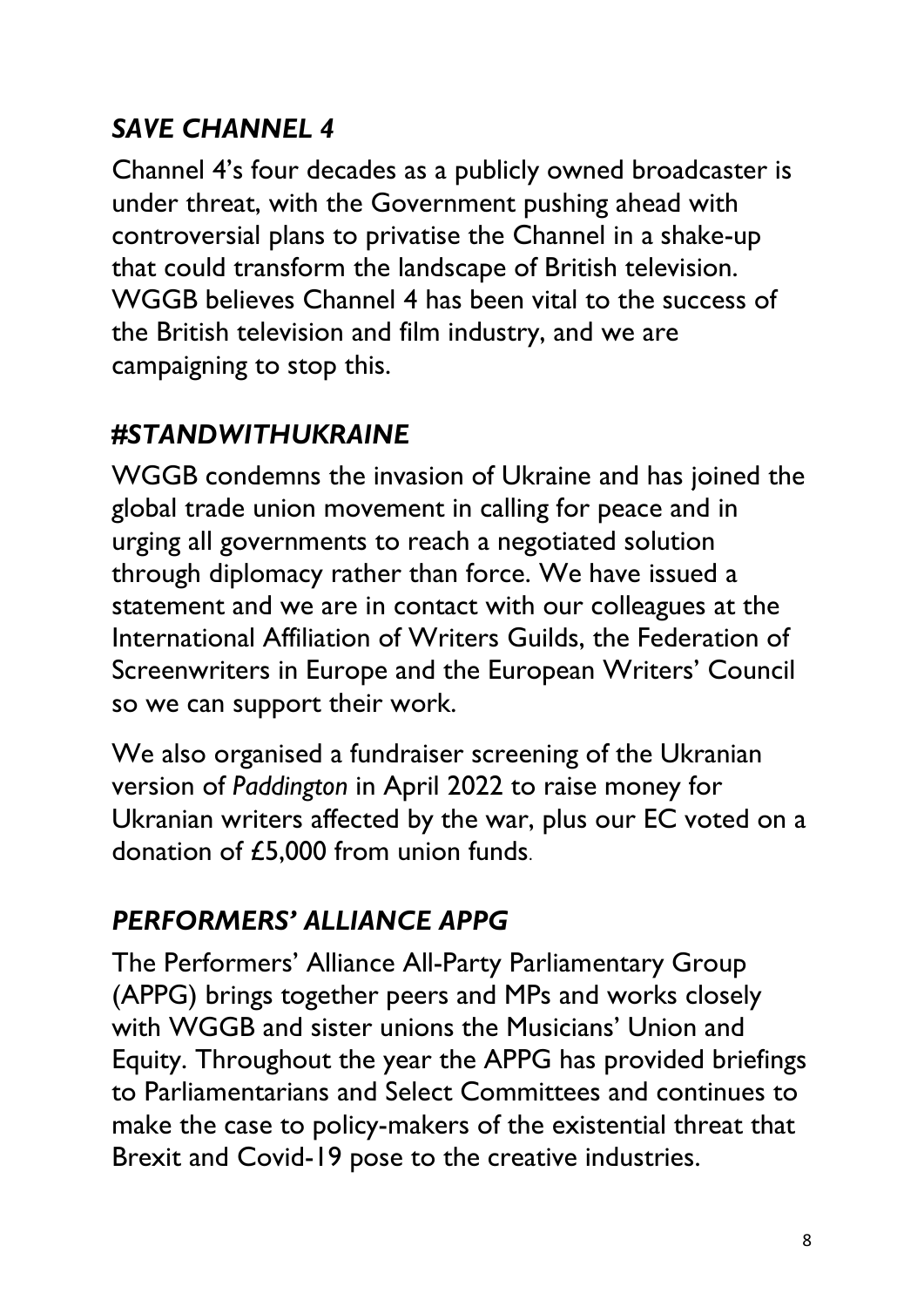## EQUALITY AND DIVERSITY

WGGB commissioned Inc Arts to produce a groundbreaking new survey, written by ethnically diverse people, for ethnically diverse people, and the first of its kind in the UK to cover scriptwriting in film, gaming, radio, television and theatre. The results of the survey will form a report and inform the next step of our Equality Writes campaign.

We continued to run online events for under-represented writing groups.

We are currently implementing a range of recommendations as a result of an access audit.

Our Equality and Diversity Committee has supported internal and external stakeholders with their equality and diversity work.

## NATIONS AND REGIONS

Our branches in Scotland and Wales continued to make headway with their lobbying work on a range of issues and you can find out more in their reports from pages 46 onwards.

## NEGOTIATIONS

We negotiated a 2% rise on minimum fees for BBC writers in audio and TV, and in theatre (under our TNC agreement).

WGGB continues to engage with major SVOD players in an attempt to improve the contractual terms for writers.

WGGB continues to work with Pact on renegotiating its national film and TV agreements with the union.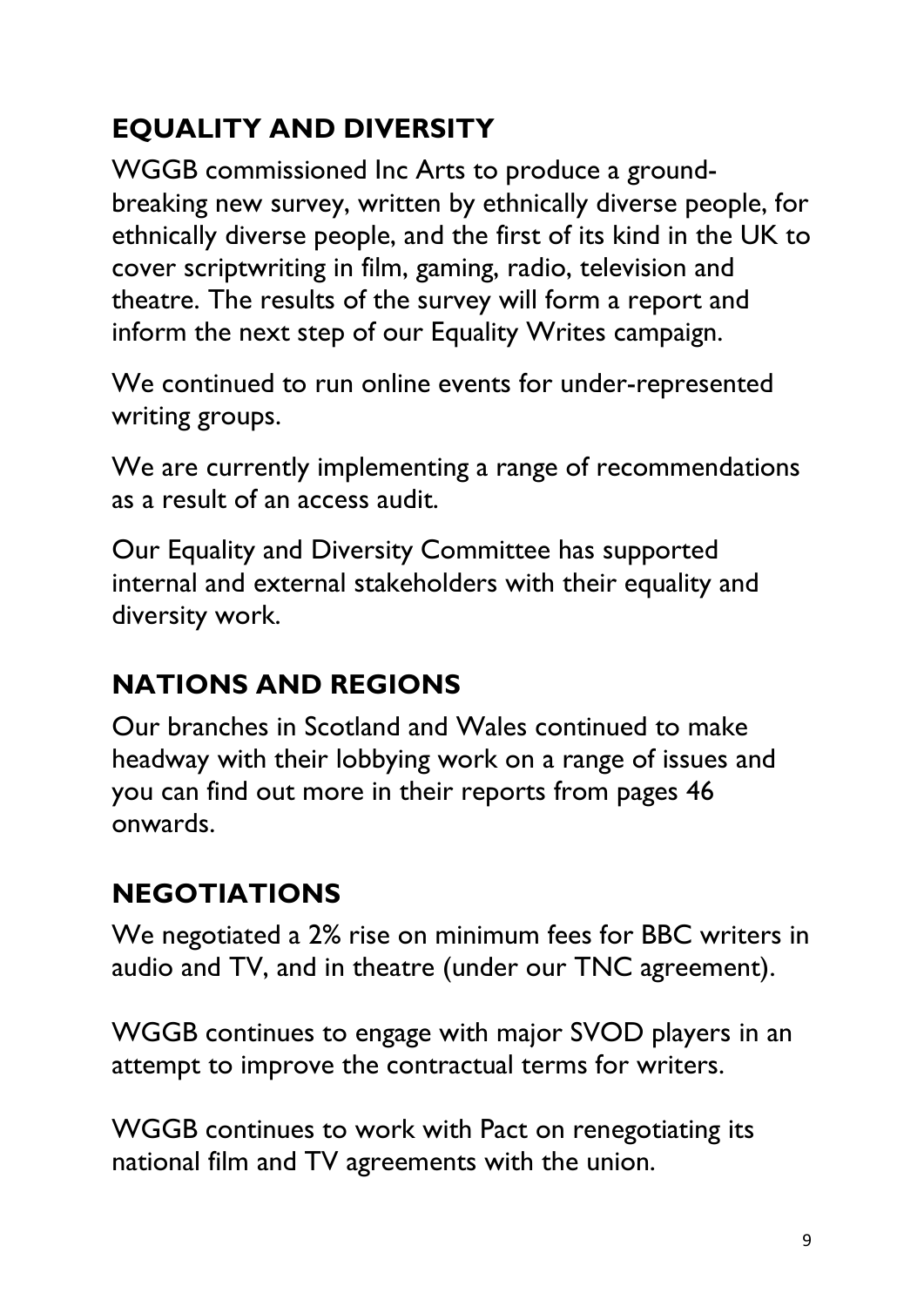## ROYALTY PAYMENTS

Writers Digital Payments, set up by WGGB and the Personal Managers' Association in 2015, paid out over £1.3 million to writers for use of their work on BBC iPlayer, taking the total paid out by the scheme since it launched to over £6.8 million.

#### RECRUITMENT

Our membership is now approaching the 3,000 mark.

#### EVENTS

We ran over 20 events via the Zoom platform, including our second virtual AGM, and a new series of member-only events.

#### BEST PRACTICE

We launched five new sets of best practice guidelines: on the 'created by' credit in TV; on writing competitions; on digital delivery of new plays during Covid; videogames industry guidelines; plus joint guidelines with Directors UK on creating positive collaborations between writers and directors.

## AWARDS

We awarded our annual Olwen Wymark Theatre Encouragement Awards and the Tinniswood Audio Drama Award with the Society of Authors.

Our Writers' Guild Awards returned for a bumper year, celebrating two years of the cream of British writing, following their cancellation due to Covid.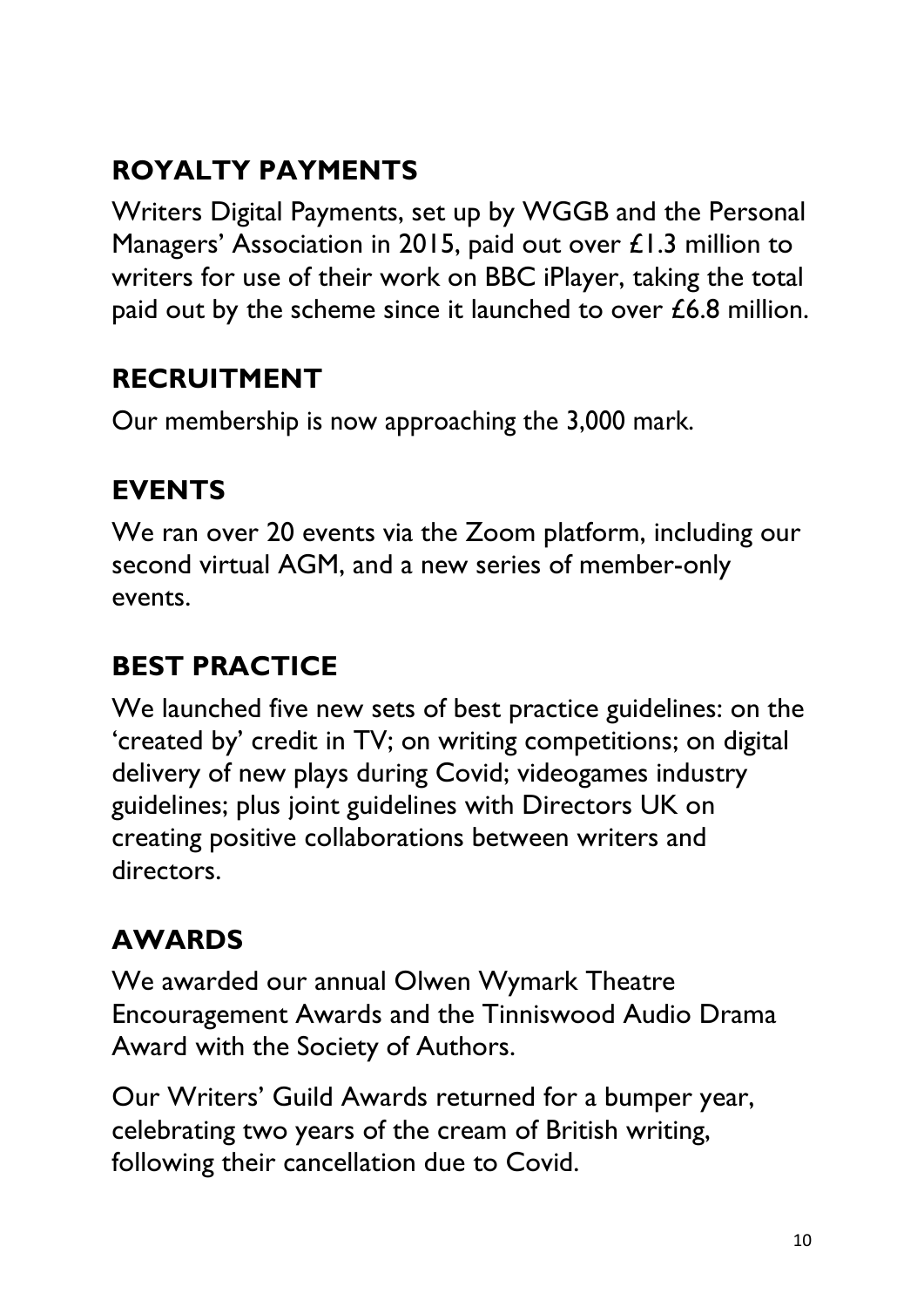## General Secretary's report

This time of year offers me a welcome chance to look back and reflect on the union's work over the past 12 months and my first five years as General Secretary.

And what a five years it has been. Who could have imagined that in that period we would have seen a global pandemic, a war in Ukraine and the aftershock of Brexit and all that has happened between the referendum on the UK's membership of the EU, the endless negotiations and the eventual withdrawal from the bloc.

This has been a seismic half-decade, which has also seen a cost-of-living crisis that has had a had huge impact on workers' livelihoods, mental health, and much more.

As a trade union, it has been our job to rise to this challenge, and as a union for writers, I have witnessed these events through the unique filter of a creative freelance workforce negotiating unprecedented obstacles.

Our theatres went dark for the best part of two years, TV and film productions were shut down and then had to negotiate social distancing and storylines that reflected our ever-changing 'new normal'. New writing commissions dried up and while the Government support package was generous, an estimated three million freelance workers continued to fall through the gaps. This is just a small snapshot of what writers have had to face.

I am proud of what our union has achieved during this time – a heroic effort on behalf of WGGB elected officials and reps,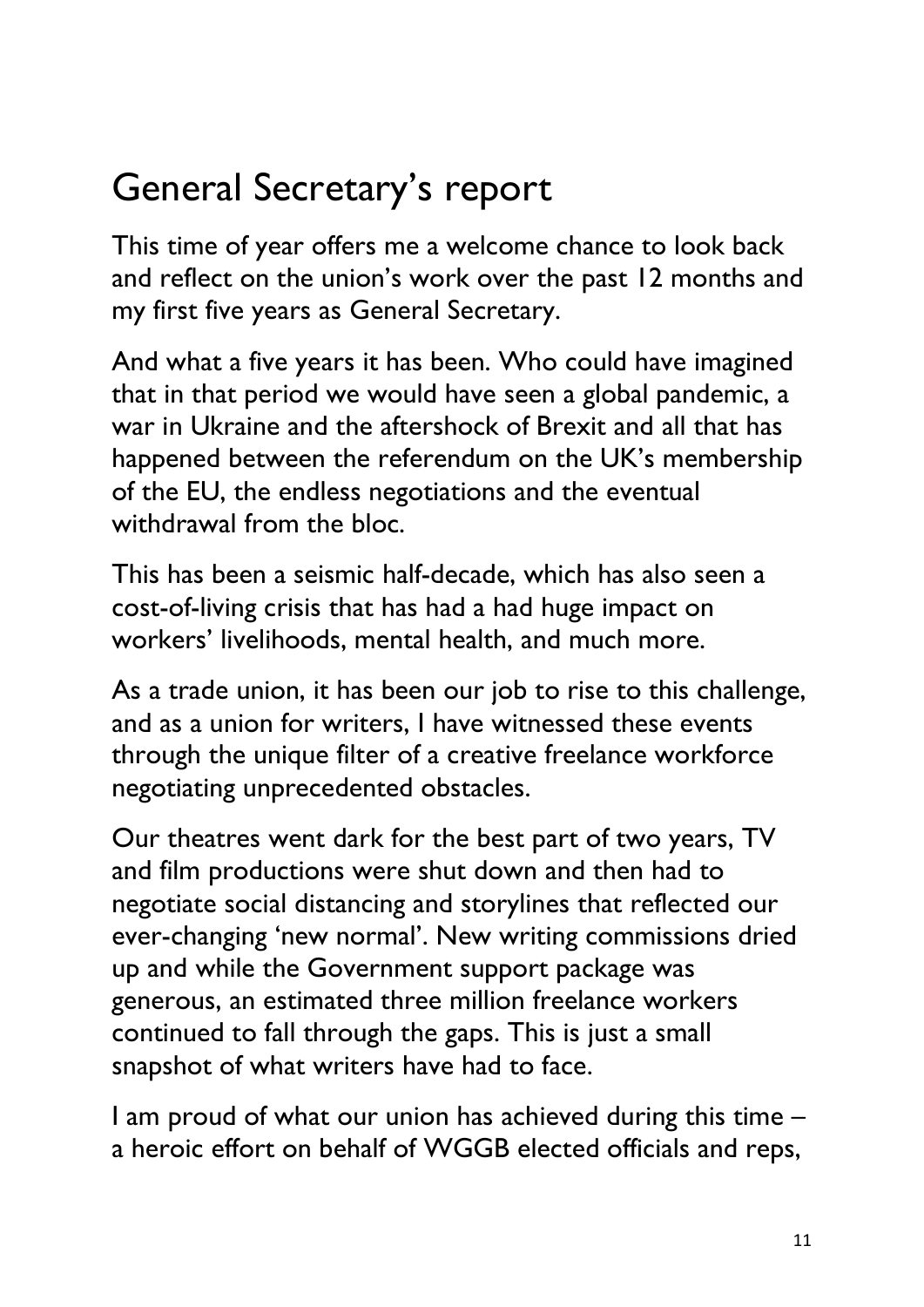all volunteer writers who have pulled out all the stops to protect their colleagues during these tumultuous times, and to help sail the WGGB through choppy waters, while facing new difficulties themselves.

I salute and thank them all. And I also want to pay tribute to our staff, who became the engine that continued to drive our union from their own homes, with all the challenges that entailed. WGGB is thankfully finally returning to a new post-Covid normality, operating a hybrid system of working, meetings and events, which is allowing us to gather in person once again but also to capitalise on the opportunities Zoom and other technologies offer for accessibility and the environment.

This is just one positive to emerge from such dark times. We have seen a boom in recruitment, with membership rising to almost 3,000, for the first time in our 60-year-plus history. Our second online AGM last year saw another record turnout. And we have been delighted to meet so many more of you through our hugely popular new series of online events and through our casework which, understandably, has been incredibly busy as we have offered advice and legal support to an increasing number of writers in troubled times.

In the past year we have produced five new best-practice guidelines; negotiated a 2% pay increase for TV, audio and theatre writers; paid out (via Writers Digital Payments), another £1.3 million to BBC writers; launched a landmark New Play Commission Scheme for playwrights; and entered the second phase of our Equality Writes campaign, focusing on the under-representation of ethnically diverse scriptwriters. We've stood with Ukraine and against arts HE cuts, and campaigned to save Channel 4. We've celebrated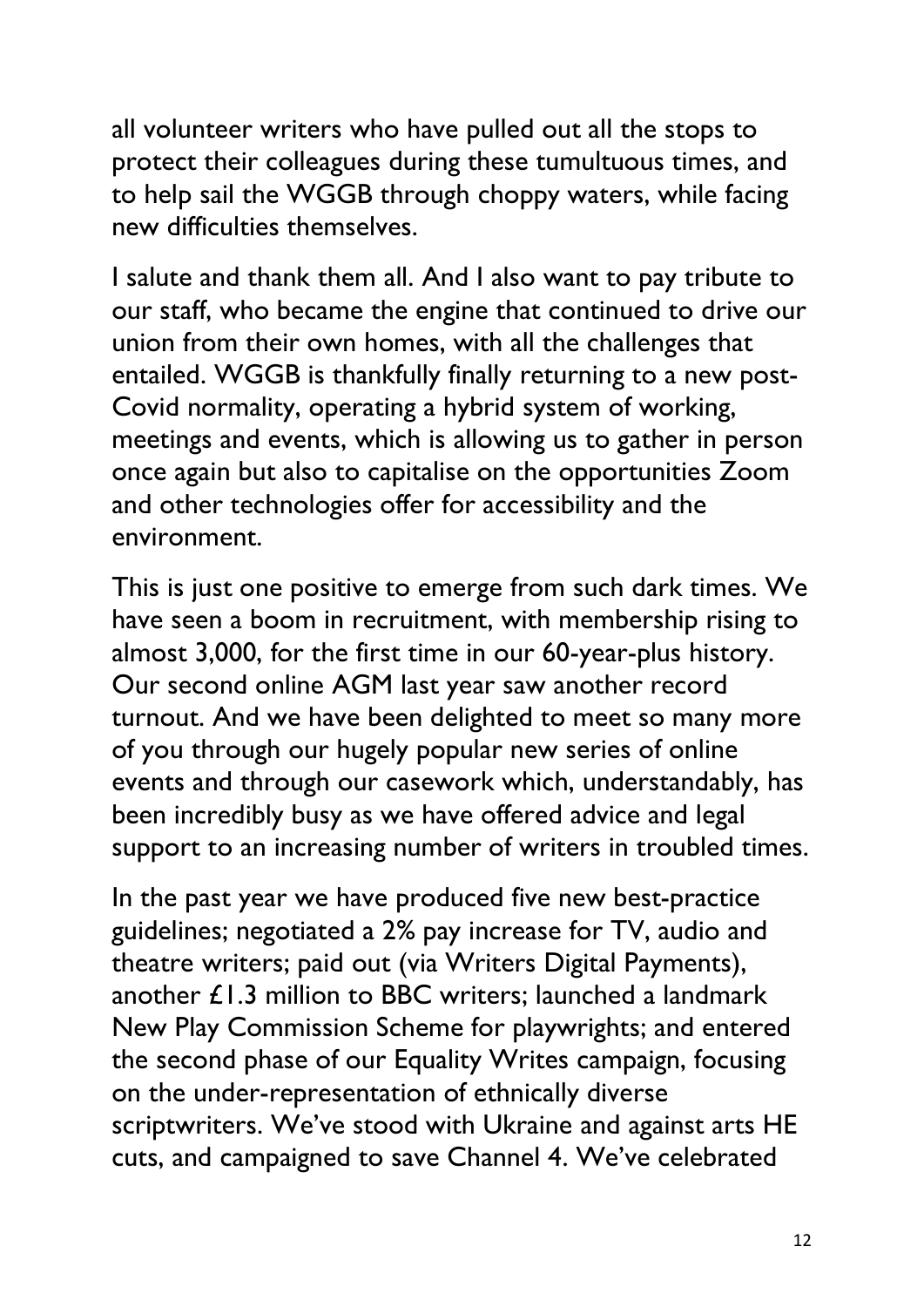writers at our annual Writers' Guild, Olwen Wymark and Tinniswood awards, taken on the Wild West of paid-for publishing and campaigned and lobbied tirelessly on the continued impact of Brexit and Covid, as the creative industries begin their slow route to recovery. The march goes on.

You can read about all this and more in the following pages, from our elected Craft, National and Regional Reps themselves.

This time of year also offers me an opportunity to look ahead and there is much work to be done. Thanks to our robust finances and boom in membership we are due to expand our staff once again to include two new organising assistants, building on our organising agenda and harnessing the impressive growth in activism amongst our elected reps and committees across our nations, regions and in our different craft areas.

It is vital that we strengthen our national agreements for writers, with particular emphasis on SVOD and PACT. I will also be focussing on protecting our public service broadcasters and minimising the impact of Brexit/Covid in our industry as well as fostering relationships with other unions, writers organisations, plus agents, producers and broadcasters.

So as ever that just leaves me to make one more thank you – to you! Without you there would be no union, and by working together we can move mountains.

Stay safe, and I look forward to seeing you again at our AGM.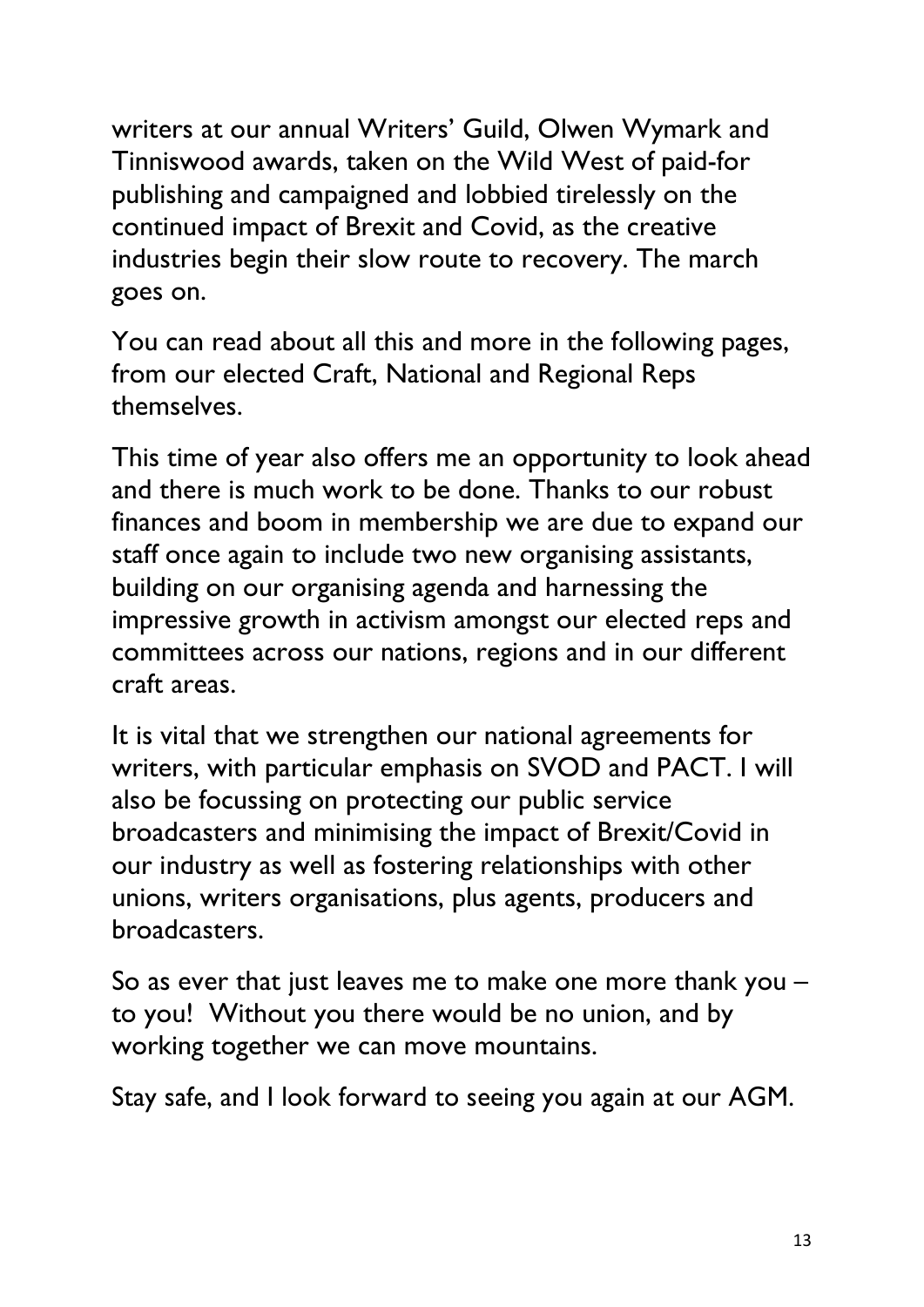## Chair's report

The world has felt like a very changeable and uncertain place since my last annual report. There have been green shoots of recovery as Covid restrictions eased meaning that live performance, film and TV productions were able to get back into full swing.

It also meant the return of the Writers' Guild Awards in February. On Valentine's Day, a socially distanced audience were able to celebrate writers from across audio, comedy, theatre, film, television, books, musicals and videogames. And for the first time, the event was streamed live to all WGGB members, and the edited highlights have been made available via our YouTube channel.

This level of member inclusion is something I will continue to passionately pursue in my remaining time as Chair. The Zoom revolution has meant we've been able to bring many of our events into the homes of our members, including our Annual General Meeting. This has meant better engagement with members living outside London, writers with disabilities, and those with economic constraints or caring responsibilities who might otherwise be excluded from in-person events.

It is why we will continue to host the majority of our Craft, National and Regional Committees virtually and I would encourage those who may not have felt able to join those Committees in the past to contact the appropriate Chair or Regional Representative. I want to thank those Chairs and their Committee members for adapting brilliantly to the new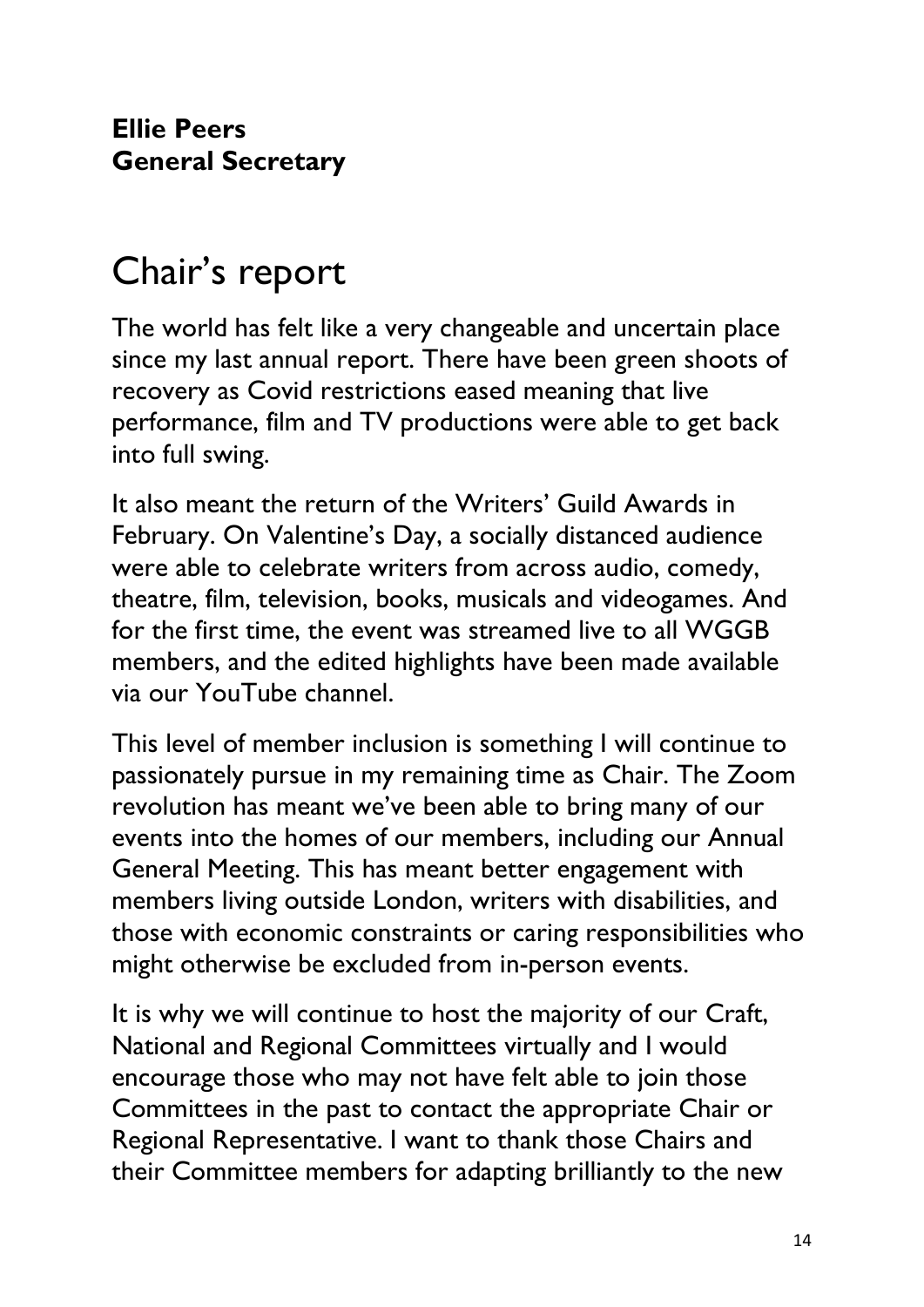normal and for their hard work ensuring the WGGB remains informed, responsive and effective across the Craft areas, Nations and Regions.

We will also be improving access to the WGGB for our disabled members as we implement the recommendations of an access audit commissioned last year. As ever, we welcome any feedback. We can always do better.

However, some things are still better experienced in person, and it has been heartening to see that there is still a healthy appetite for live theatre and comedy, despite doom-laden predictions to the contrary. Of course, this recovery is fragile and there is the marked absence of those who felt that a career in the theatre was no longer sustainable after the pandemic. Many theatres feel the need to play it safe with productions of the sure-fire classics, tried and tested seat fillers.

Which is why former WGGB President David Edgar and the WGGB Theatre Committee have been working hard to launch the New Play Commission Scheme to encourage not only new writing but its actual production. I am grateful to those WGGB members and staff who worked tirelessly to secure the Arts Council funding for the scheme which I believe will offer a vital lifeline for theatre writers affected by the lockdowns of the last two years.

I also want to pay tribute to the many talented reps who will be leaving us this year. My own personal experience is with the TV Committee and I have seen at first hand how our outgoing TV Chair Emma Reeves has marshalled the Committee through a transformative period in UK television production. During her tenure, BBC Studios was launched, SVOD (streaming video on demand) has gone mainstream and there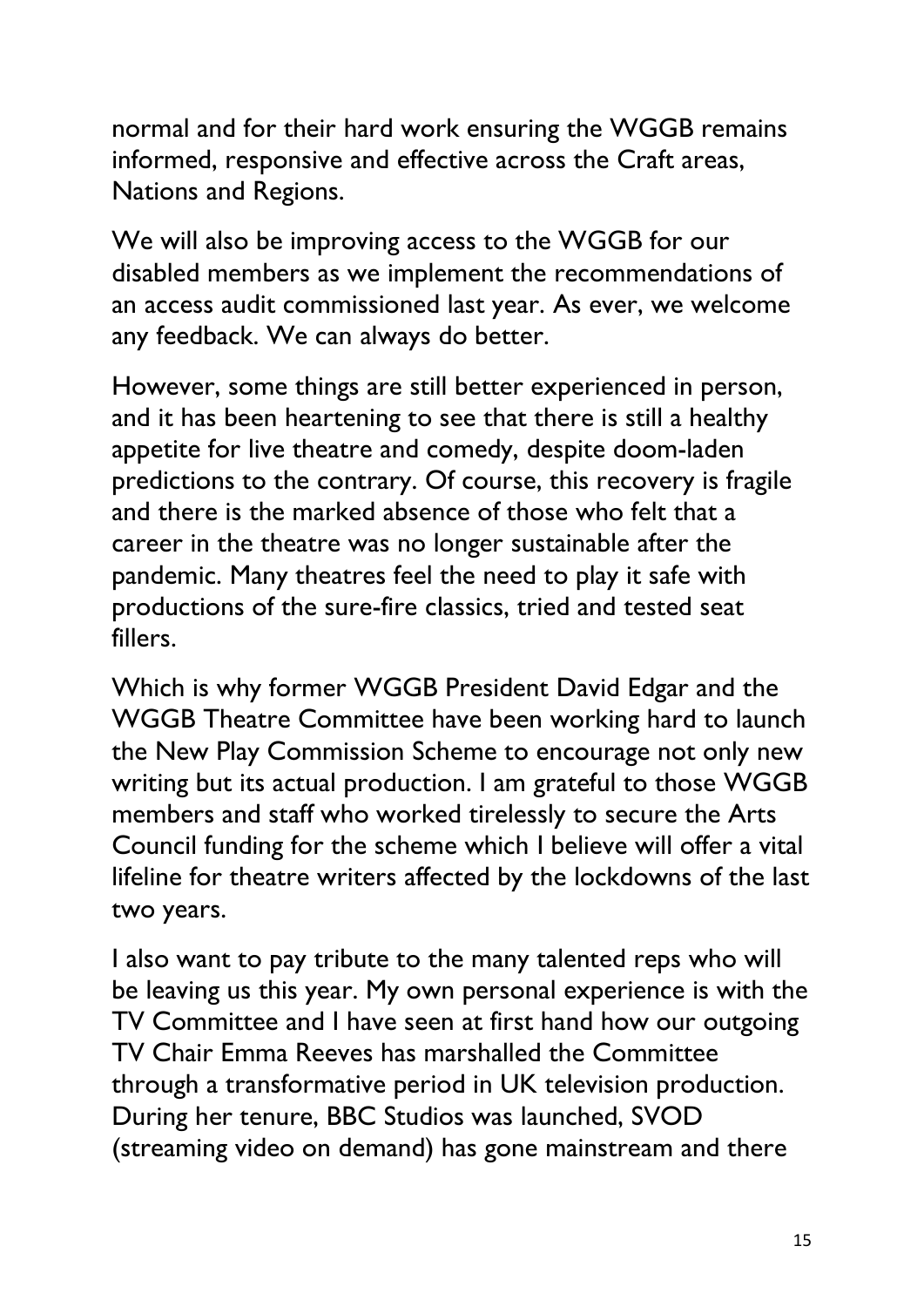has been major changes to continuing drama in the UK, including the axing of Holby City.

Emma and the TV Committee have always been in the rooms that mattered during this time, with negotiating teams holding regular forums with the BBC, ITV, Pact and Netflix. Over the last 12 months, the Committee has also launched industry guidelines on the 'created by credit' and creating positive collaborations between writers and directors.

I can't imagine that the coming year will be any less turbulent for the TV industry, with substantial changes to broadcasting being explored by the UK Government. The WGGB will continue to oppose the threats to both the BBC and Channel 4. I believe they are an essential part of the UK's cultural ecosystem, although that does not mean they are above reform and scrutiny. Indeed, the WGGB are keen scrutineers.

Finally, I am happy and proud to report that WGGB is in fine fettle, with rising membership, healthy finances and a dedicated and effective staff. This year the staff have undertaken an unprecedented amount of casework and supported a great deal of campaigning, helping writers to protect their work and their livelihoods. I'm sure you will join me in thanking Ellie, Lesley, Sarah, Kate, John, Nadine (who we wish well in her new job at Unite) and Eleanor; an extraordinary team for extraordinary times.

This will be my last year as Chair of the WGGB and I have no intention of taking it easy in these last 12 months. As ever, I am happy to hear from any member, whether that be at the AGM or on a personal level. Indeed, it is the greatest pleasure of the job.

#### Lisa Holdsworth Chair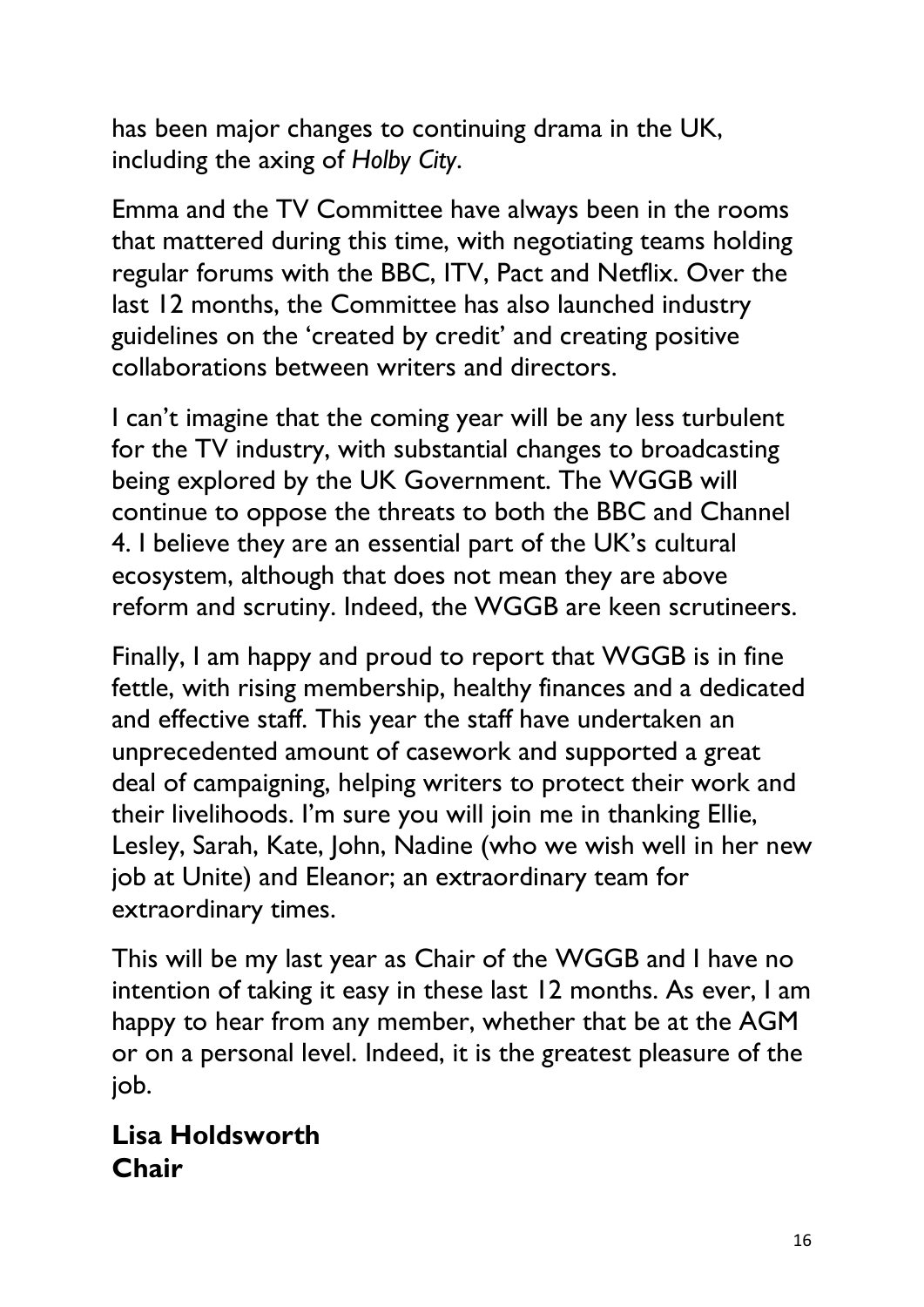## President's report

What a pleasure it was to find myself hosting the 29th Writers' Guild Awards earlier this year and how fabulous it was to be back, following two fallow years due to the pandemic.

The ceremony, held on Valentine's Day at the Royal College of Physicians in central London, was a love letter to writing as it celebrated the talented writers who have soothed our souls through such a difficult period; across TV, film, theatre, radio, books, comedy and videogames.

It was wonderful to be in a room full of fellow writers IRL (an acronym I never used before) for the first time in goodness knows how long. I felt like a mole blinking in the dazzling light of good company. How splendid too that for the first time in its 60-year-plus history the ceremony was livestreamed to WGGB members. What a great achievement to be so accessible.

We have all become somewhat Zoomed out in the past two years, but this is one of the slivers of light that has emerged from Covid, as we march forward on the road to recovery. Next year we'll just need to work out how to hand out drinks to those unable to attend in person.

I am so proud of the vital part your union has been playing as the world reels from successive onslaughts. Sometimes writers can feel a tad isolated, but we are comforted that we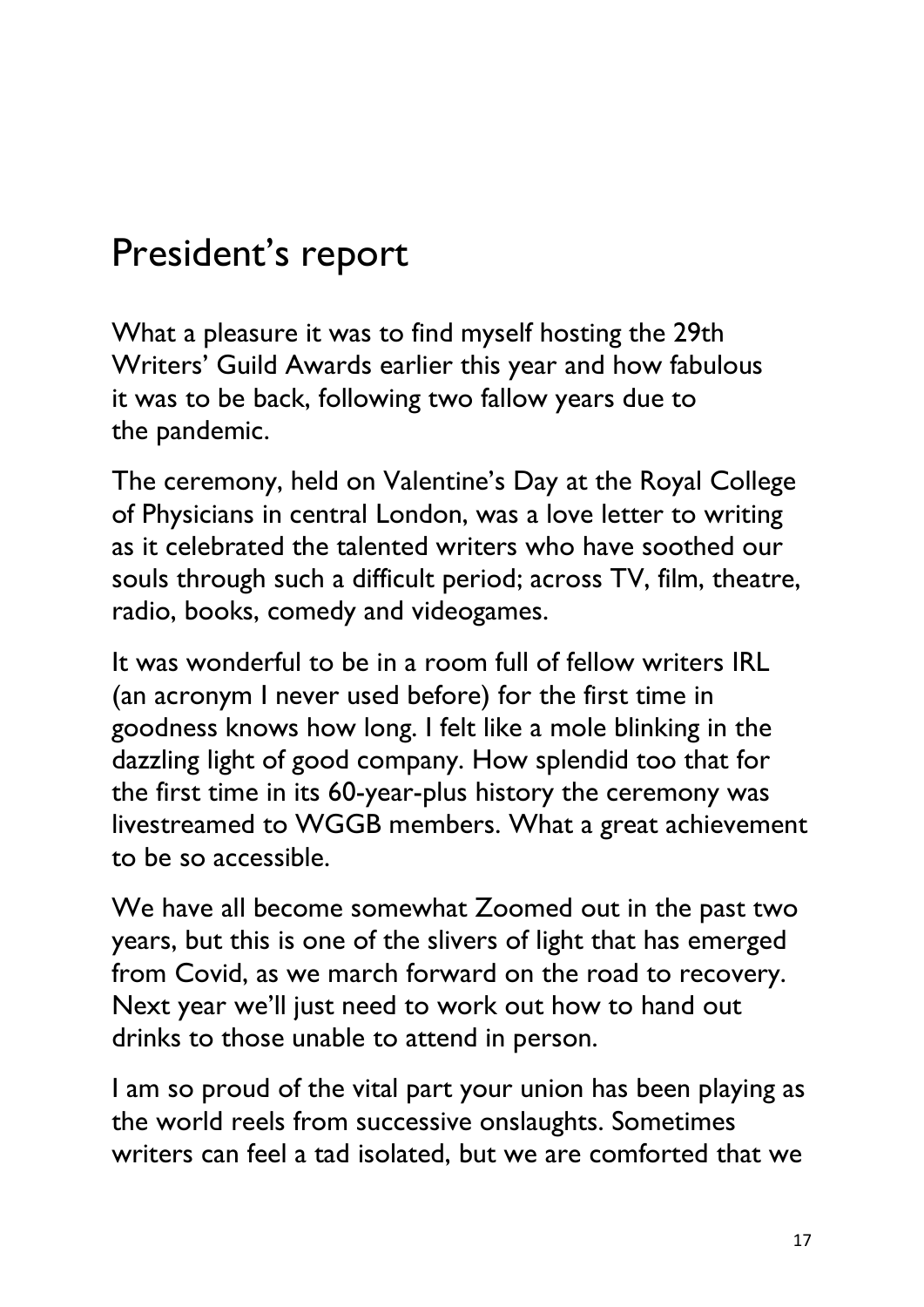are not alone when we look to the inspired leadership of General Secretary Ellie Peers, Chair Lisa Holdsworth and all our other elected officials, who have given of their time so freely. Together they ensure that the WGGB continues as a bright beacon of hope for us all.

You can read more about their valiant and tireless work in the following pages, and I would encourage you to consider joining them on one of the union's many Craft, National, or Regional Committees – the activist fire at the heart of our union.

At the Writers' Guild Awards ceremony I was struck by the range of writing and diversity of talent on show, and so it is in the union itself.

WGGB welcomes every writer, whatever stage of their career, whatever medium they write for.

You are a vital part of this union. Thank you for belonging. There is no doubt that we are stronger together.

#### Sandi Toksvig OBE President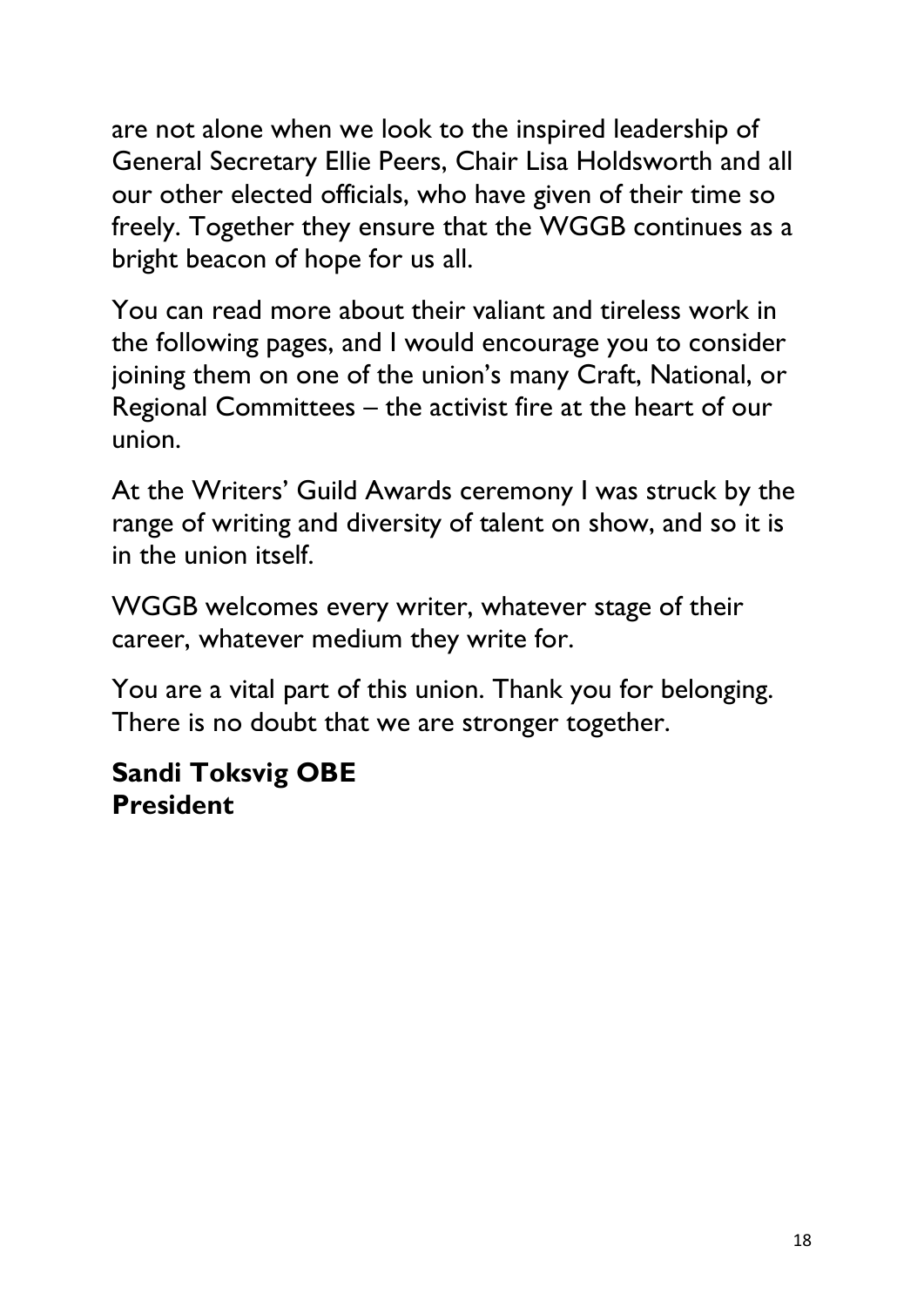## Treasurer's report

I'm pleased to report that the WGGB finances are in splendid order, despite all the crises of the past two years.

The General Fund, the amount that WGGB has in its main bank account for paying wages, rent, committee costs, events and other expenses, saw a balance carried forward at the end of the 2021 WGGB financial year of £732,862. The Royalties Account (which holds funds for distribution to writers) received £35,768 and distributed £25,182 in payments to writers through 2021. A total of £65,137 was carried forward. The Welfare Fund, which provides grants/loans and assistance to members in financial hardship, continued to provide help through 2021, making a series of soft loans and grants totalling £7,922. At the end of the WGGB financial year the balance carried forward was £60,652.

The Finance Committee and I are always prudent with members' money. We were fearing a drop in subscription income and membership due to Covid, but both our income and membership are up, thanks to the continuing hard work of Committee members and staff. It's meant that we have comfortable financial reserves. These will ensure that we can cover staff pay and running costs for the WGGB for the next five years. We can rest easy knowing that our union will still be here for us well into the future.

Because of Covid, the majority of union Committee meetings have been taking place on Zoom, with the advantage of making them accessible to all. The same applied to our second Zoom AGM, attracting the largest attendance yet.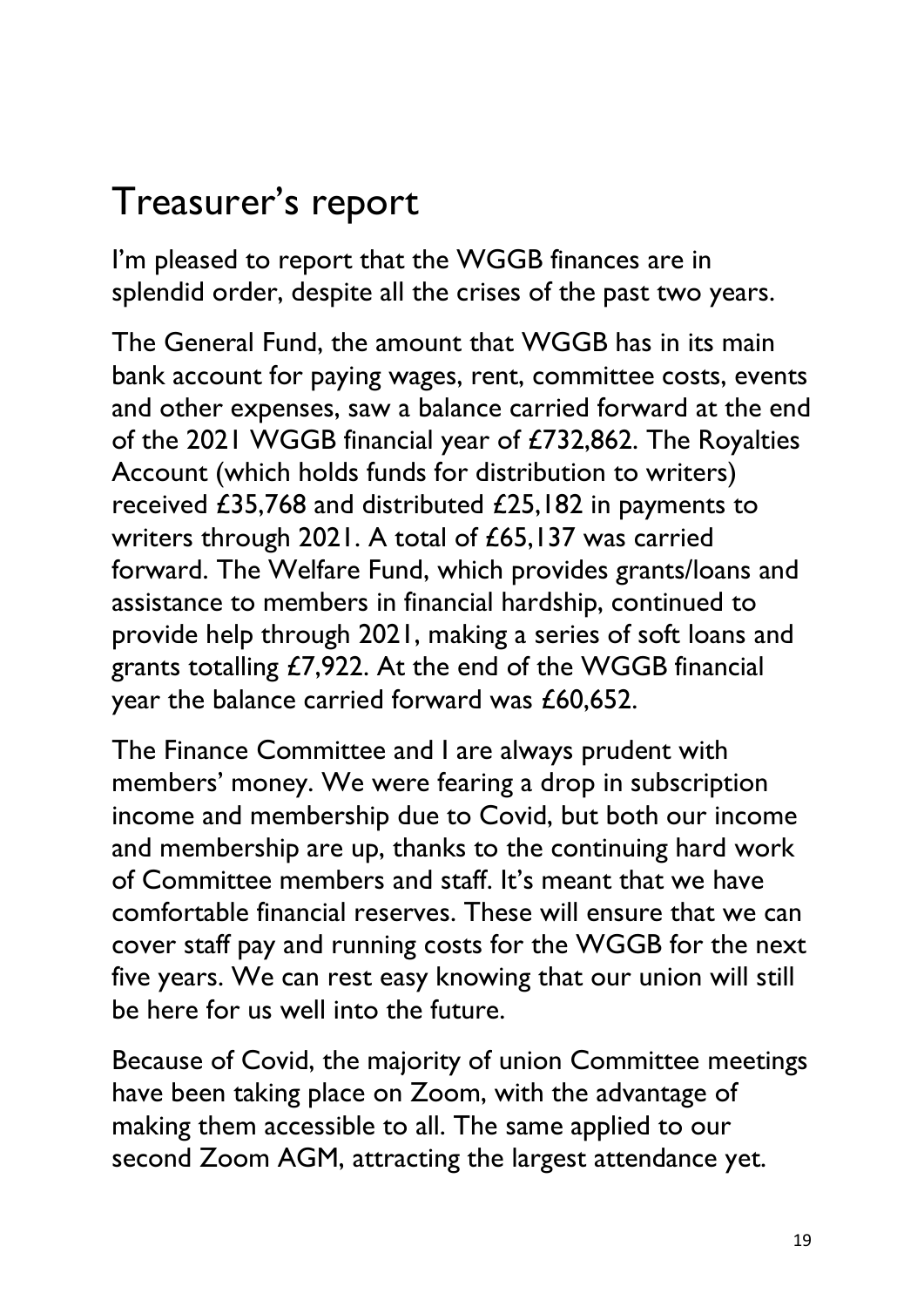This all saved the union thousands of pounds in travel expenses which is being put to good use elsewhere. WGGB is able to put on more online events than ever, enjoyed by members and also a great recruitment tool.

With a growing membership comes more members' problems. We're in the enviable position of being able to hire another full-time member of staff and increase our lawyers' hours to help members.

It was uncertain if and how the Writers' Guild Awards would go ahead during these Covid times. A decision was reached at the last minute to have a hybrid version, with half the usual audience attending. We ended up with the best of all possible worlds. The awards, for the first time in their history, were made available to all members on livestream, complete with BSL interpreters. An edited version of the awards ceremony can also be found permanently on the WGGB YouTube channel. The awards are paid for by sponsorship but, on this occasion, there was the additional cost for the livestreaming and hosting of the platform. The EC and FC agreed, since it was for the benefit of the entire membership, to give the Writers' Guild Awards £5,000.

In these difficult times, some of our members had need to call on the Welfare Fund and we were able to help. I want to remind everyone that WGGB's Welfare Fund is always there for members who suffer urgent financial difficulties. There are certain eligibility criteria and full details are on the website at writersguild.org.uk/member-benefits/welfare-fund/

The WGGB was also financially secure enough for the EC to approve a £5,000 grant to the Federation of Screenwriters in Europe's new fund for Ukrainian television and film writers who tragically find themselves refugees.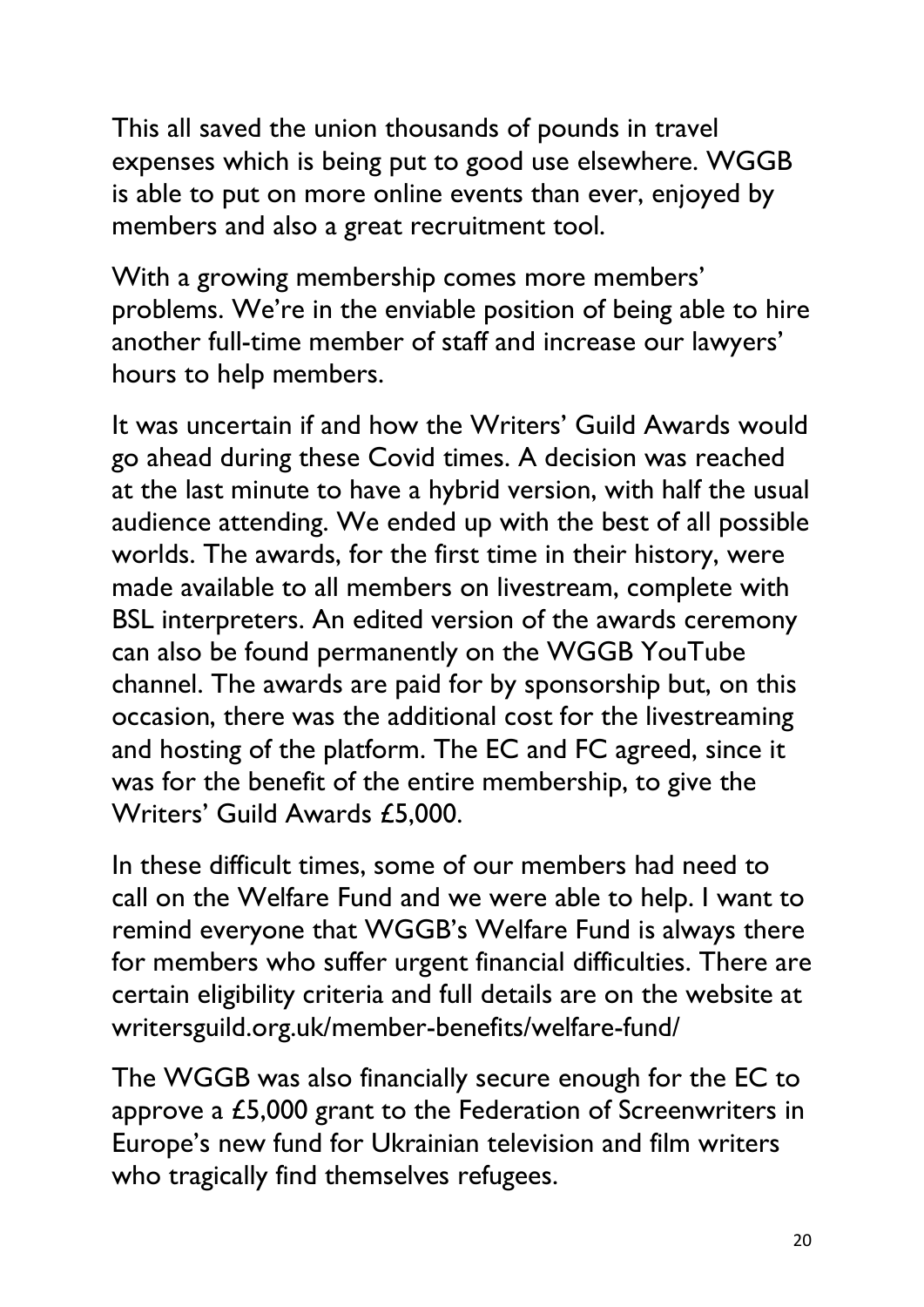All of the above is made possible thanks to the hard-working members of the Finance Committee. I want to thank Lisa Holdsworth, William Gallagher, Tim Stimpson, John Wilsher, Richard Pinner, Rupert Creed and Antony Pickthall for their wisdom, good nature and good judgement. WGGB members are always stronger when we work together.

#### Gail Renard **Treasurer**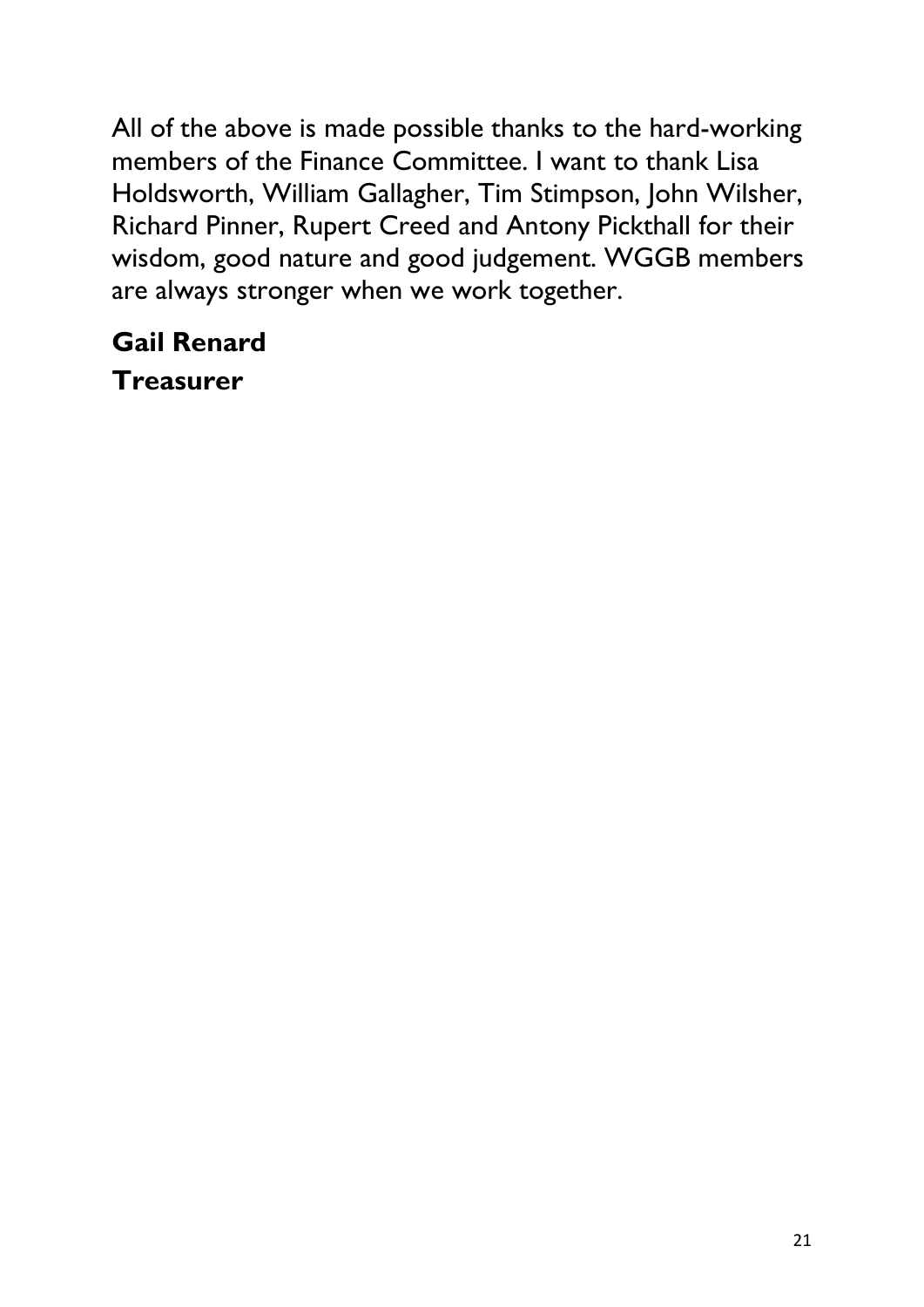## Craft committee reports

## AUDIO

This year the pandemic once again highlighted the importance of all broadcast and non-broadcast audio drama.

Through the Radio Forum with the BBC we were able to secure a 2% increase on minimum rates for audio drama writers, under our national agreement with the corporation.

Our main focus this past year has been on the ongoing cuts to audio drama. With new commissions reducing year-onyear and the processes for finding producers and submitting work becoming ever more complex, many writers are rightly concerned about the future.

In response the Committee has started work on a campaign which is in the planning stage and we will update members further in coming months.

We have already had a meeting with Ofcom, submitted evidence to a Lords Select Committee on the future of BBC funding, and will continue to work with our sister entertainment unions.

We are also liaising with the WGGB TV and Comedy Chairs, as comedy and children's scripted TV are also facing huge cuts at the moment.

This year we once again co-awarded the Tinniswood Audio Drama Award with the Society of Authors, which went to the late Sonya Hale for Blis-ta and was presented at the BBC Audio Drama Awards in March 2022.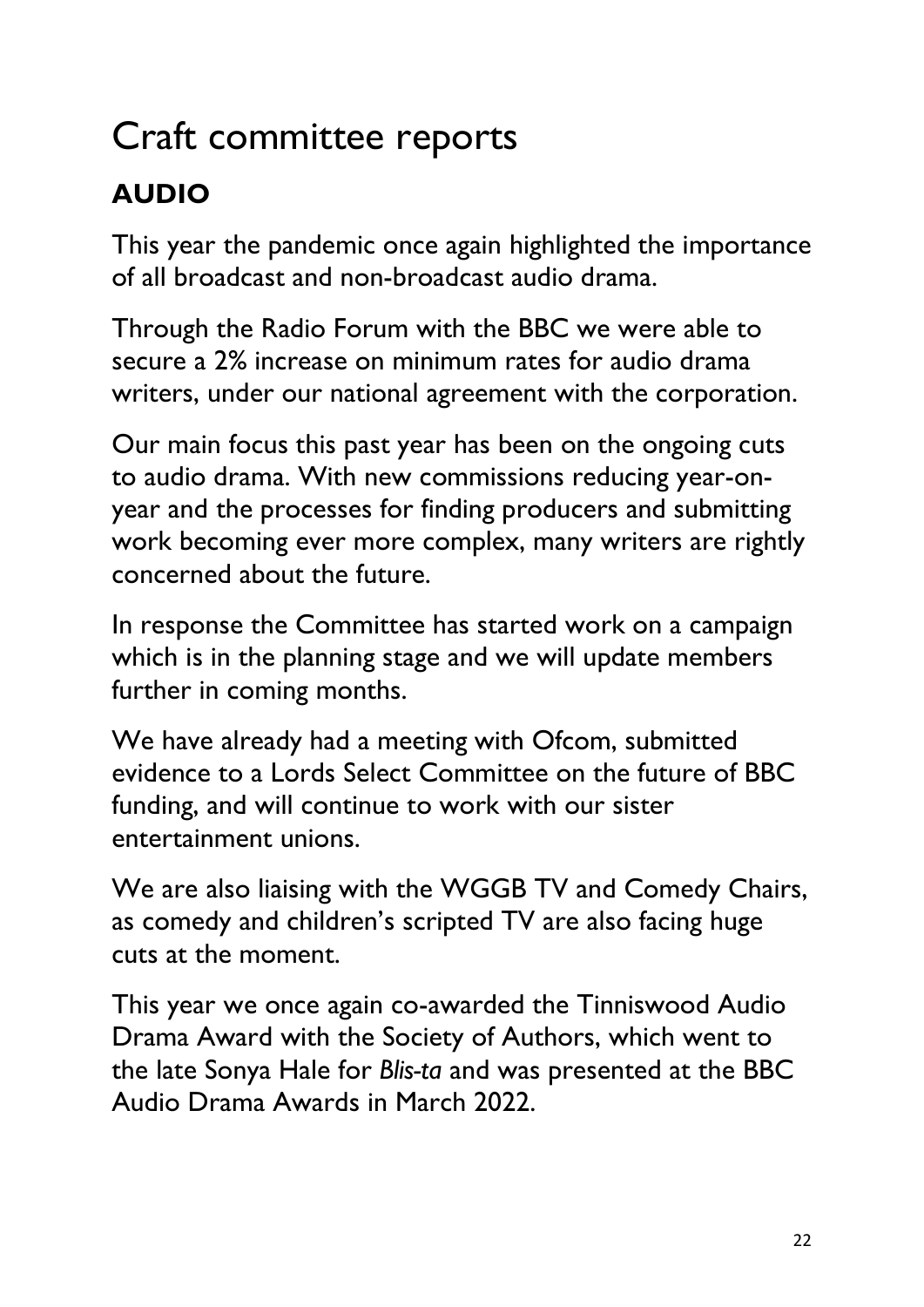We have also hosted free online events including Writers v podcasters – how can writers survive in a podcasting universe?

Thanks to WGGB's negotiators, podcasts are now included in our radio agreement with the BBC, and the union continues to stay ahead of digital trends to protect writers' rights as technology affects their livelihoods.

I want to thank everyone on my Committee for their passionate advocacy of this vital cause.

#### Nicholas McInerny Chair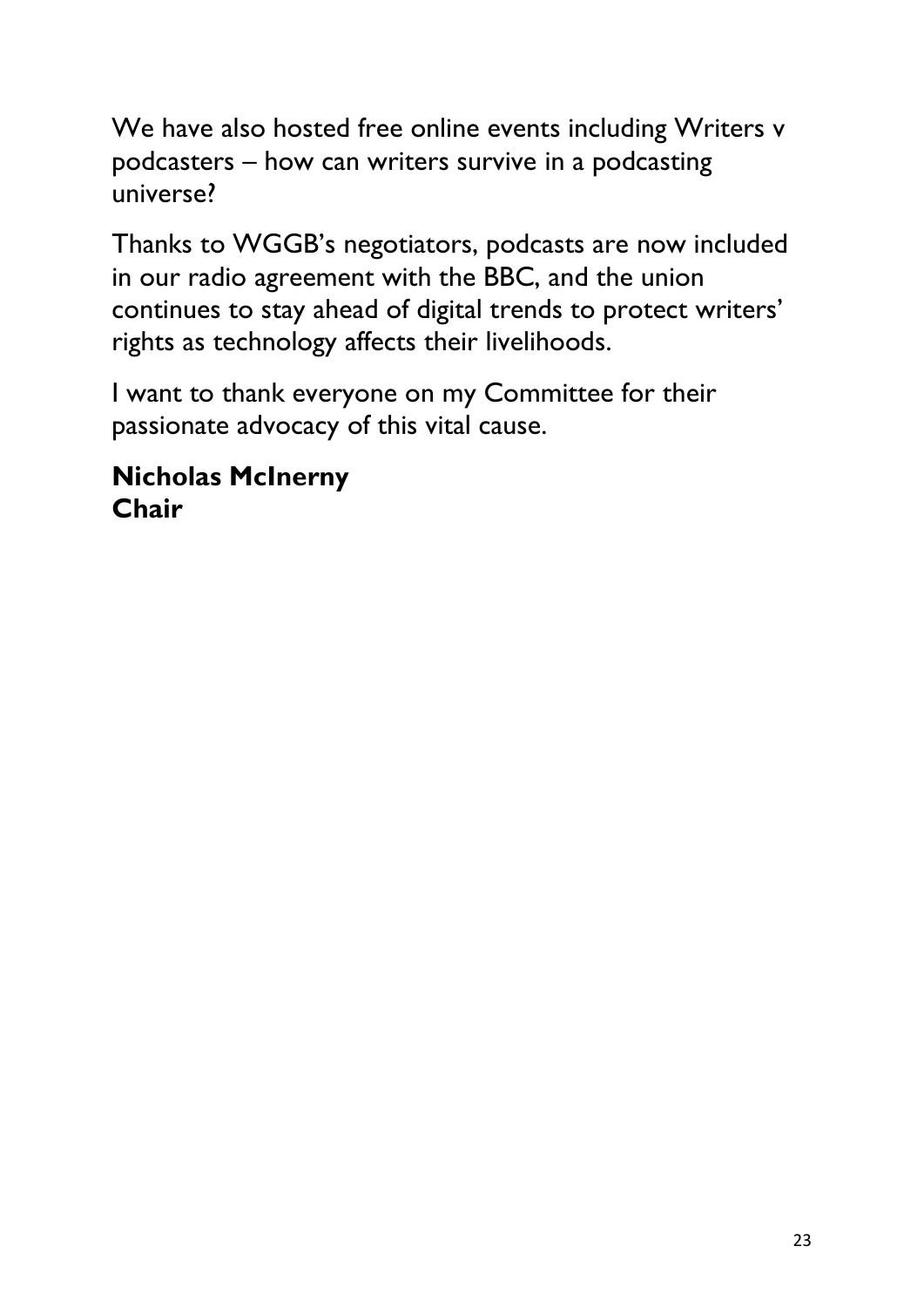## BOOKS

## PANDEMIC THOUGHTS ...

The pandemic has clearly been a time of complexity, disappointment and struggle for many writers. However, some have found inspiration. Covid lockdown has reminded many people of their love of books – the best friends of isolated times – and indeed, book reading and writing has enjoyed a resurgence with time on hand.

Whether books are published in the traditional way (via agents or publishers) or via self-publishing, books have reemerged as a human's best friend, bringing solace, travel, insight, enjoyment, wisdom and entertainment to the little grey matter.

The Books Committee has been a joy to work with and we have Zoomed our way through the pandemic and beyond. Interestingly, we have realised this form of communication has eased the travel strains for some members who had to struggle their way south each time. We will hopefully continue to meet in a 'hybrid' form – sometimes in person, sometimes online. Also, we hope the Books Committee will become more of a moveable feast, travelling round and meeting in the regions in the year to come.

#### SELF-PUBLISHING GUIDE, HYBRID/PAID-FOR PUBLISHING REPORT AND CAMPAIGN

The Books Committee has produced a new self-publishing guide with major help from WGGB Organiser John Sailing and other staff in the WGGB office. This guide is aimed at empowering authors who wish to get their book(s)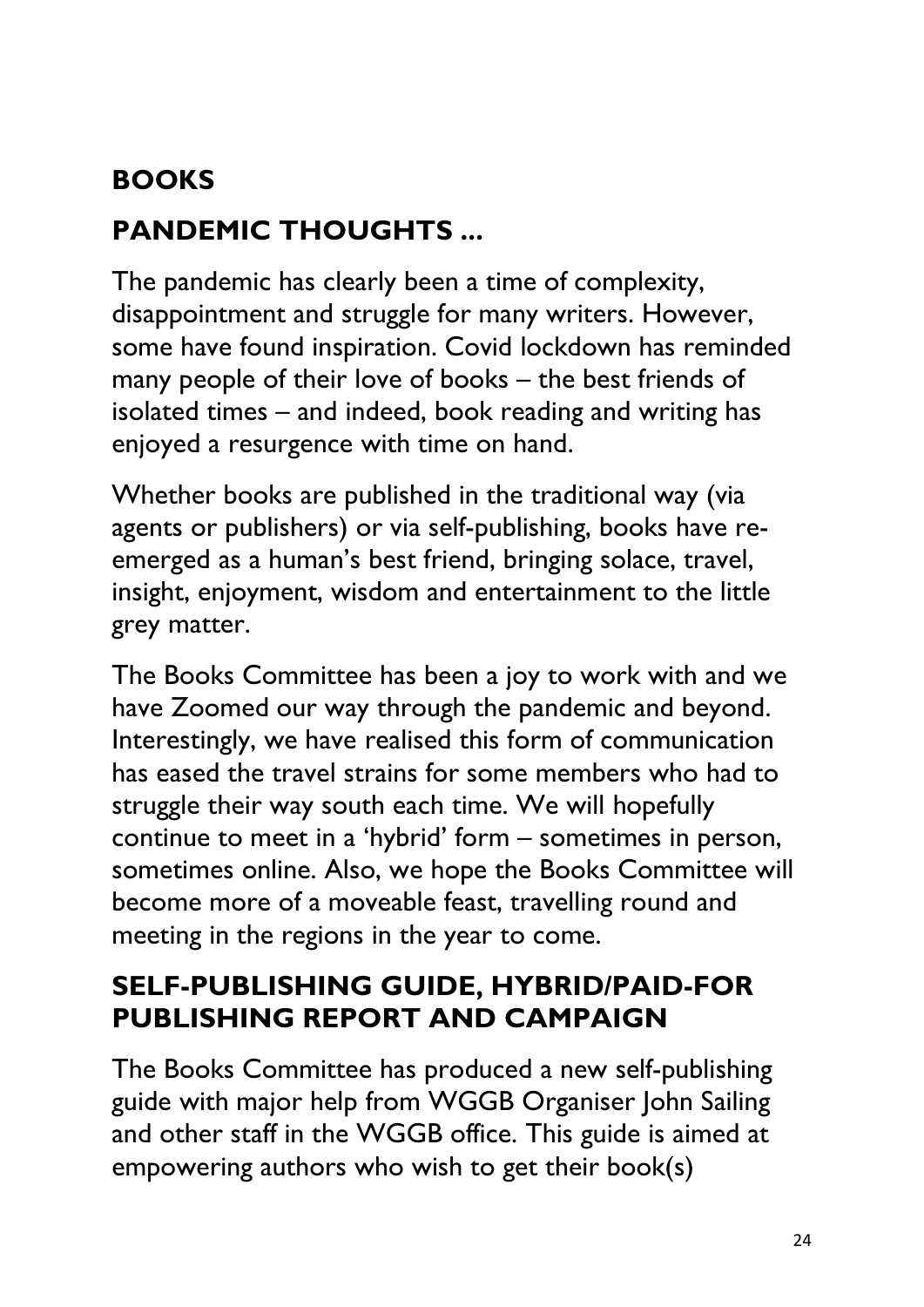produced, and in front of readers. It covers the pitfalls of avoiding rogue publishers and go-betweens, looks at copyright, and tackles issues of self-promotion. The Committee will be working with WGGB staff to promote the guide as soon as it is online with webinars.

We have also launched the results of our joint hybrid/paidfor publishing report with the Society of Authors. The report will look into 'publishers' who are opaque in their business practices, often charging writers vast sums for a poor-quality service, use aggressive sales tactics, take rights and leave writers with little or no chance of recoupling their 'investments'. The report will form the basis of campaigning activity to stamp out poor practice and educate authors who are falling prey to this.

## ONLINE EVENTS

Corinne Sweet also crept out of her authorly attic to do a webinar to members and the public on 'Stress-busting for writers' hosted by WGGB staff member Kate Glasspool. We hope this will be the first of several webinars for members on self-care and well-being, something much needed in these challenging times.

## BEST FIRST NOVEL AWARD

The Books Committee was proud to eventually get to the fourth year of this Award, despite the pandemic interrupting last year's Writers' Guild Awards ceremony. The faithful jury (Nancy Boulicault, Nick Yapp and Corinne Sweet, supported by Corinne's stalwart assistant, Rosa Garland), ploughed through 64 first novels last year and 68 this year, and finally agreed upon a very exciting and worthy shortlist of three novels: The Lip by Charlie Carroll (Two Roads), The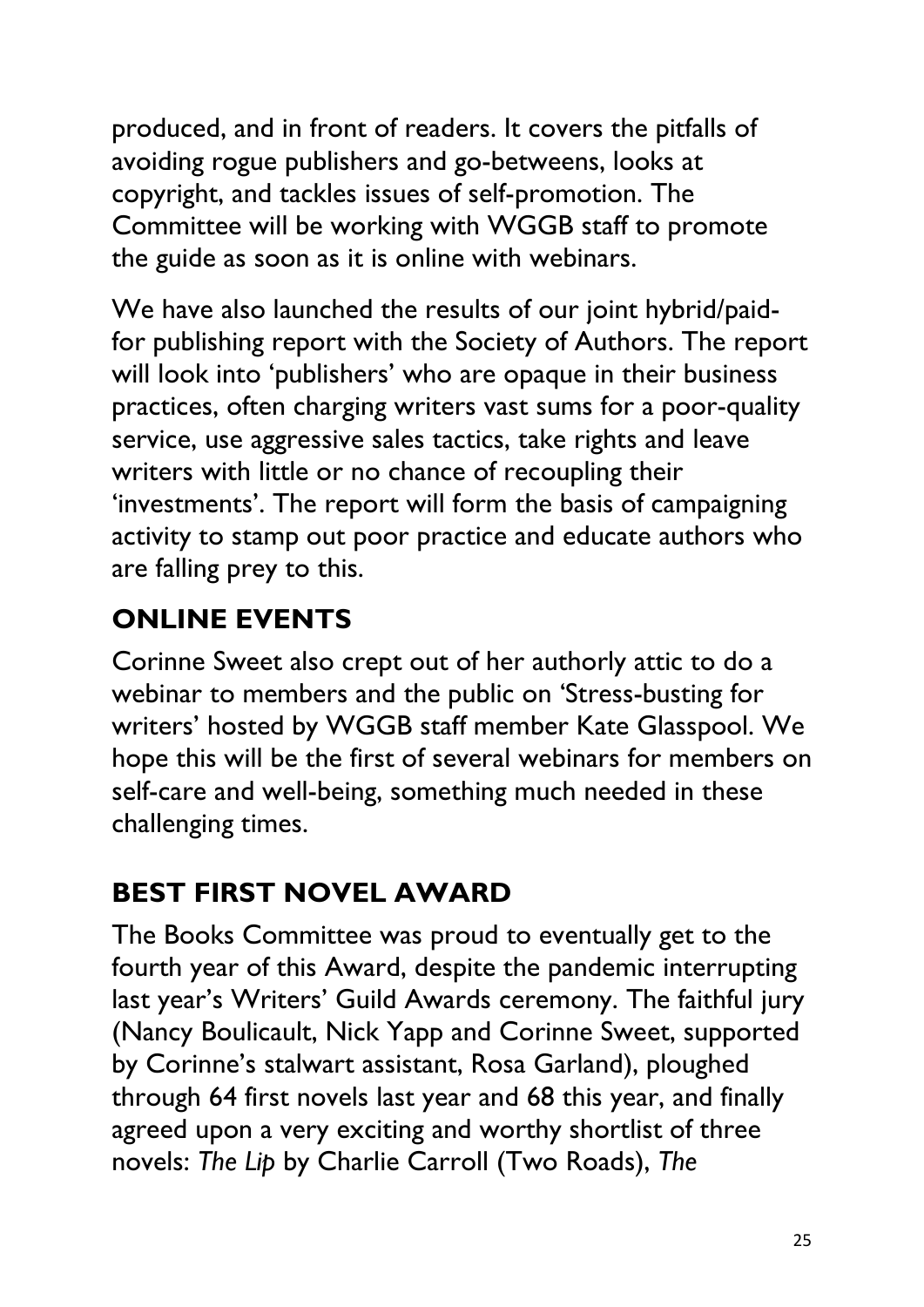Manningtree Witches by A K Blakemore (Granta) and A Strange And Brilliant Light by Eli Lee (Quercus). The panel chose the latter unanimously and was pleased by the incredibly high standard this year.

## PUBLIC LENDING RIGHT (PLR)

Understandably, this has been another tough year for libraries. Many have had to close at some time or another. To an extent, ebook borrowing has compensated for this and, on the whole, loans of PLR have held up reasonably well. The PLR system remains the same – the maximum PLR annual payment that any author can receive remains at £6,600, and the minimum payment remains at  $£1$ . The PLR rate is scheduled to increase from nine pence per loan to 11 pence. As the union's representative on the British Library PLR Committee, Nick Yapp has repeatedly expressed his wish that the existing system (now 50 years old) should be changed.

## ONWARDS, UPWARDS AND SIDEWAYS

Both Corinne and Nick shall be retiring from Co-Chairing the Books Committee at this year's AGM. Nick's reason for this is that, having been born in July 1938 (on a day when the nation's inflation rate hit 18.45% – and Chamberlain and his fellow Government must have seen that coming), he feels (wrongly) that he is not sufficiently in touch with today's events and machines. He'd like to thank everyone in the WGGB Office for their support, help and patience. He'd like to thank fellow members of the union's Executive Council for their inspirations, and he'd like to thank Corinne for all that she has done during their joint Chair-ing.

Corinne's reasons are more to do with needing more time for, yes, writing. There are novels to write, screenplays and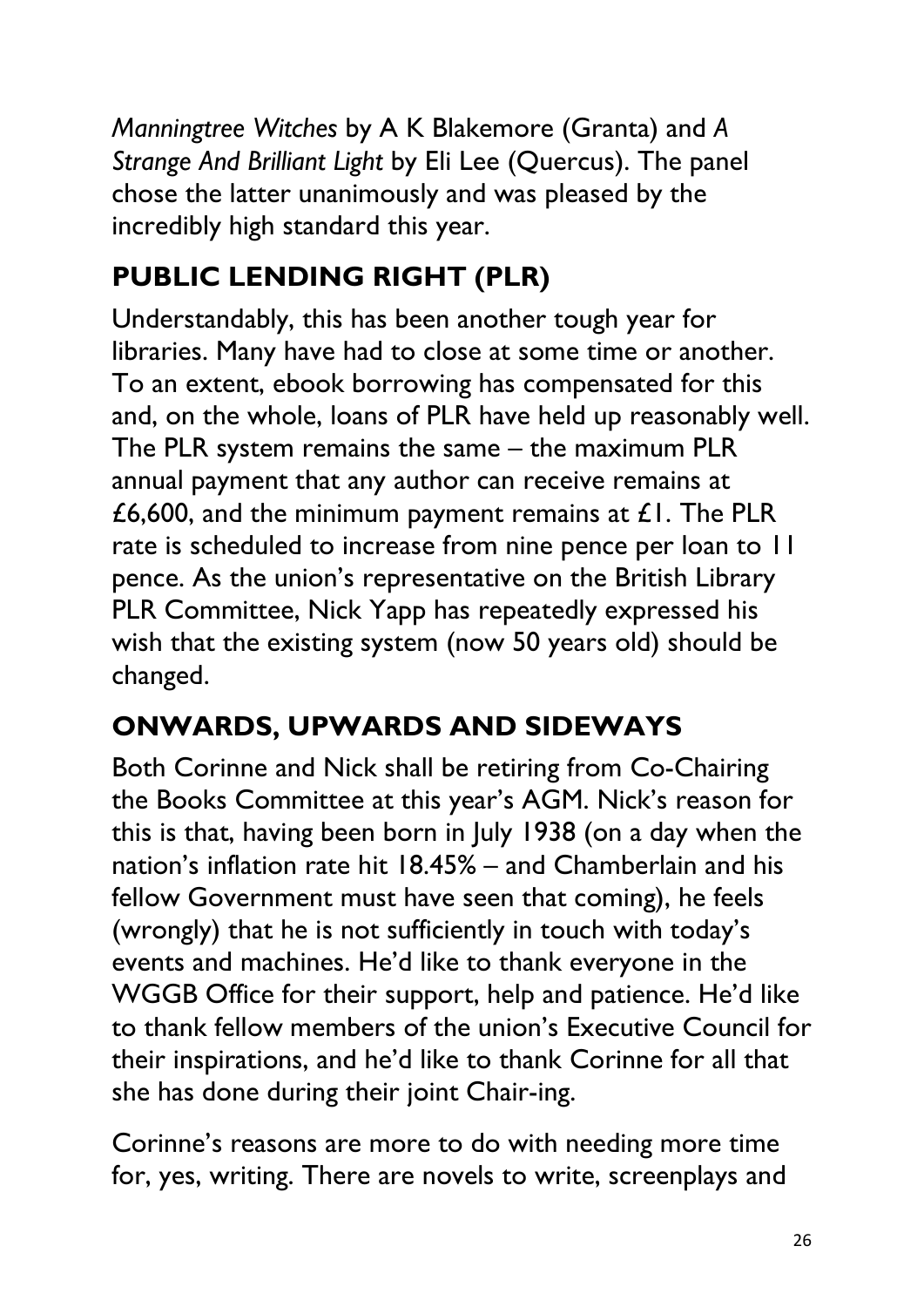plays and even operas to pen. She would also like to thank all the Committee members who have given their time and effort and support to the Committee. In particular, Nancy Boulicault, who has been an amazingly fast reader of an annual mountain of Best First Novels. Corinne has loved every minute of sharing a Chair with Nick, one firmly planted buttock each, on behalf of promoting and sustaining the glory of books.

## THE FUTURE

The Books Committee has been growing steadily with a lovely new bunch of authors and hopefully someone will emerge from the ranks to take the helm at the AGM. The Writers' Guild Awards Books jury also needs a new Chair, and a new jury, and hopefully this will also emerge. Some people have already shown interest and Corinne and Nick will be pursuing hotly.

Books are here to stay. They may 'hybridise' and 'interface' with screenplays, blogs, podcasts, and who-knows-what-else, but the good old hand-held paper book – self-published or not – is a firm fixture in the psyche of these four nations.

We sincerely hope the Books Committee continues to flourish and encourage the proper recognition, payment and protection of anyone who picks up their quill to have a good scrawl.

#### Nick Yapp and Corinne Sweet Co-Chairs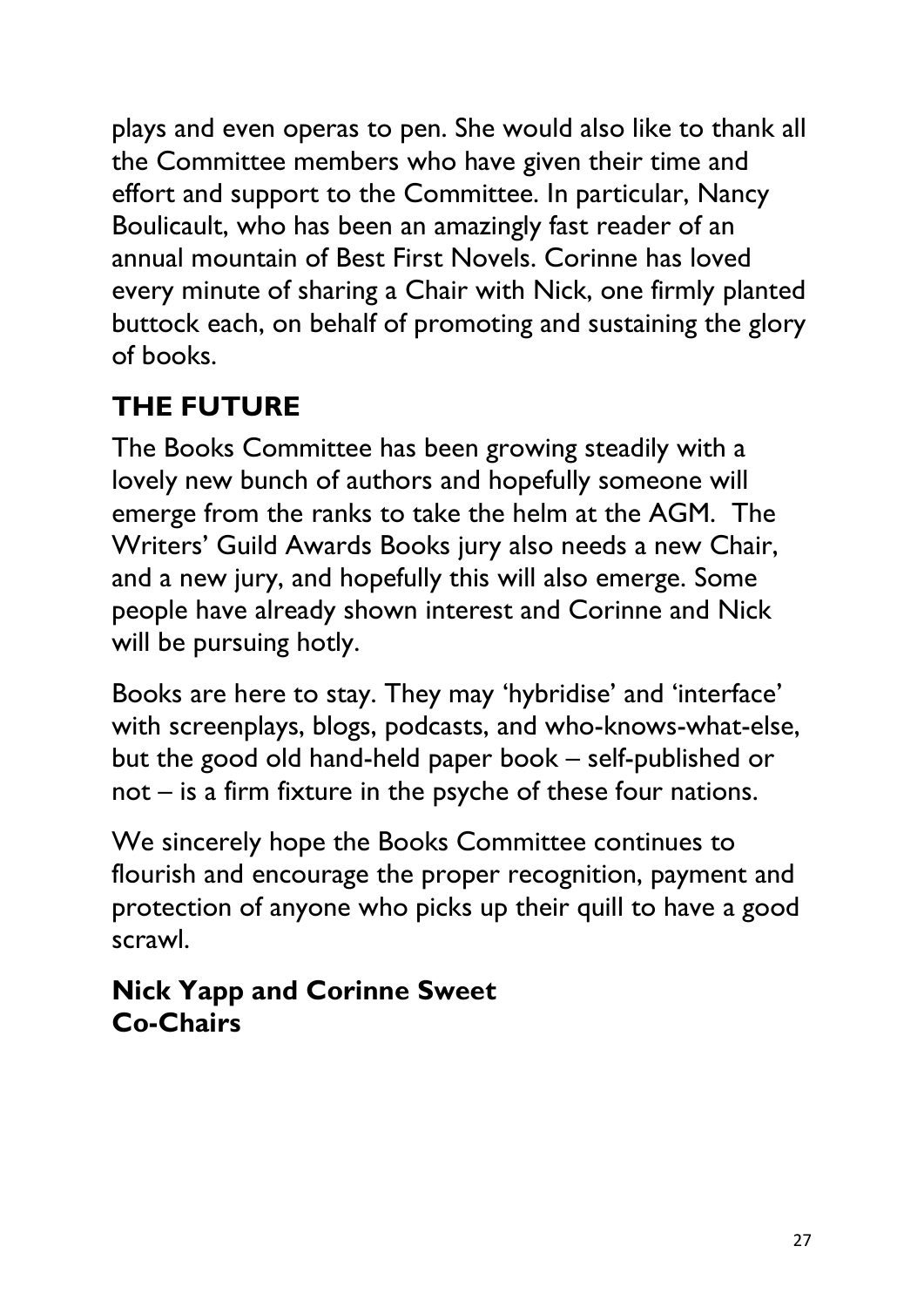## **COMEDY**

The Comedy Committee has had several focuses this year, continuing last year's work.

## BROADENING ACCESS AND REPRESENTATION

Progress on this front has been slow, but we have recently welcomed some new members to the Committee and look forward to having our first meetings with them soon.

## SKETCH SHOWS

We had a meeting with the new Head of Comedy Jon Petrie to discuss, among other things, the future for sketch shows on the BBC. We pointed out that the decline in scripted comedy meant that there were far fewer opportunities for new writers and new performers, and Jon confirmed that there was no theoretical barrier to new sketch shows, but that producers hadn't approached them with the right formats.

## WRITER-PERFORMERS

Our outreach to writer-performers is going well with a number joining WGGB, and some more outreach events planned for the near future.

If you'd like more detail about the way we're going about these, and what we have planned for the future, do drop me a line at comedy@writersguild.org.uk

#### Nathaniel Tapley Chair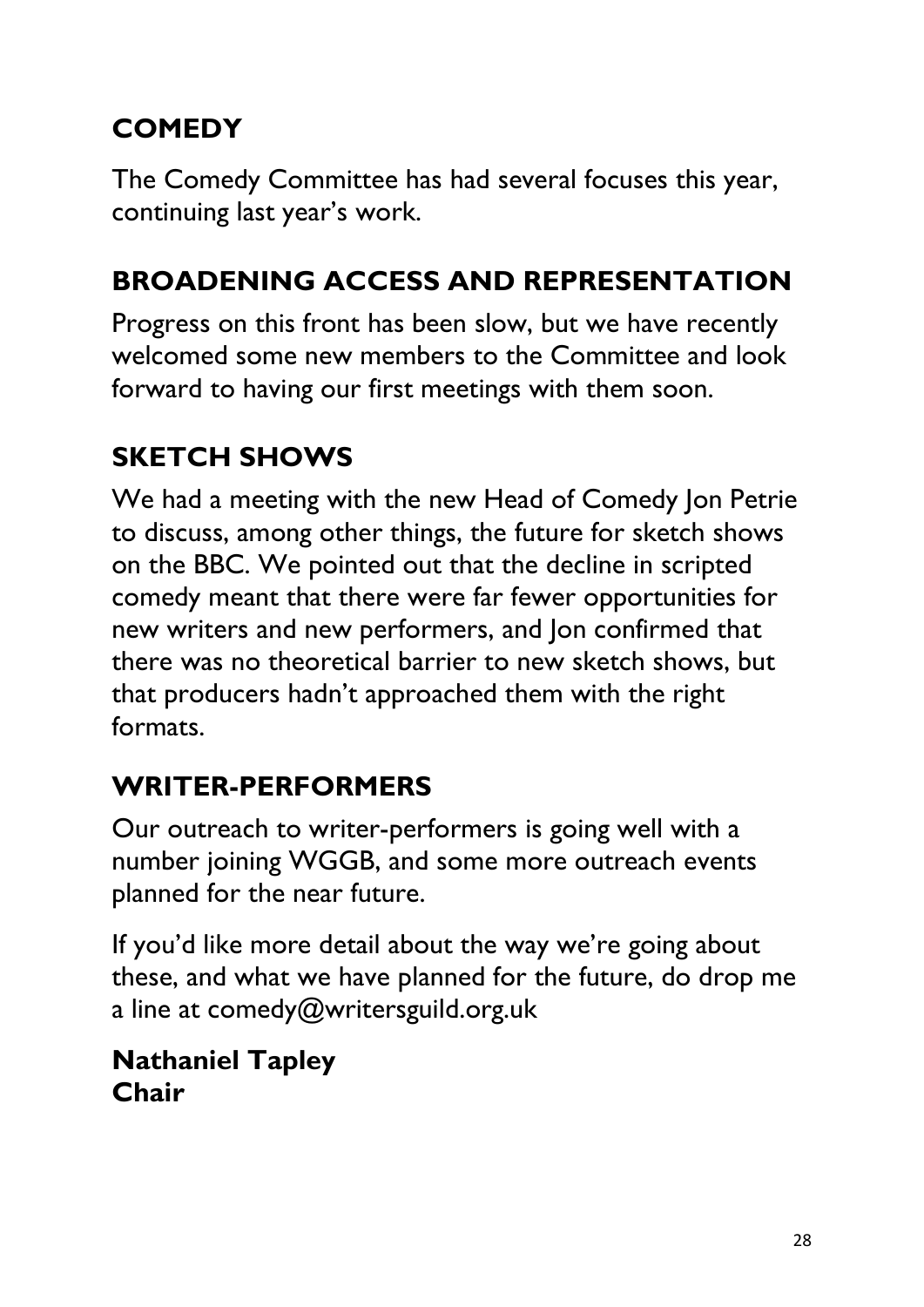## **FILM**

Can we get Covid out of the way? Please, let's get it out of the way. 2021 was, in some respects, a tougher slog than 2020. Too many false dawns, new shutdowns, Government support in retreat and a film and television industry still trying to define itself as more than just a service facility for US studios and streamers. But through it all, the Film Committee kept meeting – eight times in 2021, all still, maddeningly, online – and kept discussing the needs of our members.

First among these was our continued commitment to finding new ways to bring awareness of the climate crisis to our work and working practices. Various discussions and activities took place around the COP26 gathering in November 2021, although more can and must be done. The wider industry's response has been to find energy and waste savings during physical production. But we are the writers, we choose which stories to tell, and we must lead this change.

The Film Committee continued to engage with the BFI, hosting a roundtable with the Development Fund in April, during which we presented them with questions and testimonies from our membership. We hope this will lead to closer relations between our two organisations.

We also worked with WGGB staff and the BFI Diversity and Inclusion team to conduct a thorough equality and diversity analysis of development funds awarded by BFI over the past four years. The results of this were illuminating – it's not all bad news – and the recommendations offered by WGGB provide a clear template for improvement at the BFI, under new Director of Film Fund Mia Bays. We await the results of her 'listening tour' with interest.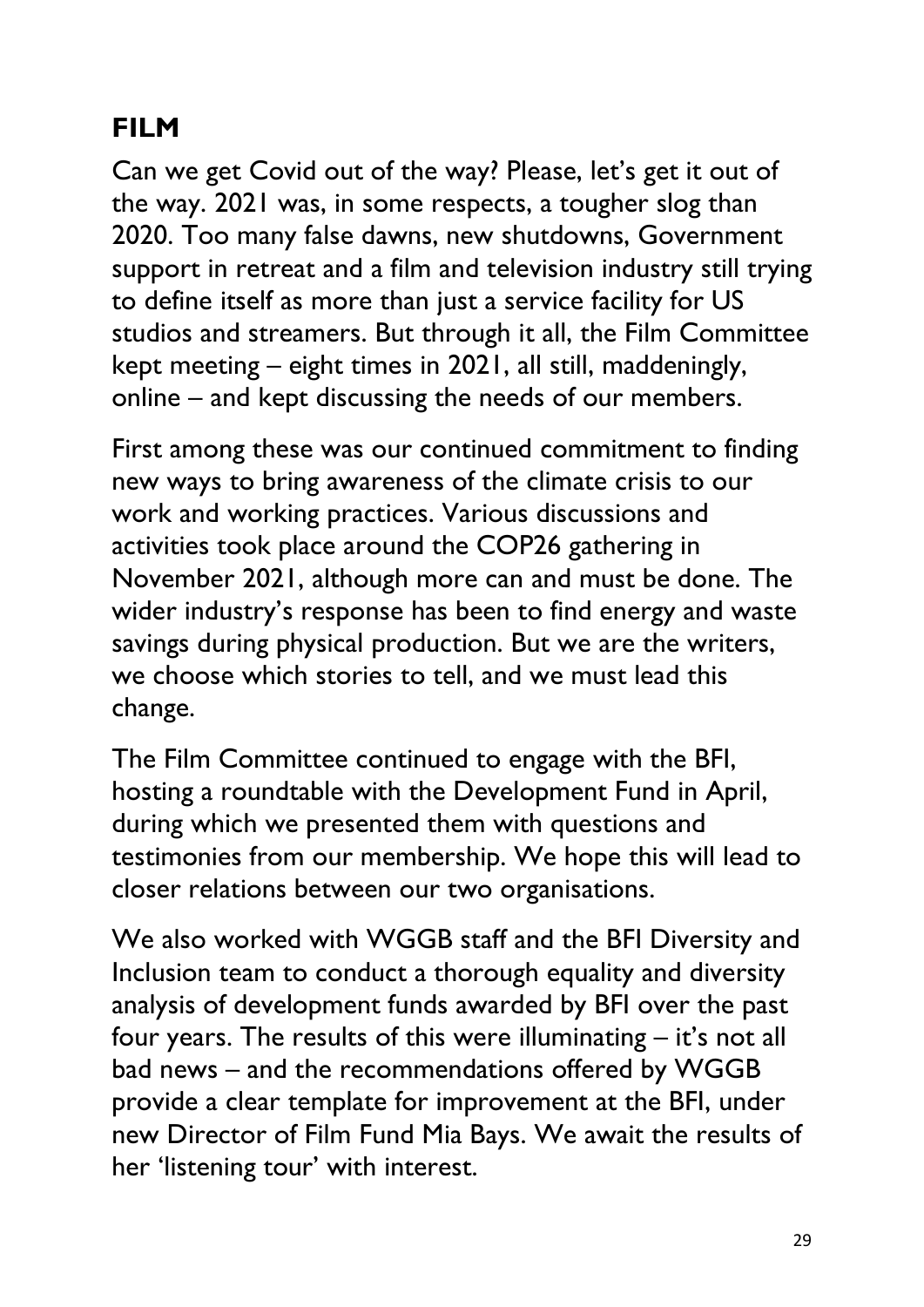We continue to encourage Pact to enter meaningful conversations with us as we seek to renegotiate our (1992) Minimum Terms Agreement for film. We are straining every sinew to push this forwards in 2022, whilst exploring any and all other avenues to improve the contractual basis under which members operate. We supported WGGB staff in developing a new model film option agreement, which shows what can be done when you put your mind to it.

We enjoyed working with our friends at Directors UK to publish Creating positive collaborations, a guide to productive and healthy working relationships between writers and directors. We have continued to engage with industry stakeholders such as BFI and BAFTA on the important issues of diversity and representation, and bullying and harassment.

Alistair Owen, author of The Art of Screen Adaptation, hosted WGGB Zoom interviews, in partnership with Creative Essentials, with seven screenwriter subjects from his book: Moira Buffini, David Nicholls, Lucinda Coxon, Christopher Hampton, Sarah Phelps, Deborah Moggach and our own Olivia Hetreed. I also hosted a Q&A with my agent Sean Gascoine in December 2021. All told, these Zoom events attracted nearly 2,000 registered attendees, with another 1,000 views on the WGGB YouTube channel. Further events are, of course, planned for 2022, some even perhaps IRL.

We celebrated two years' worth of Writers' Guild Awards in February 2022. From a packed and high-quality field, we eventually gave our top prizes to two films from the 2020/2021 awards cycle, Simon Blackwell and Armando Iannucci winning Best Screenplay for The Personal History of David Copperfield, and Emerald Fennell winning Best First Screenplay for Promising Young Woman. J Blakeson, Paul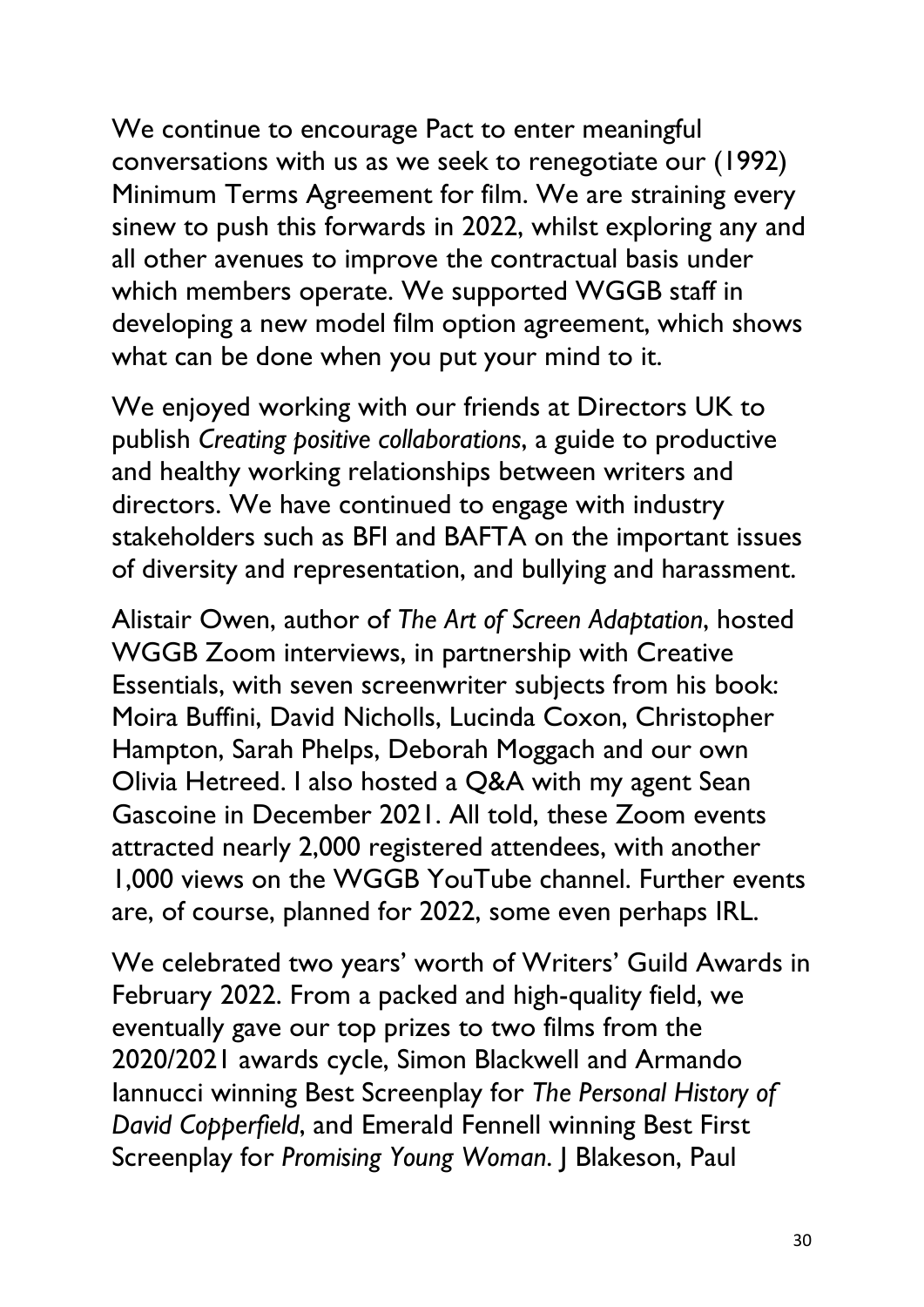Laverty, Remi Weekes, Theresa Ikoko and Claire Wilson were among the other nominees.

In all, this was another busy and invigorating year of activity by the Film Committee. Speaking personally, I take continued solace from both the work we do, and from spending time in the company of this Committee's talented and passionate members. Thank you.

#### Tom Williams Chair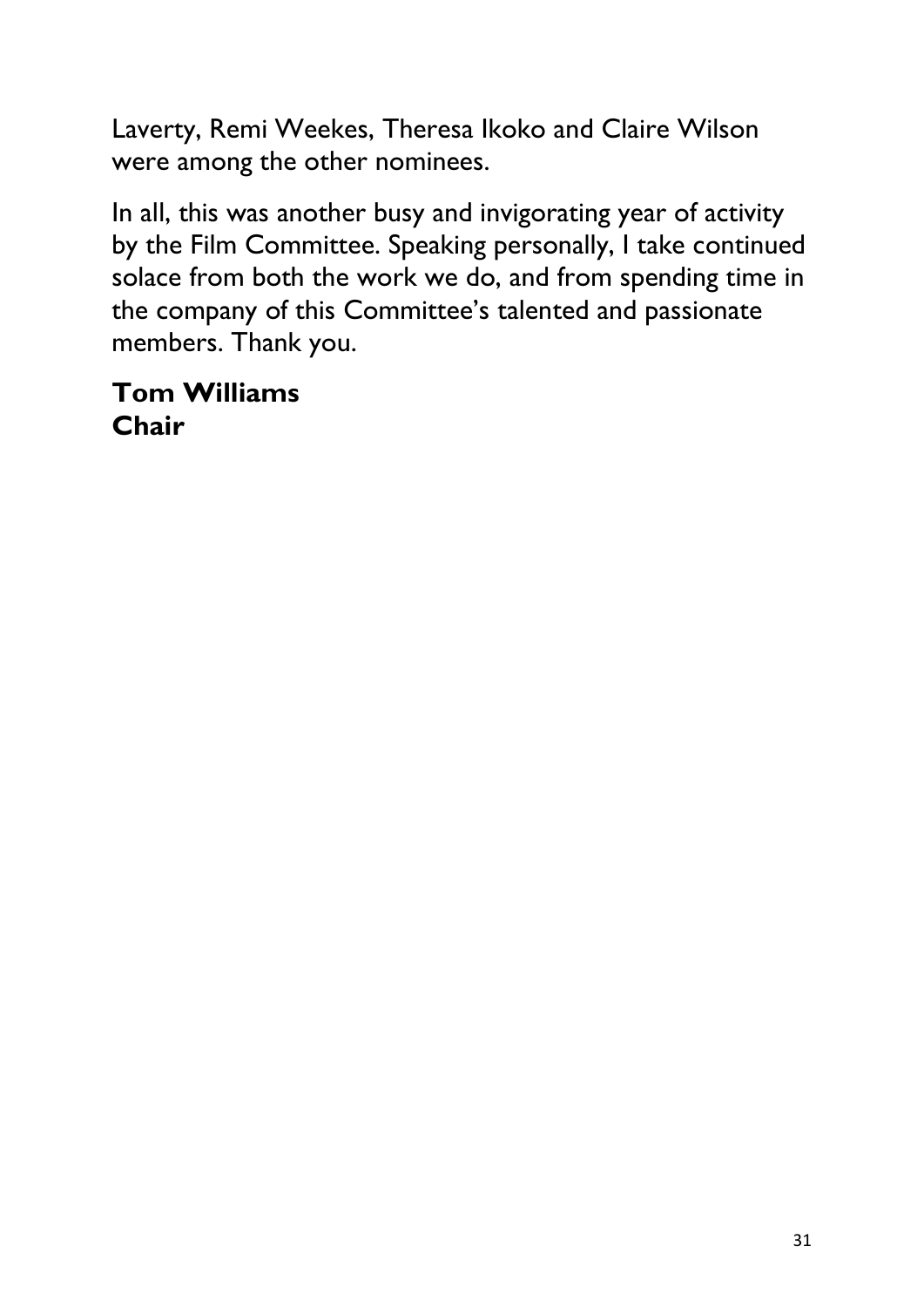## **TELEVISION**

After two long years of lockdowns and restrictions because of the Covid-19 pandemic, TV production is now back in full swing, albeit with regular testing and interruptions for isolation putting an added strain on overstretched resources. However, the impact of Covid will be felt for many years to come.

Due to a combination of Covid-related factors, including productions relocating to the UK from other countries, people leaving the business or changing careers, and the glut of postponed and remounted shows fighting for space with new commissions, we are seeing a shortage of trained and experienced staff in production roles. This is causing problems for many productions; the pandemic exacerbated a problem which was already caused by the ever-expanding number of independent companies and streamers. More producer training is needed urgently.

Inevitably, the need for constant testing and isolation has increased production costs, so it is very much to the credit of WGGB negotiators that they managed to establish a 2% increase in minimum fees for BBC TV drama and sketch writers (effective from 23 December 2021).

The impact of the last two years cannot be overstated. I know that many of our members will be feeling exhausted, as I am myself. The pandemic itself, and the measures taken to contain it, have taken a heavy toll on our mental health. But despite all the negatives, some positives have emerged. Like many families and organisations, WGGB has made good use of video-conferencing facilities such as Zoom for our own meetings, for the Writers' Guild Awards and for craft and career-focused events for members. Adopting a hybrid model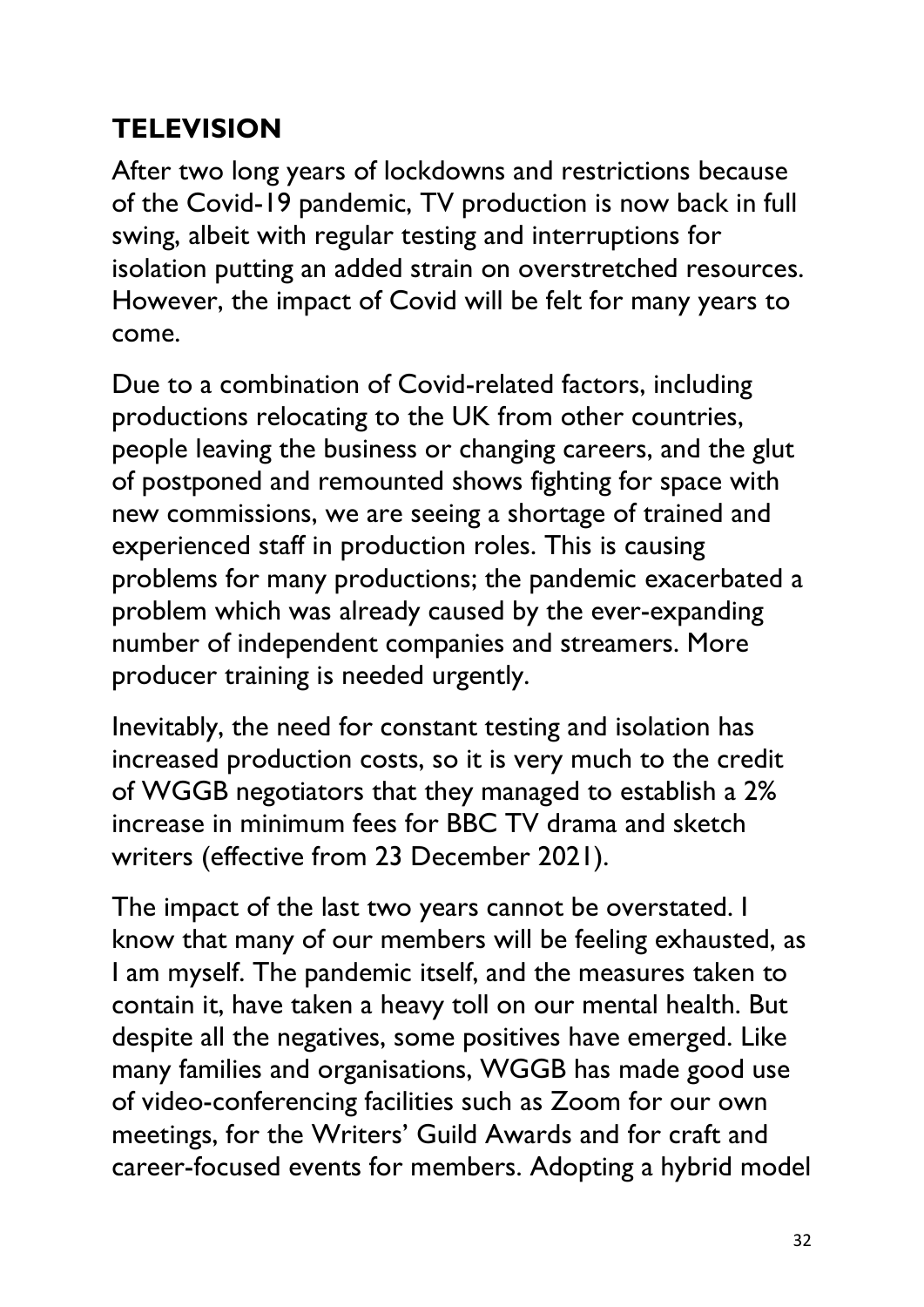for meetings in future will allow more people to take an active part in WGGB's work without having to travel – and livestreaming our Awards will make them more inclusive.

WGGB's 'Write On' series of virtual free events via Zoom continues to thrive. The television craft sector has offered some wonderful panels and conversations with prominent writers and agents.

Many are still available to watch on the WGGB YouTube channel. As well as fascinating insights into the craft of professionals at the top of their game, there is plenty of 'nuts and bolts' advice. For example, WGGB Organiser John Sailing and I hosted a video session about the union's online resources available for TV writers, including rates and agreements, best-practice guidelines and various campaigning resources. This video, and many more, can be found in the 'Write On' section of the website and on YouTube.

23 September 2021 saw the launch of WGGB's The 'created by' credit: A good practice guide for TV writers and those who work with them, which has been several years in the making. Produced in consultation with writers, showrunners and union activists from several countries, the guide aims to clarify the role and definition of a TV series creator, and to bring UK practice into line with the highest international standards.

It includes definitions of key terms such as 'pilot screenplay', 'series pitch document' and 'series bible' and explores how to approach joint authorship and co-authorship, adaptations, copyright law and more. It also provides some easy-tounderstand sample scenarios to help writers, commissioners, producers and others navigate the process. The guide can be found on the WGGB website in the resources section.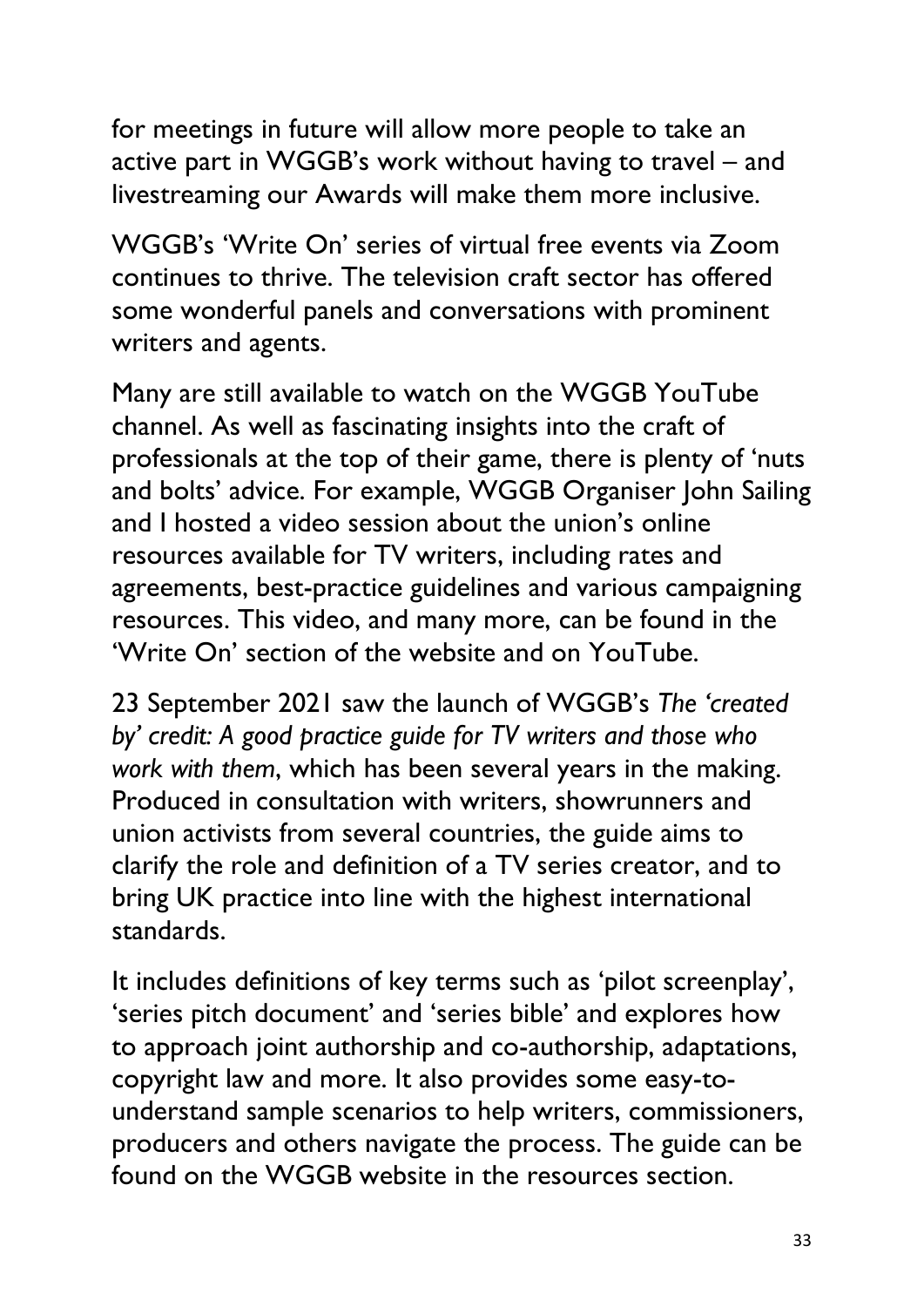And on 28 September 2021, the WGGB and Directors UK jointly launched Creating positive collaborations: writers & directors. This document was drafted by members of the TV Committee, the Film Committee and Directors UK, and was a great example of positive collaboration in itself! Addressing the changing roles of directors and writers as the lines between high-end TV and film become increasingly blurred, Creating positive collaborations encourages directors and writers everywhere to make an extra effort to connect, to respect each other's work and to inspire each other.

Although WGGB negotiates minimum rates with broadcasters, we are aware that most writers are paid significantly more – but we don't know much detail about who gets paid what. And so, at the suggestion of one of our TV Committee members, we have launched an online survey where writers can log details of their fees anonymously. This has very important implications for diversity and inclusion – and simple fairness. I encourage all members to fill in this form, which is fully anonymised and GDPR compliant. You can find it in the campaigns section of the WGGB website, under 'Have your say'.

Additionally, earlier this year, WGGB and Inc Arts conducted a survey into the experiences of ethnically diverse writers of television, film, gaming, radio and theatre. WGGB's Equality Writes campaign played a vital role in exposing the underrepresentation of female screenwriters in television and film in 2018. This current piece of work will mark the next phase in the campaign.

As my second consecutive term as TV Chair is coming to an end, I must step down at the 2022 AGM after over seven years in the role, if you include my stint as Acting Chair! In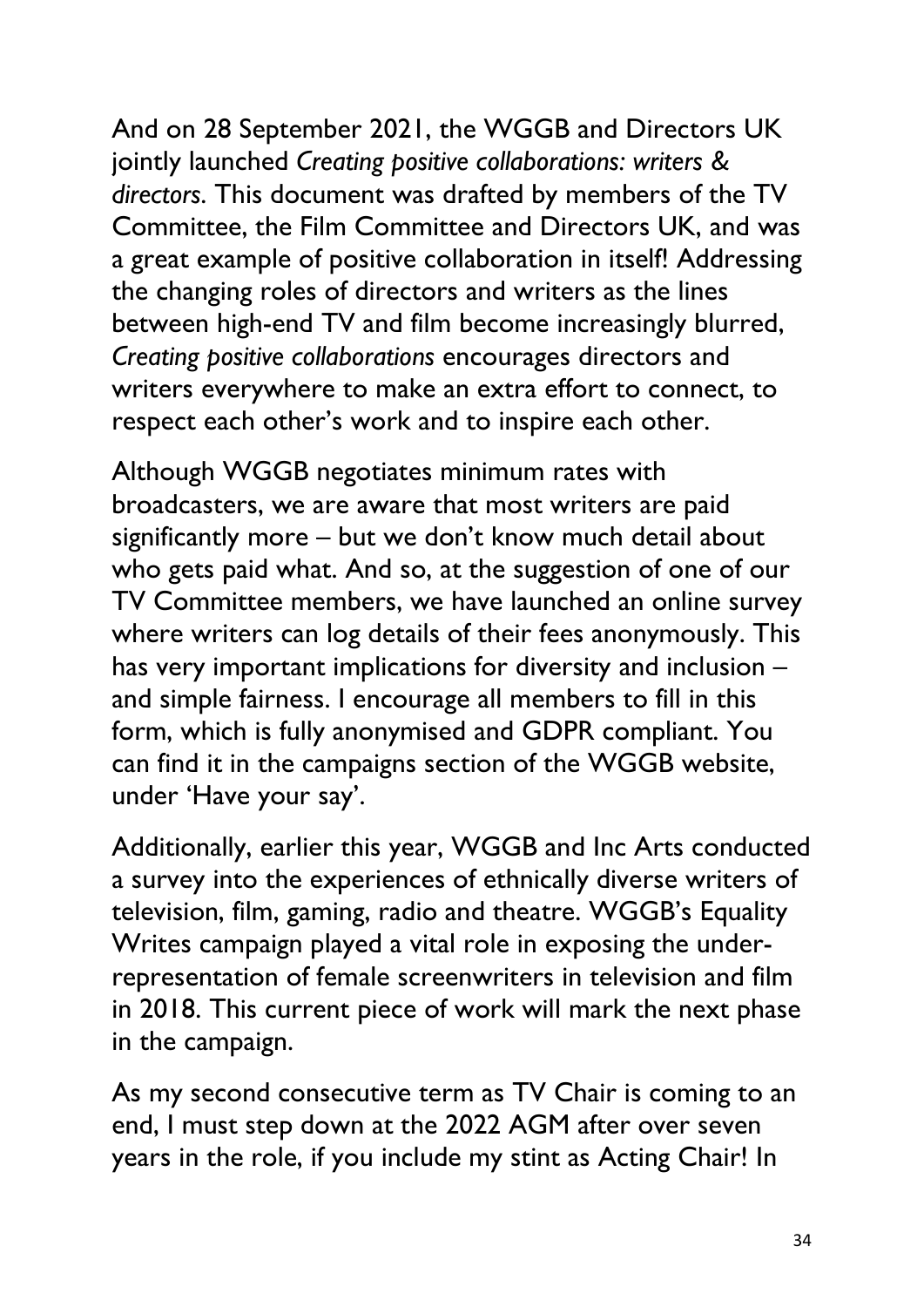this time, I have learned more than I ever wanted to know about bad practice in the industry, but I have also had the opportunity to compare notes with colleagues from all over the UK, and, thanks to the International Affiliation of Writers Guilds (IAWG), from many other countries. There are many people out there, not only in our unions, but in production companies, who seek to promote good practice and to enshrine it in the form of guidelines and agreements.

The last seven years have been hard work but I'm proud of what we have achieved in this time. We have fought battles on behalf of specific groups of writers on certain shows, but we have also campaigned more generally for a fairer and less abusive industry. We have urged companies to consider the impact of their actions on writers' mental health, by signing up to guidelines which should protect writers against bullying and against unrealistic and antisocial deadlines. We have constantly advocated for under-represented groups of writers, and demanded 'jobs not schemes'. We have lobbied against unpaid trials and shadow schemes, on the basis that they are inherently discriminatory (only available to those whose finances and life circumstances permit them to take part) and that they place the burden unfairly on freelance workers rather than on production companies.

Change happens slowly – but it is happening. The stock answer which we often met seven years ago – 'that's just television, if you're not tough enough, get out' – is no longer relied upon as it once was. Of course, there is a difference between saying the right things and doing the right things, but I believe that we are moving (albeit glacially) in the right direction.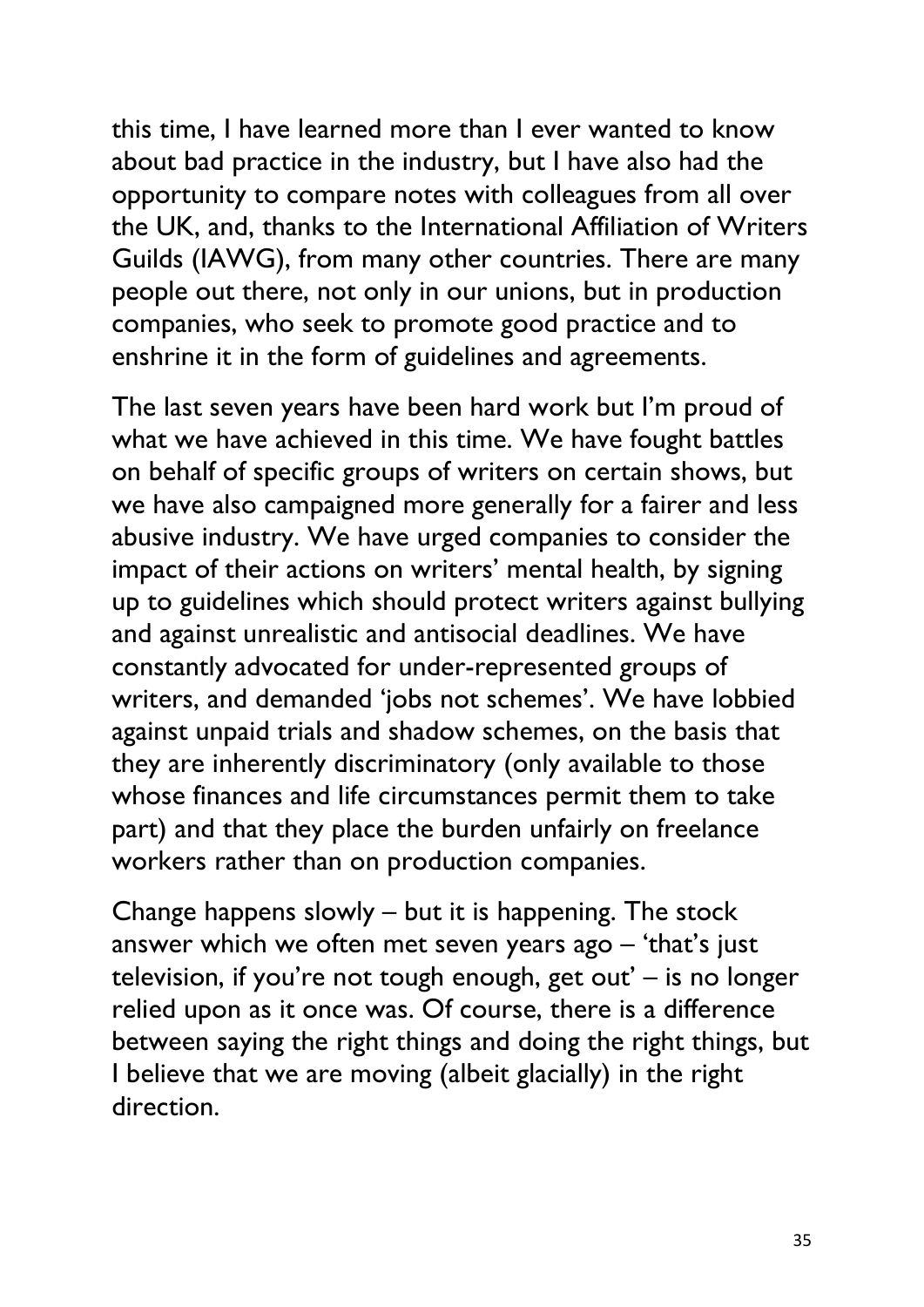My successor will have many challenges. The attacks currently being made on the BBC and Channel 4 are of great concern. These broadcasters are major employers of UK writers, and provide a vital role in training and recruiting new writers. Although it is our job as a union to challenge employers – and we often find ourselves frustrated with them – it would be nothing short of disastrous for UK television writers if we lost them entirely. I urge our members, wherever they stand on (or off) the political spectrum, to support the BBC and Channel 4. As long as they exist, we can campaign to make them better.

Finally, I would like to thank the WGGB staff, my fellow activists on the Executive Council, and everyone who has served on the TV Committee over the last seven years. Your commitment, talent and passion is inspiring. And to all our members, thank you for being part of WGGB. It's been an honour to serve you.

#### Emma Reeves Chair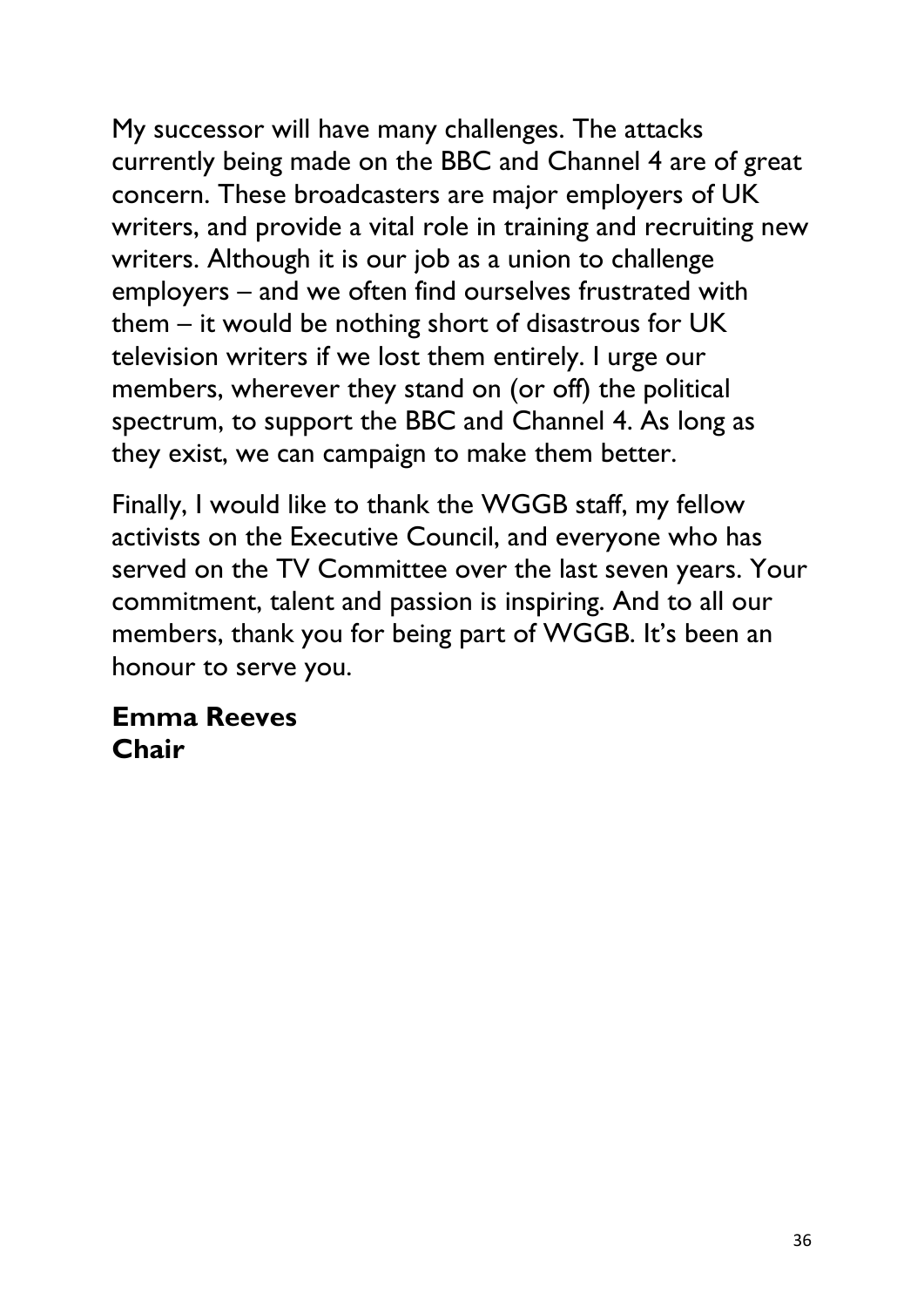## THEATRE

The main thrust of our work on the Theatre Committee (TC) during these 12 months has been to develop and consolidate our approach to the significant challenges, hardships and profound threats our industry has faced over the last two years. This includes advocating for and supporting our theatre writing members and their well-being; lobbying Arts Council England (ACE) to step up to helping us in that; monitoring and (attempting to) regulate the fastmoving hybridisation of our work regarding streaming and online theatre; and reaching out to all our members, through our Regional and National Committees, whilst looking to collaborate with kindred, partner organisations who share our concerns.

But firstly I'm delighted to relay the good news of 2021/22, in areas of our work that we can celebrate wholeheartedly.

## THE NEW PLAY COMMISSION SCHEME (NPCS)

At the end of 2021 a re-application was submitted to ACE for £35,312 to enable this WGGB-initiated project to go ahead, in partnership with the Independent Theatre Council and UK Theatre. Having already raised over £50,000 in donations from writers, directors and producers, plus a grant of £10,000 from the Theatre Development Trust and £5,000 from the publishers Faber, the ACE funding was still vital for us to deliver the scheme. And we are delighted to announce that this application has been successful, which green-lights the NPCS to enable the commissioning of 15 new plays in England, over half of which are to be produced outside of London, with targets for women, writers of colour, LBGTQ+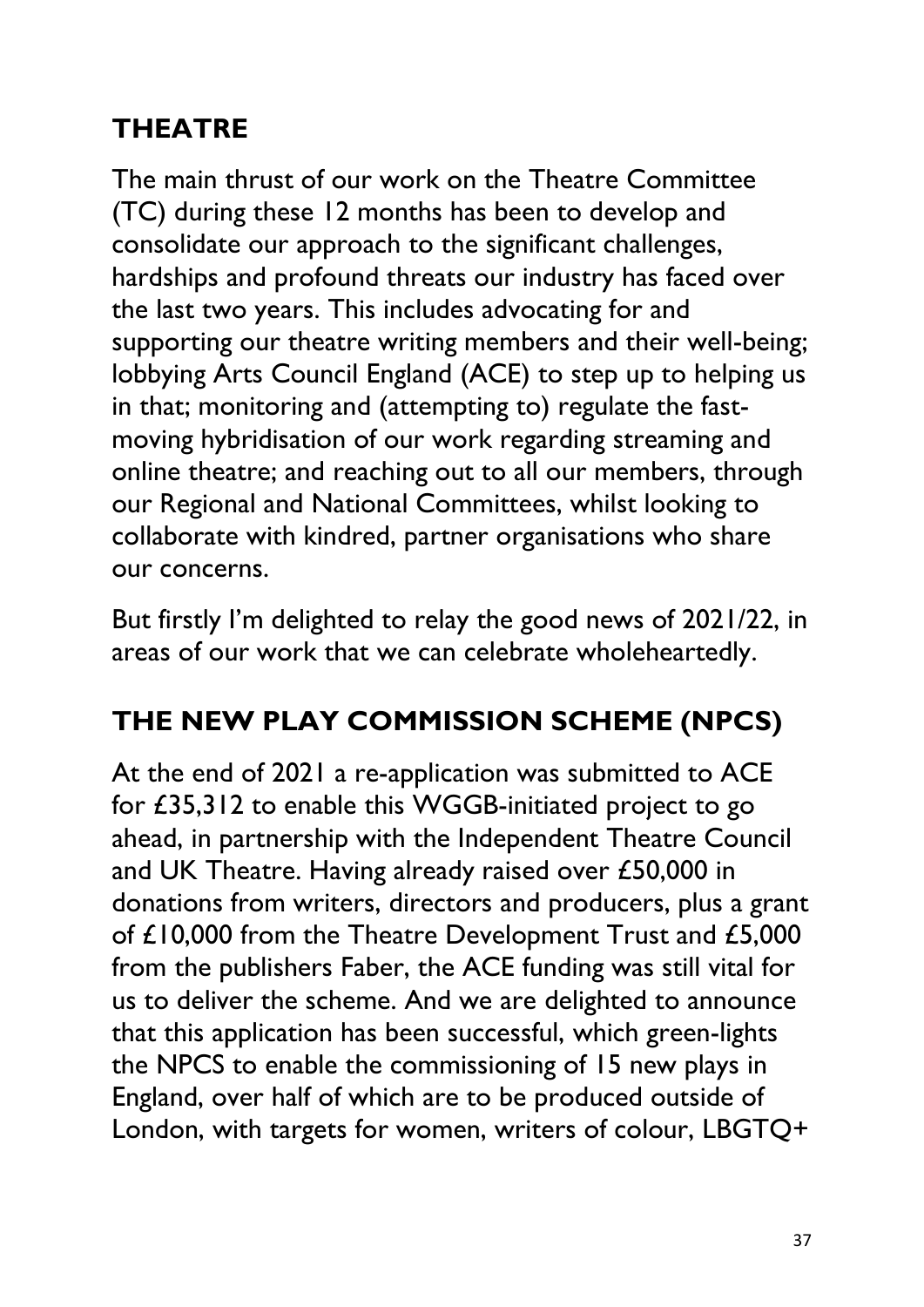and disabled writers and those who are socio-economically disadvantaged.

Since hearing this news the steering committee has had its first meetings with producers of the scheme HighTide, and all but one of the original selection panel (made up of a majority of women and writers) have agreed to take part in the process. But it has to be acknowledged that none of this would have been possible without the indomitable efforts, influence and conviction of our own David Edgar!

### WRITERS' GUILD THEATRE AWARDS

This was a particularly uplifting event for theatre, after a harrowing two-year break due to the pandemic, and was a real pleasure for all those attending, whether in the flesh, live onscreen or joining in on catch-up. So, a huge thanks to all those who battled to make it such a brilliant success. With over 50 entries for Best Play and over 20 for Best Play For Young Audiences, I'd also like to extend special thanks to our stalwart panel of judges: Michael Bryher, Amelia Bullmore, Poppy Corbett, Lisa Evans, Tracey Goddard, Vicky Ireland, David James, Brian McAvera, Debbie McAndrew, Nick Wood, Jan Woolf and Michael Wynne.

Best Play went to Kevin Dyer for The Syrian Baker, Best Play For Young Audiences to Whatever Happened to the Jaggy Nettles? by Martin Travers and Best Musical Theatre Bookwriting to Chinonyerem Odimba for Black Love.

## THE OLWEN WYMARK AWARDS

Once again, we were delighted to present our annual awards for the encouragement of theatre writers, on 4 March 2022 at the Almeida Theatre in London. The winners in the 17th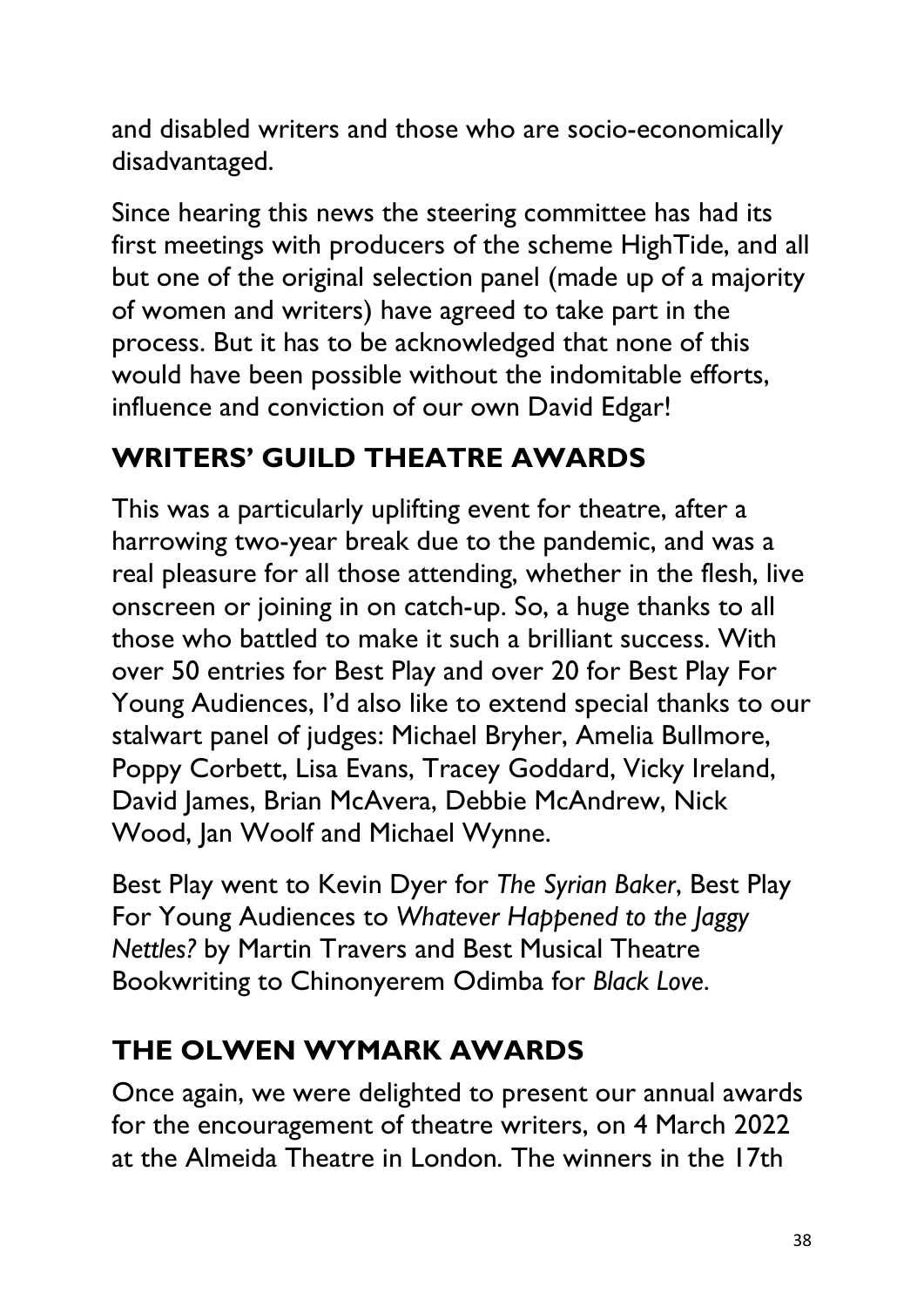year of the awards were artistic directors, executive producers and mentors in the theatre industry, all of whom were undaunted in the face of the pandemic and united by their compassion, generosity and dedication to bringing the best new writing to the stage. They are:

Bill Cronshaw, theatre director, nominated by WGGB member Caroline Summerfield for supporting her through the Covid-19 closure of theatres.

Graeme Thompson, Interim Executive Producer of Live Theatre Newcastle, nominated by WGGB member Olu Alakija for developing his short plays.

Liam Shea, Director of CampFire Theatre, nominated by WGGB member Nicholas McInerny for his support of his play Gregory's Ashes.

Tamara Harvey and Liam Evans-Ford, Artistic Director and Executive Director of Theatr Clwyd, nominated by WGGB member Alun Saunders for their work supporting freelancers in their local community.

#### EVENTS

We contributed to some of WGGB's online series of free Zoom events for writers, which launched in the first lockdown and have proved very popular. For example, in July 2021, Suba Das, Artistic Director of HighTide Theatre, explored how the pandemic has forced theatre practitioners to innovate, leading to a flowering of new works and ventures. He was joined by playwright and screenwriter Vinay Patel (True Brits, Murdered By My Father) and by playwright, screenwriter and Artistic Director of tiata fahodzi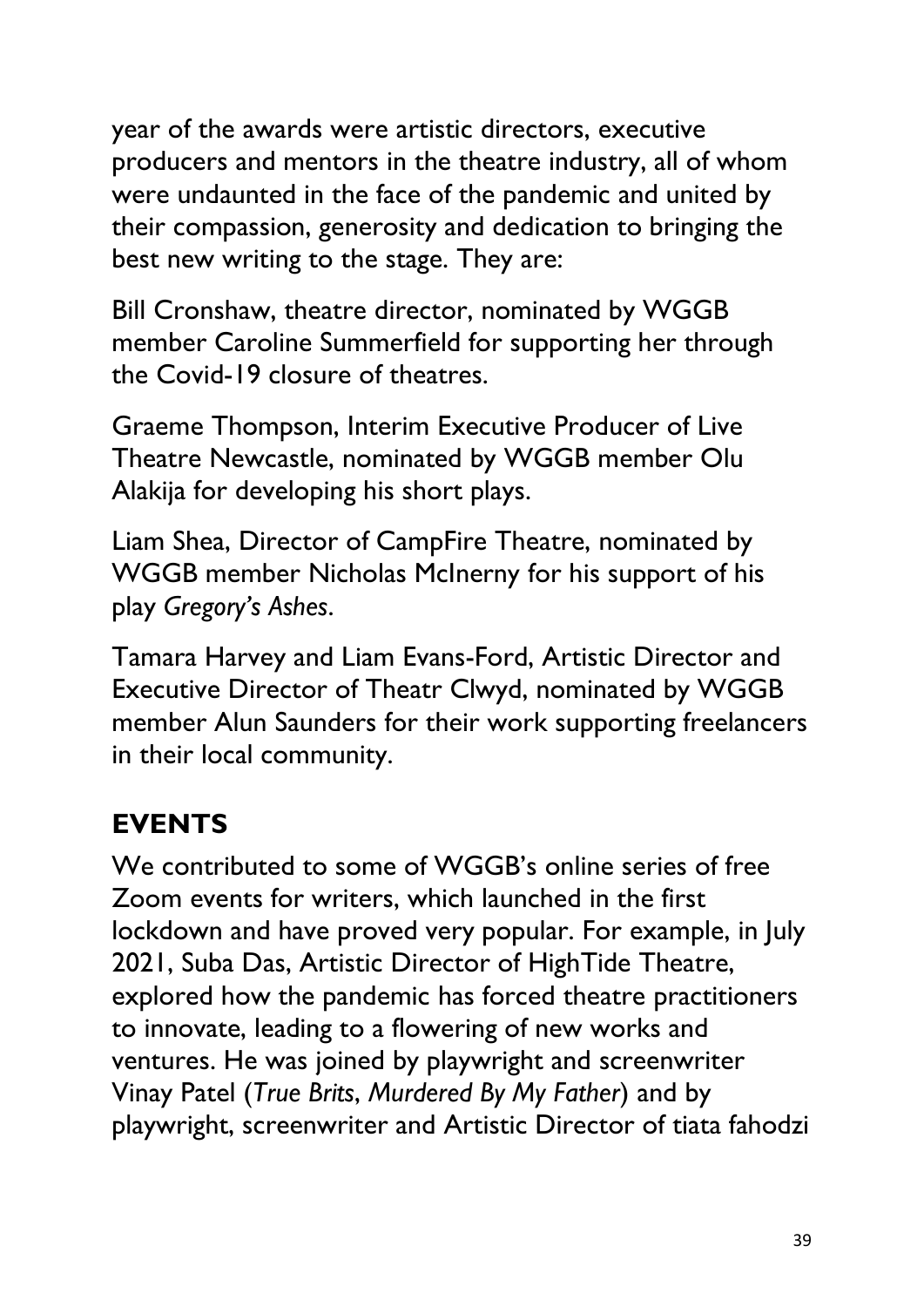Chinonyerem Odimba (Unknown Rivers, Princess & The Hustler).

## ARTS COUNCIL ENGLAND

On a more circumspect note, although our continued discussions with ACE have seen progress, with them now recognising the vital and overwhelming contribution of freelance practitioners to the theatre ecology, we are unconvinced that writers are receiving their share of this support – or figure sufficiently in ACE's priorities. And this is an impression compounded by the lack of transparency in their publicly available information and analysis.

Ostensibly, it seems there is a real commitment to offer more help to freelance practitioners, who are the essential backbone of the industry; with ACE's Director of Strategy, Michelle Dickson, pledging greater financial assistance for those who aren't on salary, as well as those who are.

So, in the wake of this, the TC met with Neil Darlison, ACE's Director of Theatre in December 2021, to review how much real support playwrights are getting in the current climate – given the fact that writers can't directly benefit from their Developing Your Creative Practice fund, plus the issue of the unnecessary complications of the project application process. Also, we challenged the effectiveness of ACE's mission to widen its reach (regarding diversity and inclusiveness) or combat the culture of entitlement that has plagued theatre to date, not least the prevailing issue of ageism in our industry.

Whilst Neil Darlison affirmed that there was more latitude for individual artists to take the initiative for particular projects – especially in under-represented regions and communities – we asked for more transparency in ACE's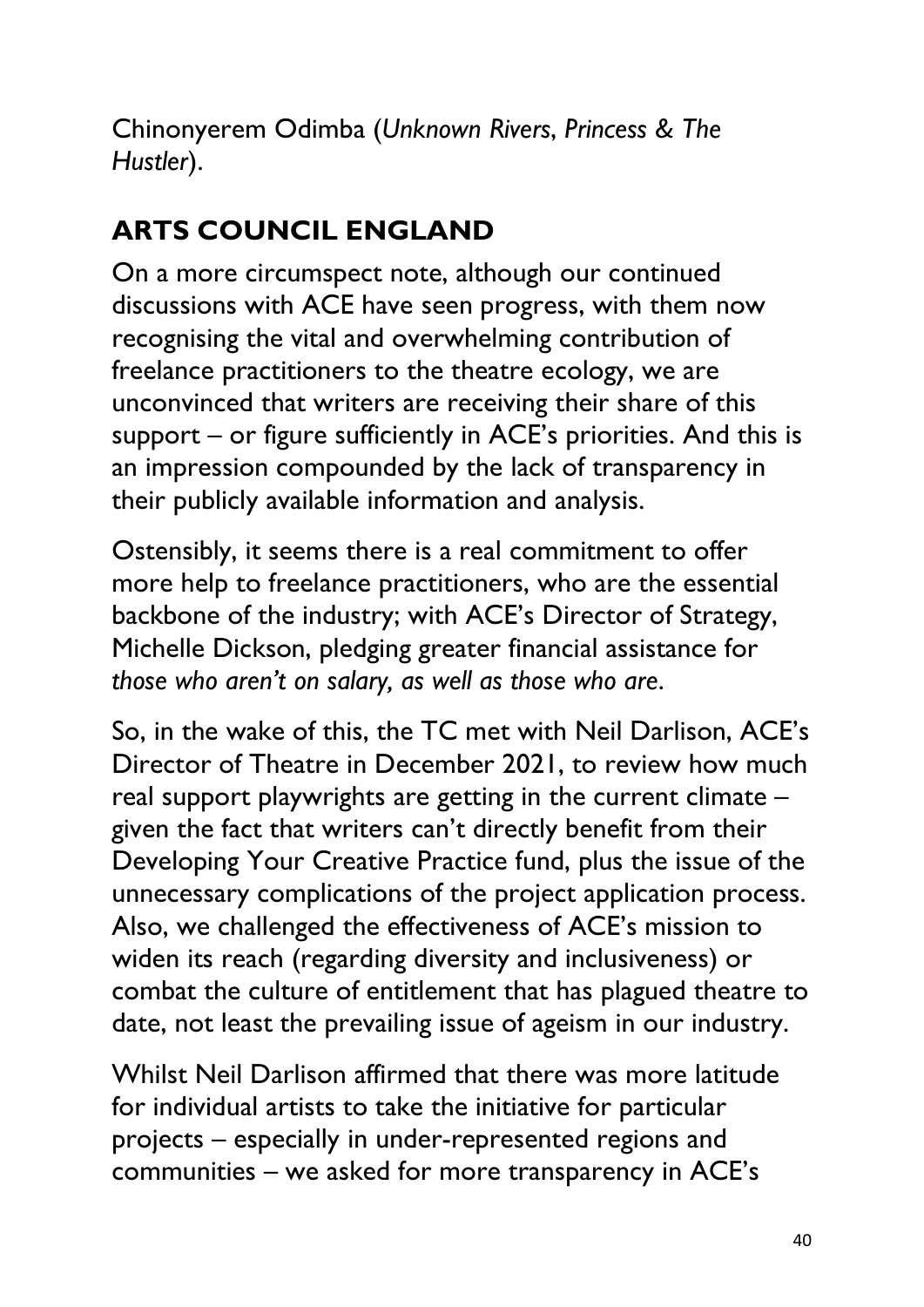information, to ensure that writers were getting their fair share of the pie. As a result, he's undertaken to look into how playwrights, specifically, are benefitting from ACE's project grant funding.

However, when we asserted that we believe companies who purport to be supporting new writing (especially National Portfolio Organisations) should ring-fence money for this, apparently such an approach doesn't figure in ACE's thinking. A policy that we intend to keep challenging as inadequate and complacent in the current climate.

Following a report on ageism in our industry written by Jarek Adams in 2016, it has been clear for some time that writers in their 40s and 50s onwards do not enjoy the same support as younger practitioners. And that, if you're over 30 and not an established playwright, it can feel like you've missed your chance, especially when differentiated writing competitions, submissions, career development programmes and festivals are still being rolled out, reinforcing the fallacy that 'new writing' is largely the domain of young writers. Neil Darlison agreed that this was a serious issue in our industry and that he would support a grant application for us to further research and interrogate this.

## NEGOTIATIONS

One of the most significant developments in theatre during lockdown was the increase in digital delivery. Last year, WGGB established contractual arrangements for National Theatre Live (streamed to cinemas and available for schools) and National Theatre at Home (streamed to devices on a subscription or pay-per-view basis). But it is clear that many other theatres – including those who streamed archive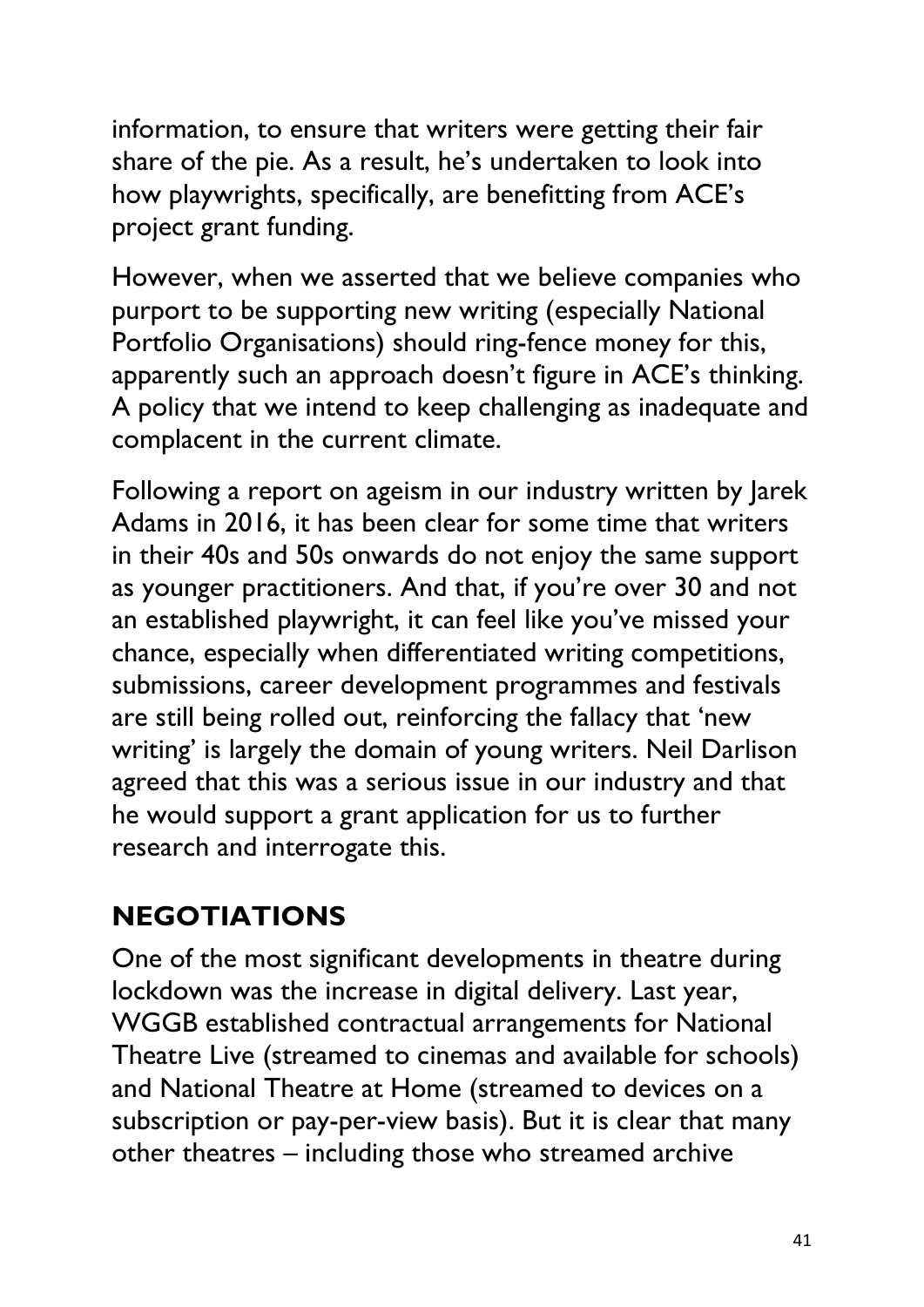recordings of shows during lockdown – are seeking to monetise this service.

So, in the summer, our negotiating team collaborated with the Personal Managers' Association (PMA), representing the agents, in drawing up some 15 principles that should be in any agreement or contract on digital delivery of a writer's work for the stage, whilst also gaining endorsement from a number of WGGB playwright members – including Caryl Churchill, Tom Stoppard, April De Angelis, Lucy Kirkwood and Roy Williams OBE. And we have successfully completed negotiations with the TNC (the National Theatre, the RSC and Royal Court) plus continue to negotiate with UK Theatre, to finalise terms for the online delivery of all plays written for the stage. The principles we insist on are (a) separate negotiations for each form of digital delivery, with upfront payments and royalties, (b) different deals dependent on the reach (in time and space) of broadcast, and (c) a guarantee that rights will always be under limited licence, and never subject to buy-outs, with the only exceptions being for some educational purposes. But we also argued strongly that writers should not be obliged to agree to digital delivery, and that  $-$  if they did  $-$  it was by separate licence and should be paid for.

#### 'HOW ARE YOU DOING?' SURVEY

Jan Woolf organised this excellent initiative last summer – giving us a profound insight into, not only the anxieties, hardships and issues this pandemic has subjected our theatre writing members to, but also your admirable spirit and resourcefulness – and we have now set up a working party to organise a series of hybrid events, where writers can present and discuss their work.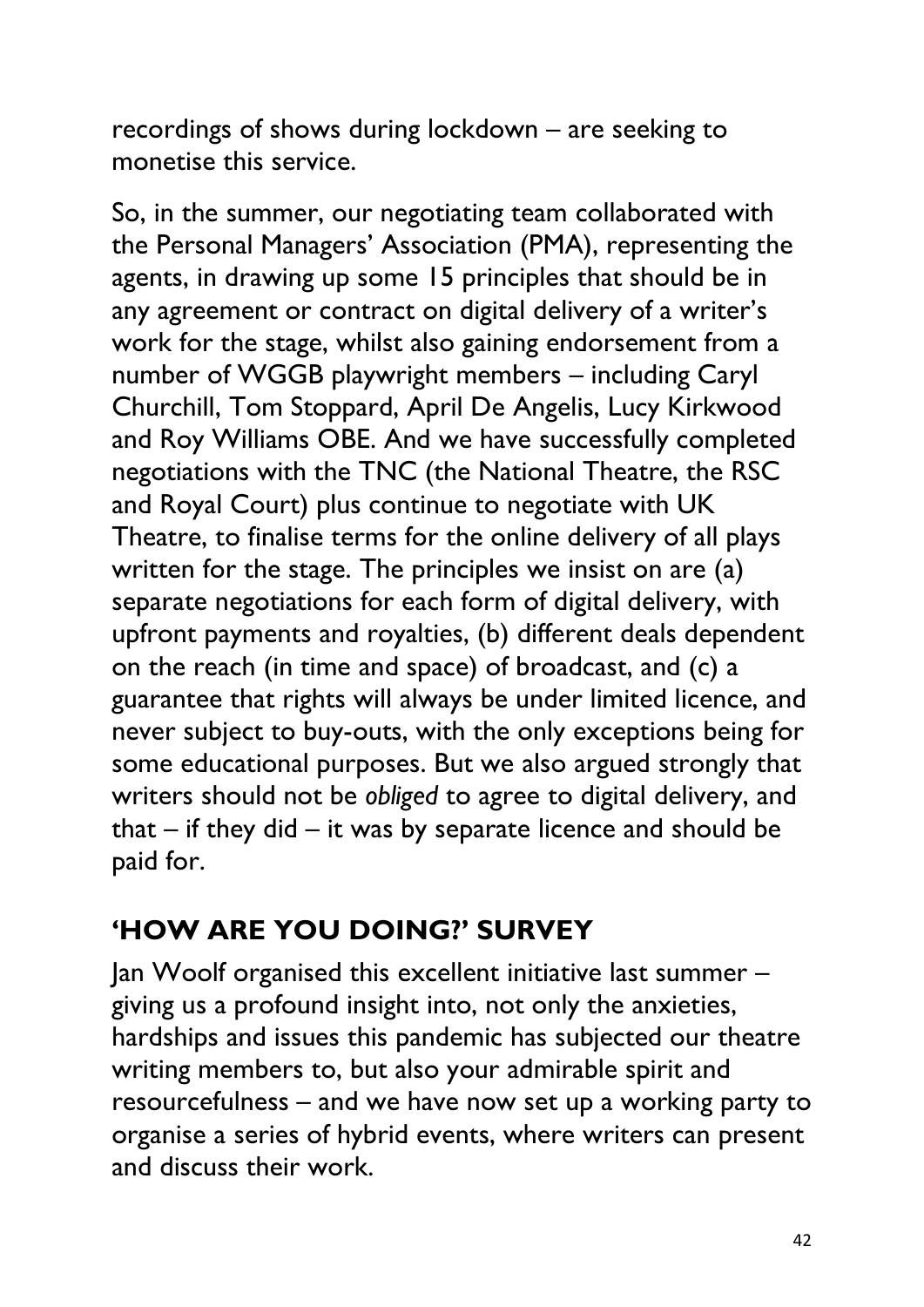And we were delighted that Matthew Bulgo, from the WGGB Welsh Committee, could join us at our November TC, to begin what we hope will be an ongoing liaison with our National and Regional Committees. Following a mutual exchange of current information about our work, we discovered (not surprisingly) that we shared many of the same issues and challenges – in trying to give support to our members in the new landscape of attrition, risk-averse programming and online work. And also in lobbying our respective Arts Councils! We are, therefore, hoping for this to become a regular feature of our meetings going forward, looking to invite the Scottish and Regional Committees, to share our mutual concerns.

Finally, I'd like to acknowledge our Theatre Committee and heartily thank them for the sterling, selfless work they have contributed to our cause throughout this difficult period. They are Amelia Bullmore, Poppy Corbett, David Edgar, Lisa Evans, Tracey Goddard, Debbie McAndrew, Brian McAvera, Alan Spence, Jen Toksvig, Nick Wood, Jan Woolf and Michael Wynne.

#### Richard Pinner **Chair**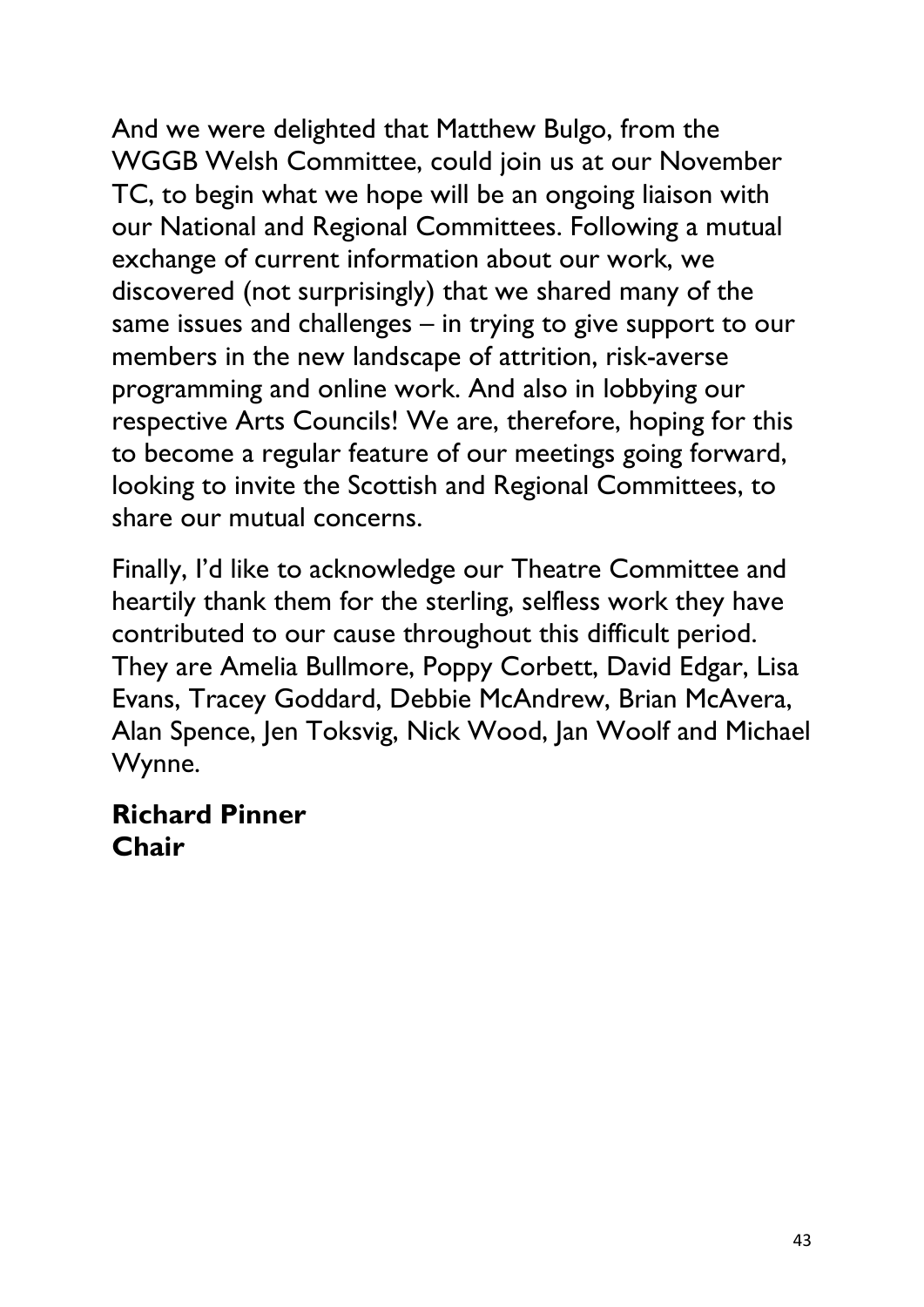#### **VIDEOGAMES**

Victor Ojuel joined Samantha Webb as Co-Chair of the Videogames Committee this year, picking up the reins from Andy Walsh. Both Victor and Samantha would like to thank Andy for his sterling work.

Despite continued restrictions and challenges facing the whole of the country around Covid-19, the Videogames Committee has had another busy and productive year, both in increasing the profile of WGGB in the game industry and in providing game writers with safe, engaging events.

In April 2021 we held our second online videogames writing mini-festival, this time sponsored by Articy, which saw five different panels on writing for indie games, interactive writing portfolios, dialogue as text, creating narrative in procedural worlds and implementing game narrative. These are now all available on the WGGB YouTube channel where they have received just under 2,000 views.

The Committee completed its gargantuan task of revising our guidelines for game writers and those who work with them. These were launched in November 2021, alongside the results of our survey of game writers, which showed that over 50% of game writers had experienced bullying and harassment.

The union has been dealing with an increasing number of game writing members seeking legal representation, advice and support in an industry which has an entrenched reputation for opposing trade union recognition and for allowing bullying, harassment and discrimination, including sexual predation and misogyny, to flourish.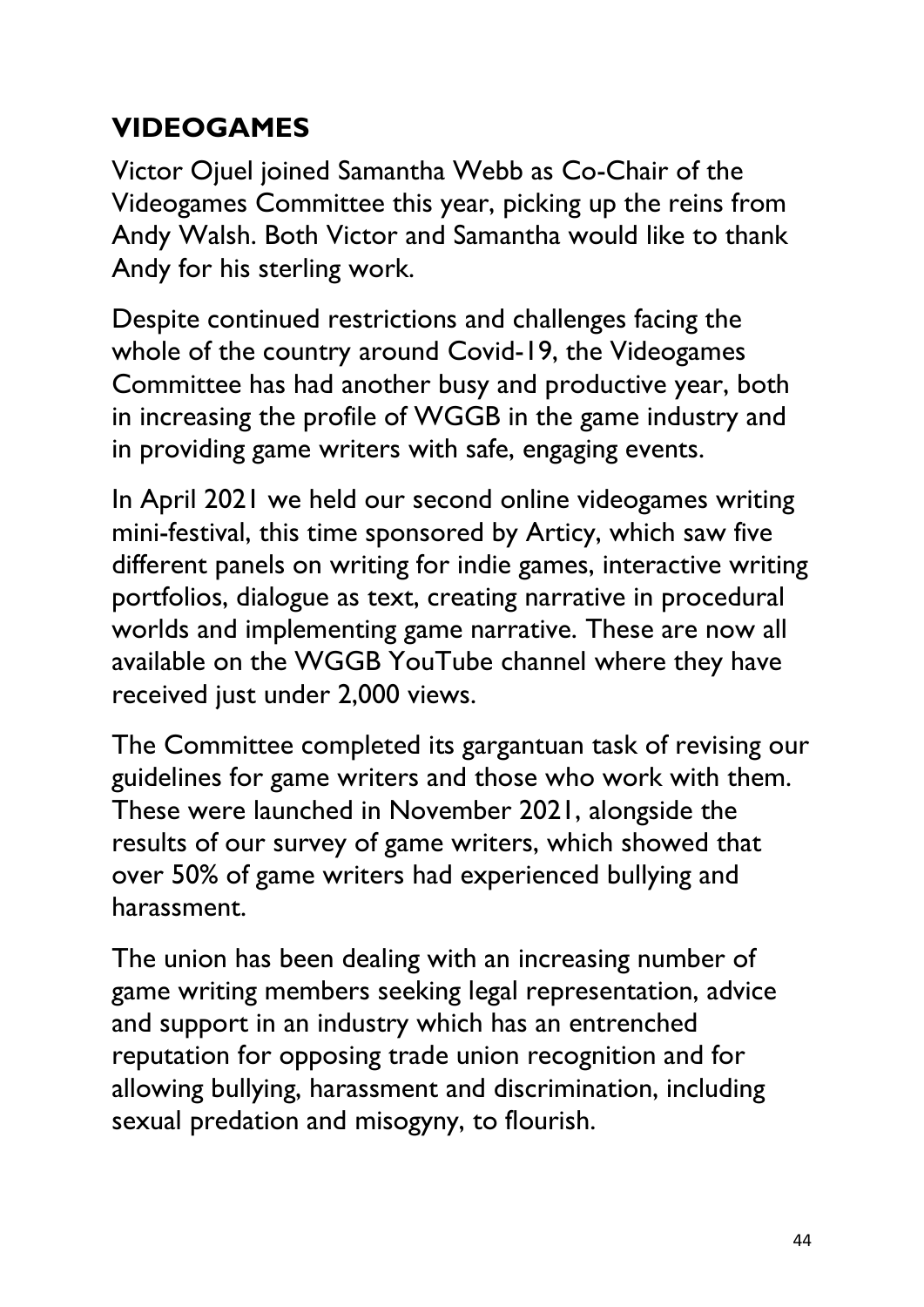WGGB represented a number of members employed in the narrative team at Fusebox Games in the past year, where dozens of staff were told they faced losing their jobs, weeks after raising concerns about content in a game.

The new guidelines aim to establish best practice and encourage fair, productive and safe workspaces for those involved in the creation of interactive narrative in the games industry. The 29-page guide also serves as a handbook for games writers, both emerging and established, and for those who employ them, and you can find them in the resources section of the WGGB website.

Finally, we were delighted to be back at the Writers' Guild Awards following a two-year break because of Covid, and to award Jon Ingold for Overboard!

#### Samantha Webb and Victor Ojuel Co-Chairs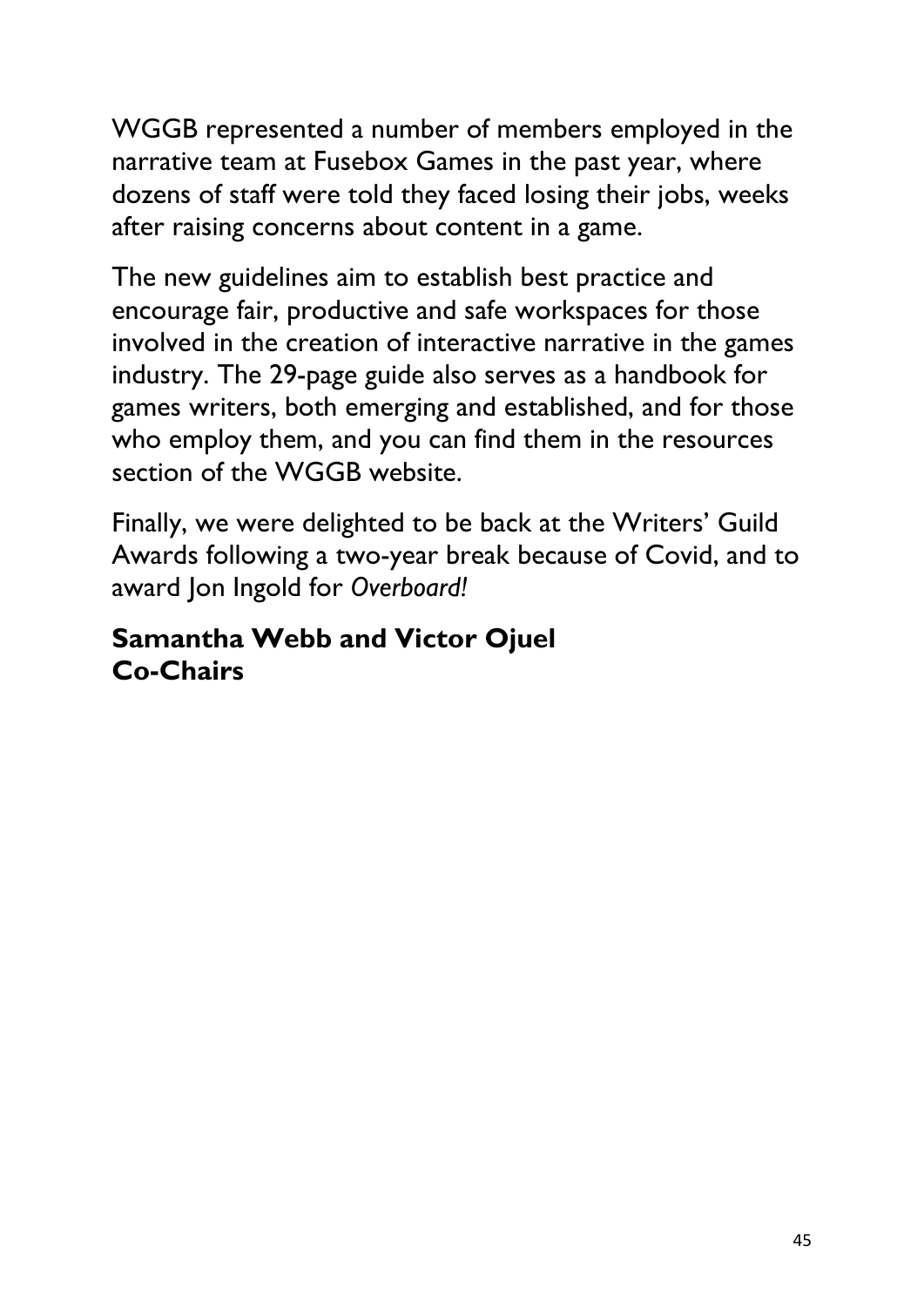## National reports

## WALES

As we emerge from the ravages of the pandemic, it is evident that Covid has had a devastating impact on artists in Wales, as elsewhere, and this impact is still being felt throughout the creative industries, in spite of the positive support of Welsh Government with whom the creative unions had regular and constructive dialogue at the time. It is to be hoped that the good relationship built during the pandemic between Welsh Government and ourselves will continue, with a particular emphasis on support for freelancers. We would also like to take this opportunity to thank officers of the other creative unions in Wales for the co-operative working relationship we have enjoyed during difficult times.

One issue we are trying to address is that there seems to be an impression, particularly in screen funding sectors, that everything is "back to normal", mainly because there has been a boom of sorts in filming in Wales, and an evident shortage of crew, which is interpreted as success. In actual fact, freelancers in Wales are far from back to normal. Not only has the 'boom' not meant new work for many of those who lost opportunities during the pandemic, Welsh and Wales-based writers in particular very rarely get a look-in. And for those who are working in the sector, it has often meant longer working hours and an increase in creeping bad practice. Add to this the fact that many productions are still being affected with post-Covid cuts, and the situation for writers is far from 'normal'. A recent survey by Cultural Freelancers Wales/Llawryddion Celfyddydol Cymru, Road to Recovery (2021), has revealed that 92% of freelancers said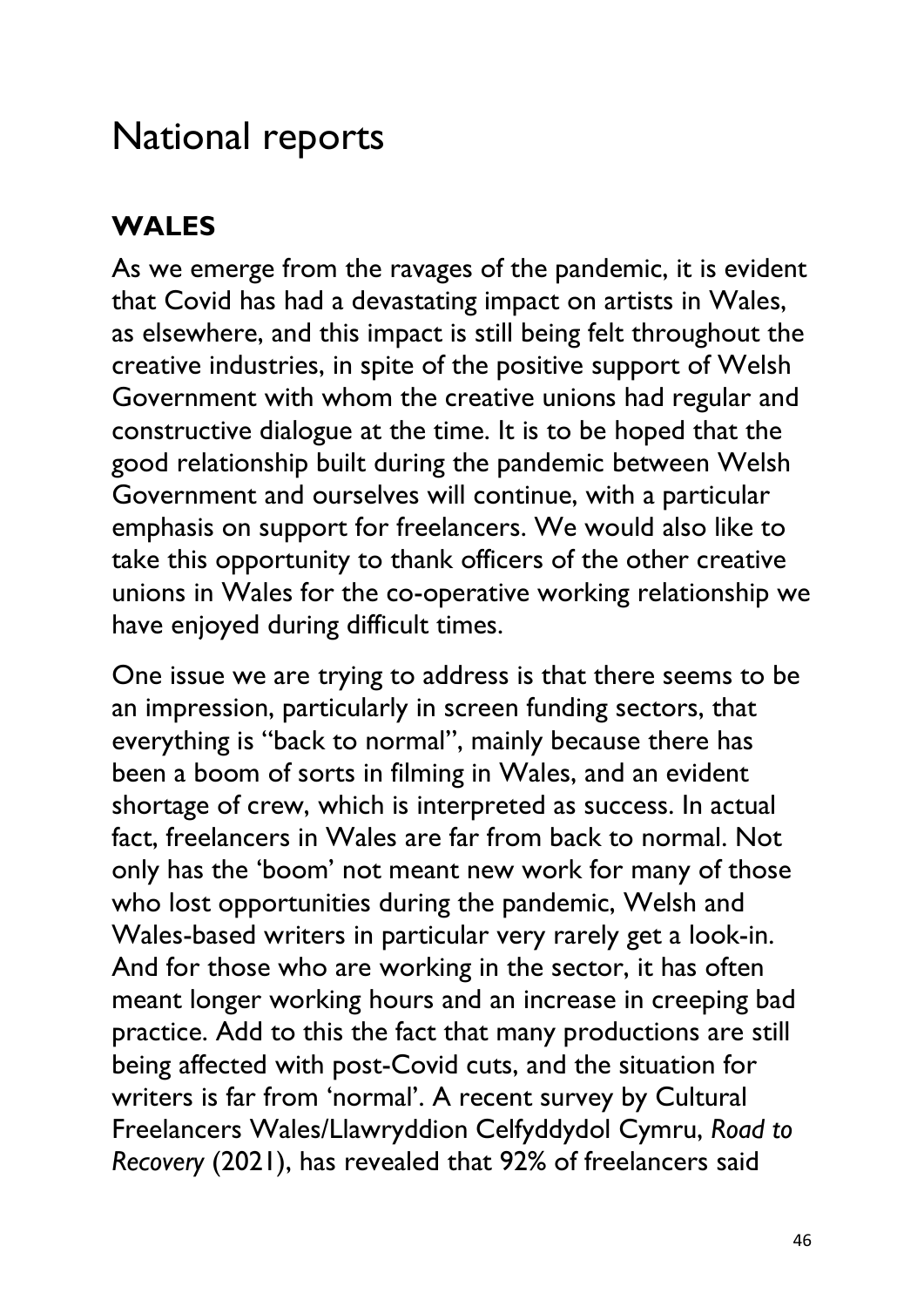their work had been negatively affected by Covid, with 49% losing 80% or more of their work in 2021, while almost a quarter of respondents were uncertain whether to continue with careers in the cultural sector. Freelancers make up about half of the cultural workforce in Wales.

We have been active on many issues: initiating discussions on a pan-Wales safety at work/harassment/bullying protocol with the other creative unions in Wales, Arts Council Wales and Creu Cymru (which represents Welsh companies and venues). We have re-established regular meetings with officers at Arts Council Wales, and also with National Theatre Wales, with the intention of improving communication and understanding between these bodies and the wider artistic community over certain issues. We have been involved in negotiations with BBC re rates and are also involved in a long-overdue overhaul of rates and agreements with Teledwyr Annibynnol Cymru, representing Welsh independent TV producers, which we are hoping to be near to finalising. And we have also been in conversation with S4C regarding the future of writing for the channel.

One major impact to television writers in Wales is the formalising of the cut from broadcasting four to three weekly episodes of continuing drama Pobol y Cwm (having already gone from five to four during Covid). S4C instigated this cut, citing additional costs for shooting under Covid conditions, ageing equipment and a desire to invest and develop digital content. The series has therefore gone from a pre-Covid 250 episodes a year to 150 episodes a year: cuts which clearly affect the 28 writers (as well as 22+ directors) plus crew, script editors, actors, production staff etc. This is an overall loss of about 50 hours of scripted drama on the channel. We have emphasised to S4C that these hours should not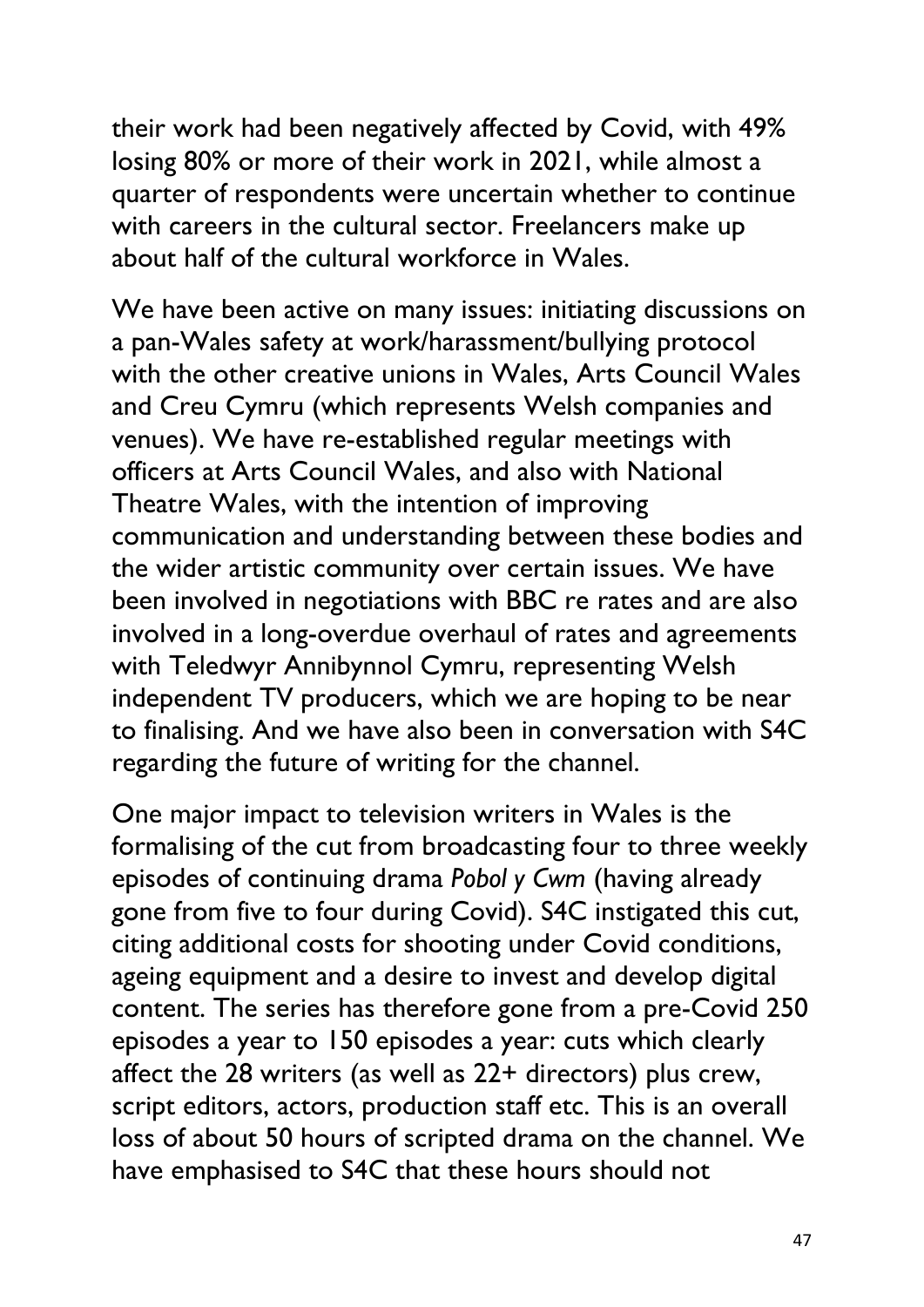disappear to be replaced by digital content of unknown quality, content and budget. Now that BBC funding – and therefore S4C funding – has been frozen, this situation is unlikely to improve. We are also in negotiation with the series producers re the editorial process, and discussing ways of improving/changing working practices affecting writers brought in due to Covid restrictions which now need to be reviewed. (S4C's annual budget will be frozen for two years and will then rise with inflation for three years. S4C will receive an additional £7.5 million a year in funding from 2022 to support the development of their digital offering.)

In terms of training, Cult Cymru (Creative Unions Learning Together) has continued to offer an improved variety of courses to members. In addition, 10 Well Being Facilitators have now been appointed, who will offer support in the screen sector to crew and cast on productions, and information and guidance to production companies and producers. This will hopefully be extended to other creative sectors following this pilot.

Finally, our monthly meetings on Zoom have kept information and membership ticking over, and improved access for members. We also continue to invite various speakers to contribute input and experience after meetings.

Once again, we would like to thank members who have kept us informed of the many and ever-changing issues they face, and also the WGGB Officers for the continued support they offer in addressing crucial issues for writers.

Diolch,

#### Manon Eames and Anna-Lisa Jenaer Co-Chairs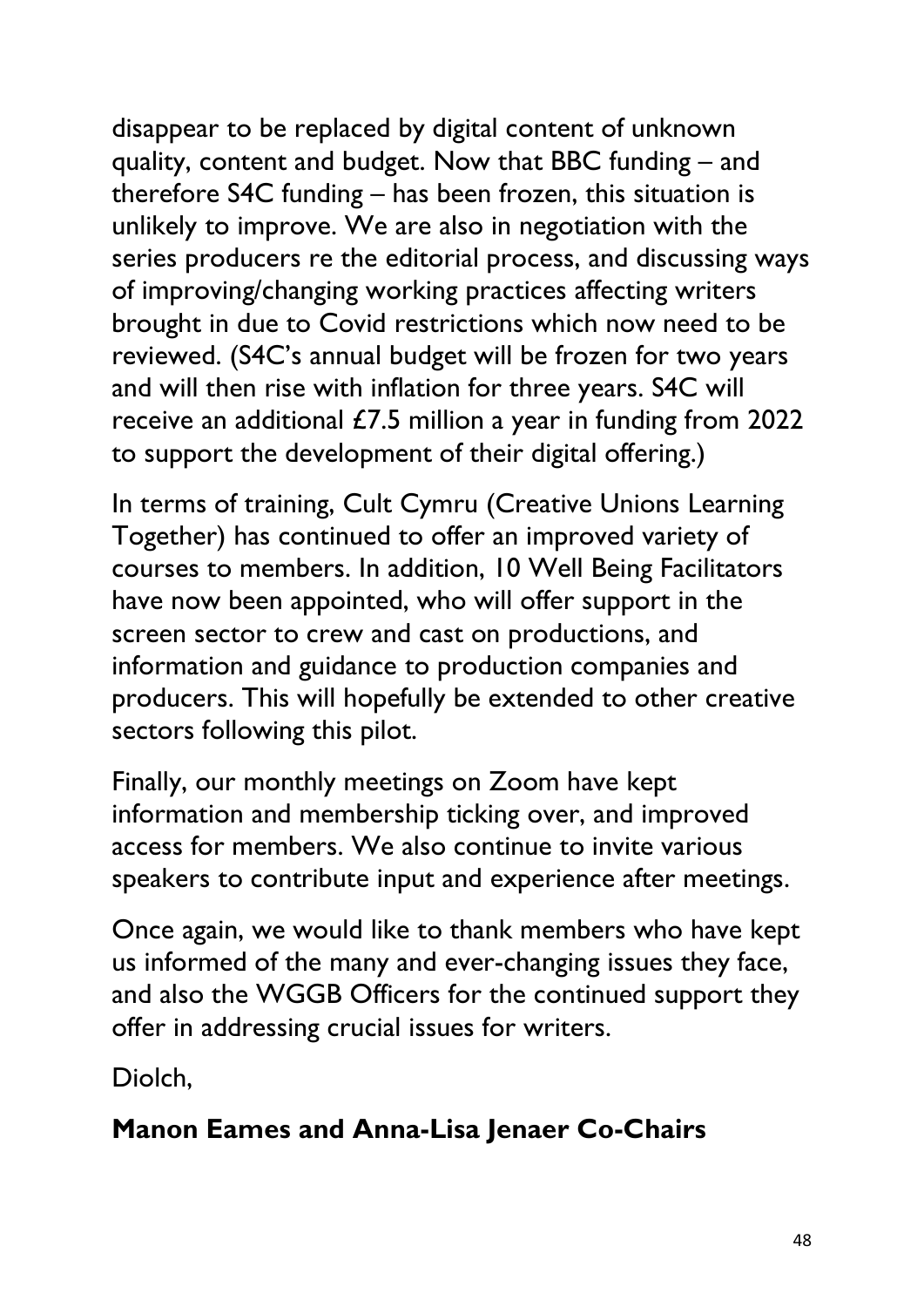## SCOTLAND

This year has been filled with ups and downs, and as a new Scottish Chair I truly feel I have had the proverbial baptism of fire, having begun to learn the ropes whilst coping with the effects of the pandemic and its effects on the writing industry. Overall, the Committee has made good progress both with the Government and with our relationships with other unions as we work together to promote change towards fair pay and sustainability. I am especially grateful to Committee members Grant McGregor and Nicola Cully who have supported me in my new Chairship.

## STUC AND THE SCOTTISH GOVERNMENT

Fortnightly meetings between the creative industries unions and the Government, chaired by the STUC, have continued throughout 2021, and relationships between unions continue to strengthen, with the WGGB Scotland being represented by Bill Armstrong and Grant McGregor. This group of unions meeting together has recently changed its name, moving from the Cultural Affiliates group to the Creative Industries group. It was agreed that the latter might give more gravitas and move away from the endemic tendency not to take culture seriously as an economic priority.

Moving forward in 2022, the Creative Industries group will meet with the Government once a month with an agreed agenda beforehand. The group will also meet on its own the week before, which allows for strategy planning to happen beforehand as well as affording an excellent opportunity for members of different unions to strengthen their relationships and realise shared issues and experiences. It is clear that a sustained and coordinated approach from many unions is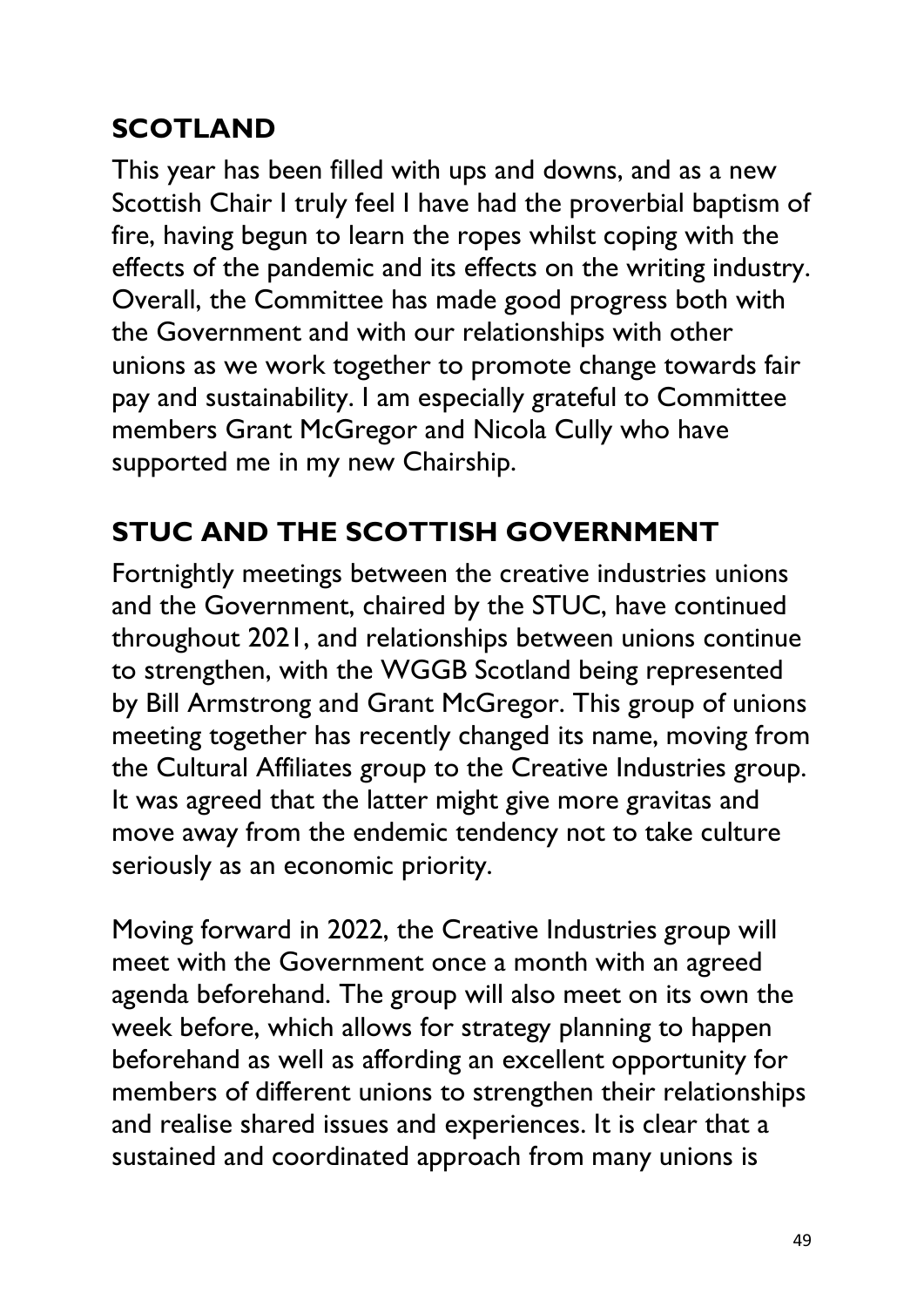beginning to chip away at the red tape of the Government. We will build on this platform, now it is established.

#### LOBBYING THE SCOTTISH GOVERNMENT

Bill Armstrong, Grant Mitchell and the creative industries unions have continued to lobby the Scottish Government for a commitment to the principle of fair pay, and in doing so have uncovered what seems to be a systemic lack of understanding about the writing process and what constitutes 'work'. After acknowledging that all work must be fairly paid and committing to this principle in the Government's published Culture Strategy, Angus Robertson, Cabinet Secretary for Culture, has refuted the idea that initial research and development, often taking weeks and months, should be paid. He stated that it is just a part of the job.

On the Government website there is very clear documentation including flow charts detailing after which point in development it is unacceptable to ask people to work for free. Although disappointing, this knowledge of the Government's inherent lack of understanding of a writer's job and perhaps the creative process as a whole is something we can build on and it is hoped that through persistence and education we can clarify that all of a writer's work is work.

Unfortunately, post-pandemic recovery is being used as an excuse for low or no pay, allowing organisations to water down agreements, or stretch the amount of work they are asking for. The Creative Industries group will continue to hold the Government accountable for its part in this.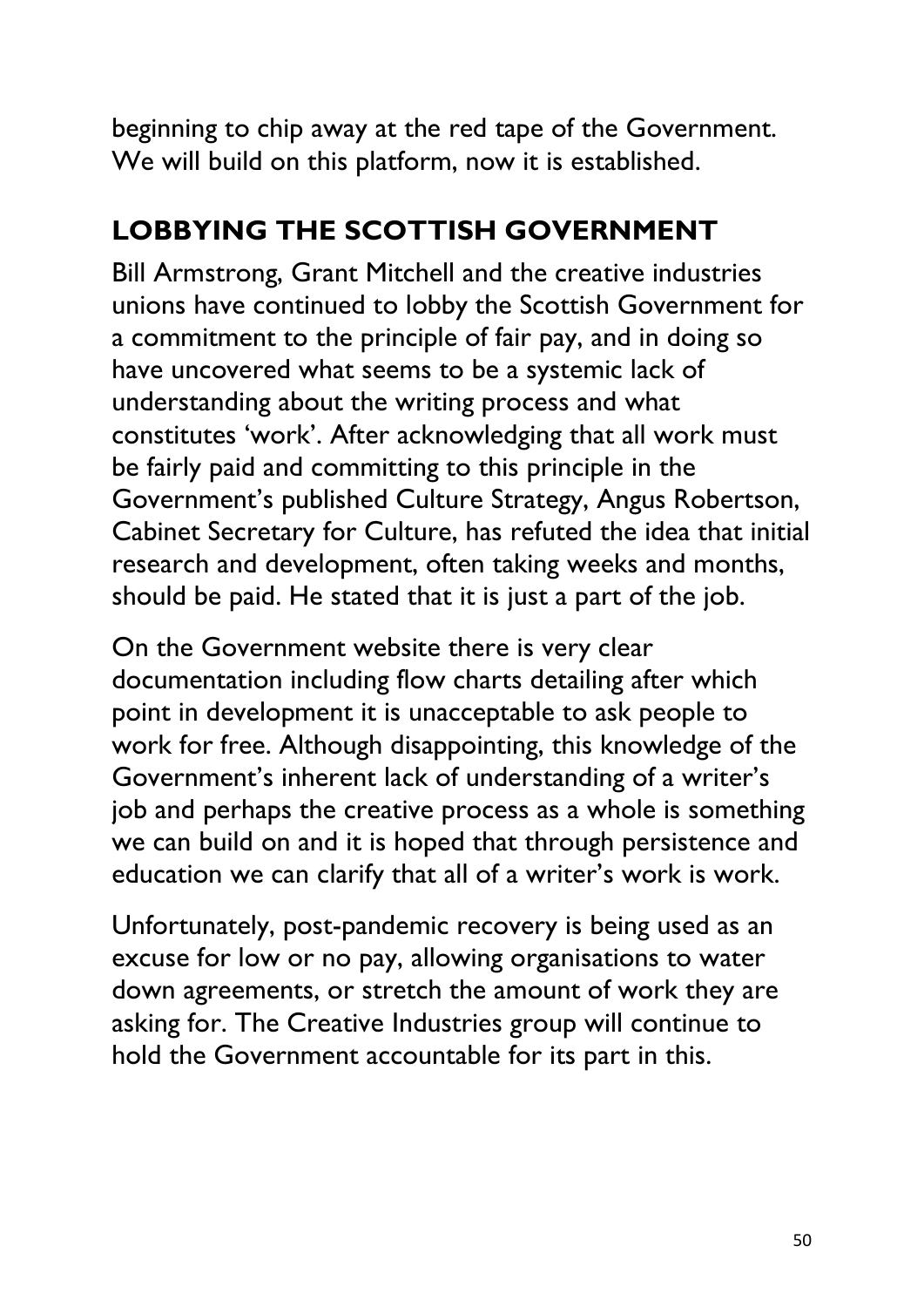## CREATIVE SCOTLAND AND SCREEN SCOTLAND

The first point to make about Creative Scotland is that over the last two years it has prioritised allocating and administrating the emergency funding that the Scottish Government released for those working in the arts. This funding has been a lifeline for many creatives and with Creative Scotland working fast it has been possible to go from the point of application to having money in the bank in under a week.

Understandably this may have resulted in other Creative Scotland processes moving slower than usual, but in our opinion Creative Scotland has functioned extremely well during this time and should be commended.

The new application form for the Creative Scotland Open Fund has been launched and seems much more accessible and appropriate for writers. It is still early days, but Creative Scotland is proactive about helping writers access their funding application and have offered to participate in an online event for WGGB members.

One area for improvement, both for Creative Scotland and Screen Scotland, is the availability of data relating to who their funds are distributed to and for what projects. It is possible to find, after some digging, who has received funding, but any more details are patently lacking. Transparency of Creative Scotland and Screen Scotland with their data published in an accessible format would be extremely helpful in identifying if writers are successfully accessing funding and what kind of projects are being favoured.

Scotland is committed to being a world data leader, and the ideals of open data should also apply to Creative Scotland and Screen Scotland, so we will continue to request that these organisations are open with their data.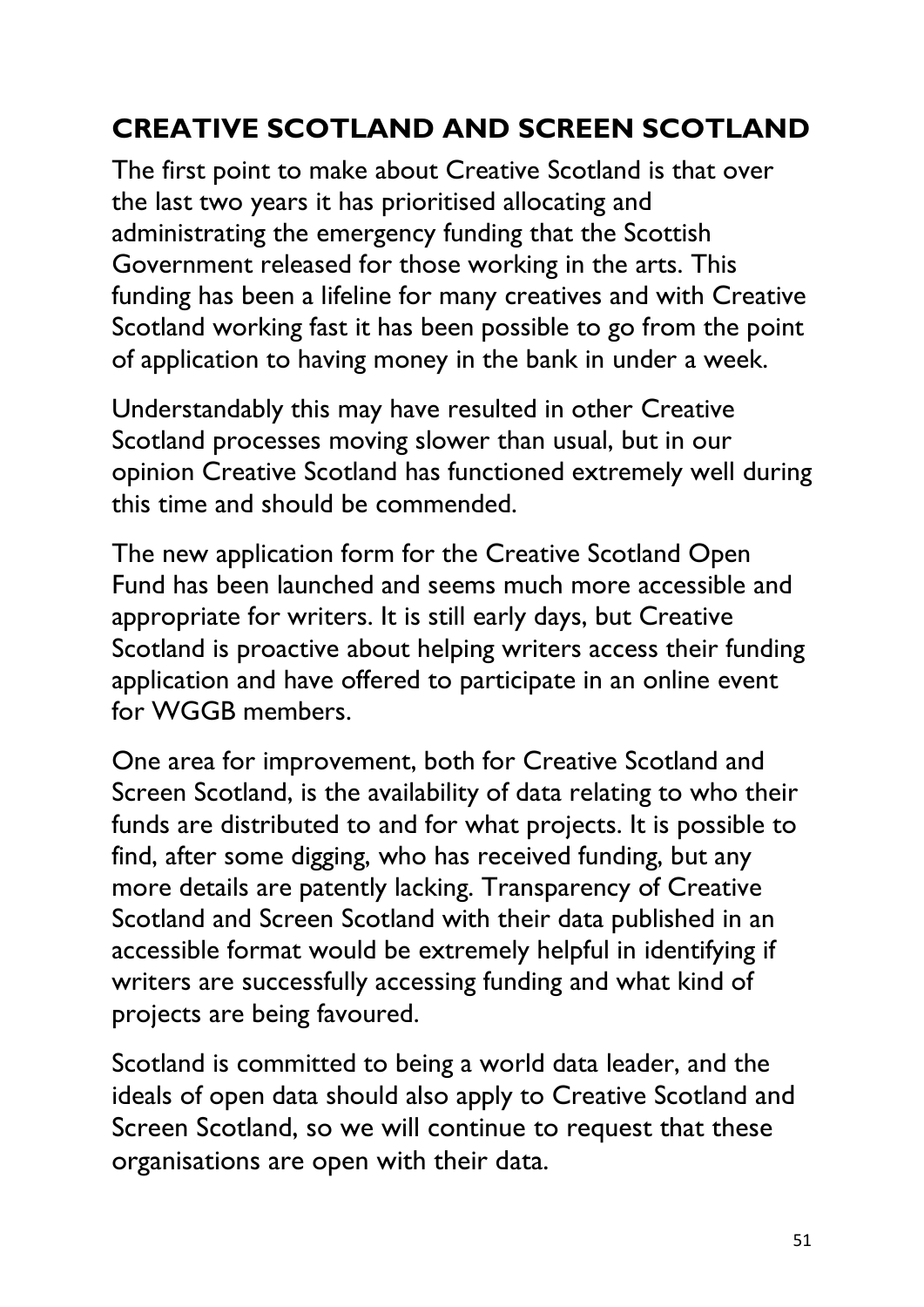## SUSTAINABILITY IN THE FILM INDUSTRY

Whilst in discussion with Mairi Claire Bowser, the newly appointed Screen Sustainability Manager for Bectu Vision, it became clear how strong the link is between an environmentally sustainable TV and film industry and investment in preparation and development. Much of the waste towards the end of a production due to reshoots, story changes and lack of money etc could be avoided if there was just sufficient investment in the writing and script development in the beginning.

This is just one more reason to spend time on script development before anything is filmed, and to open the channels between producers and writers to create projects which are streamlined and feasible from the beginning, identifying potential issues while it is still monetarily and environmentally economical to fix them. Lack of investment in development at the start leads to paying extra for it later on.

## A NOTE TO THE FUTURE

It is wonderful to see that finally the pandemic restrictions are lifting and that the writing industry is opening up again. There is a real buzz and a feeling of excitement in the air in Scotland (perhaps it's just spring), but I would like to think that we are beginning to make real strides with uniting unions and becoming a recognised presence that the Government needs to listen to. I look forward to seeing what next year holds!

Suzy Enoch Chair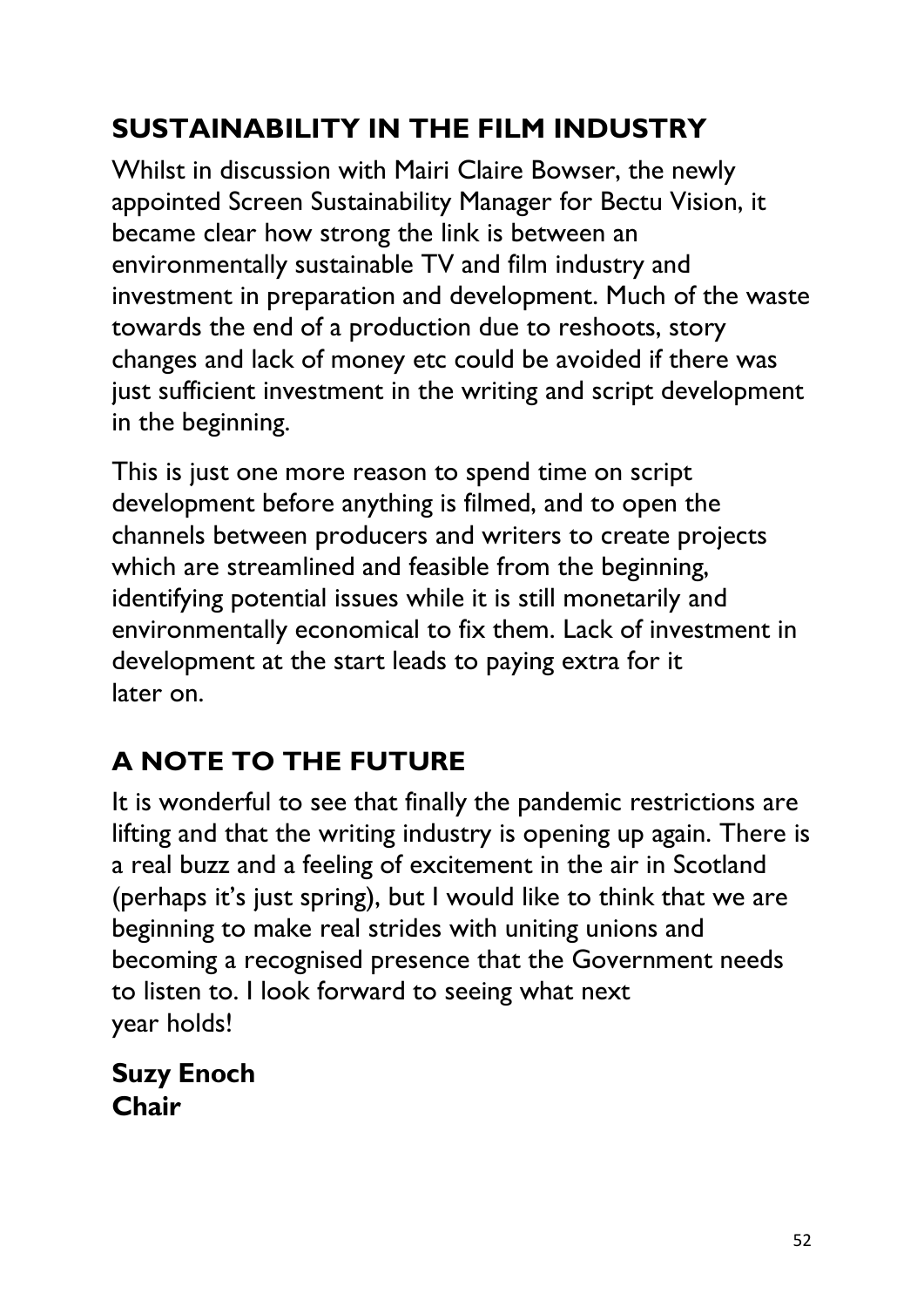## EAST ANGLIA

In the first full year of the newly established East Anglia Branch, we've continued to hold events on Zoom, and in November 2021 we had our first real world meeting, launching an ongoing relationship with Norwich Theatre. As well as a union meeting, where we had a welcome address from Artist Development Coordinator, Jez Pike, members were able to network during a buffet lunch and attend a rehearsed reading in the studio at Stage Two.

In April this year we built on this relationship and staged an evening of rehearsed readings of members' work in the studio at Norwich Theatre Royal. I've continued to make contact with other arts organisations in the region, and in May we will have a stall at the National Centre for Writing in a publishing fair as part of the Norfolk and Norwich Festival.

#### Stephen Keyworth Chair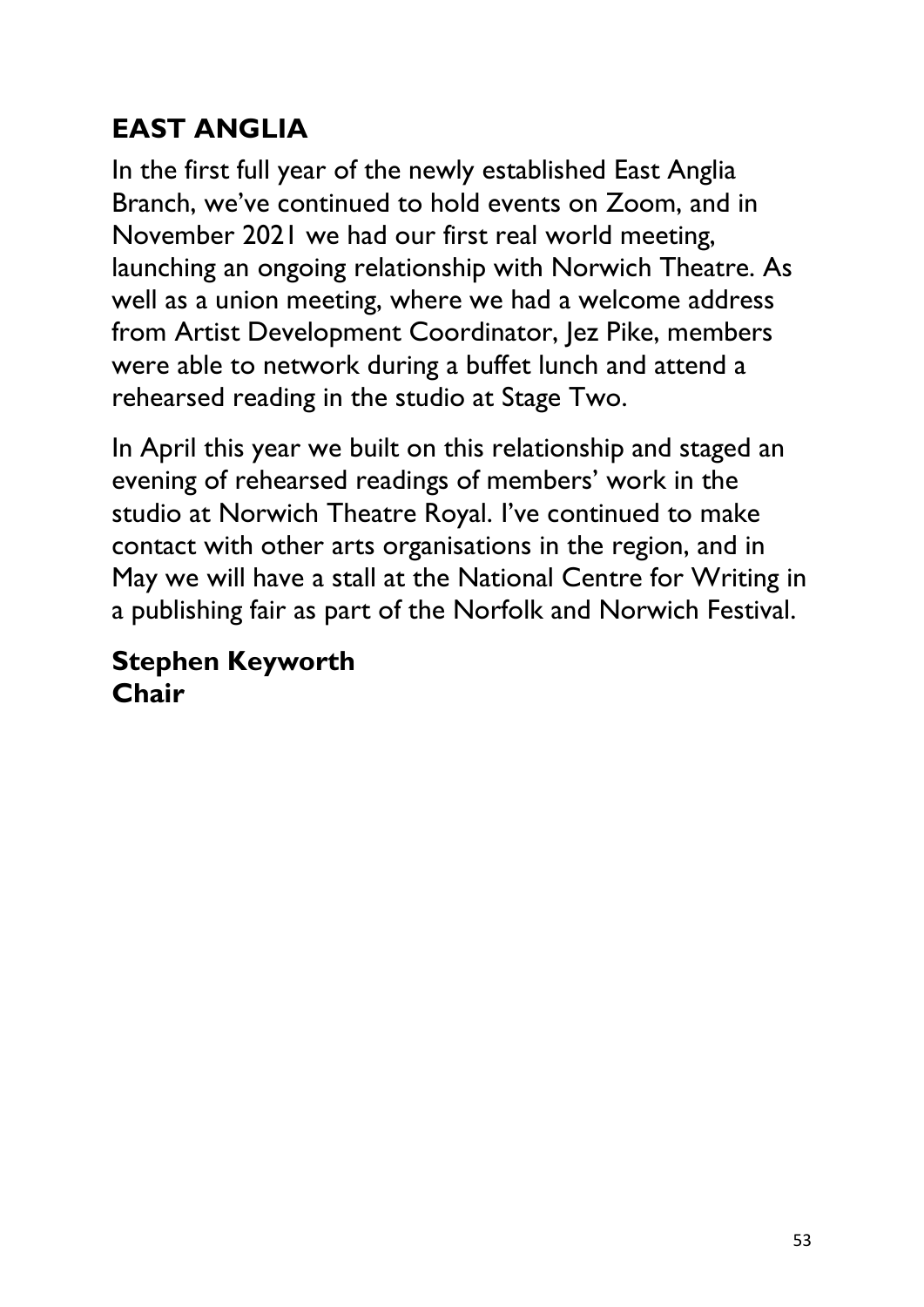### EAST MIDLANDS

The priority for the region is the reinvigoration of the Committee and election of a new East Midlands Chair. Anyone who is interested in leading WGGB's work in the area (or indeed would like to make a contribution to the Committee) should email admin@writersguild.org.uk for an update/further details (please put East Midlands Chair vacancy in the subject field).

#### LONDON AND SOUTH EAST

I would like to take the opportunity to thank my Co-Chair and partner-in-crime Teresa Howard, another musical theatre writer, with whom I have worked since our election last year to re-energise the region and encourage more engagement from members. Teresa has recently decided to stand down from the post so she can devote more time to various work commitments. I am very happy to continue as sole Chair for the region and have an excellent Committee of eight representatives who are passionate about continuing the drive to help you all at the Writers' Guild.

The London and South East region is by far the largest of all the union's regions with 1,657 members (56% of the total membership), and may I add that 40 new members have joined since we took up the role of Co-Chairs. We were aware that the region did not have an active Committee for some time, so it was important that Teresa and myself embarked on creating a vibrant and passionate Committee of writers to help to continue to support the work of WGGB. Our Committee members have come together in a series of meetings, some online and some in person over the past six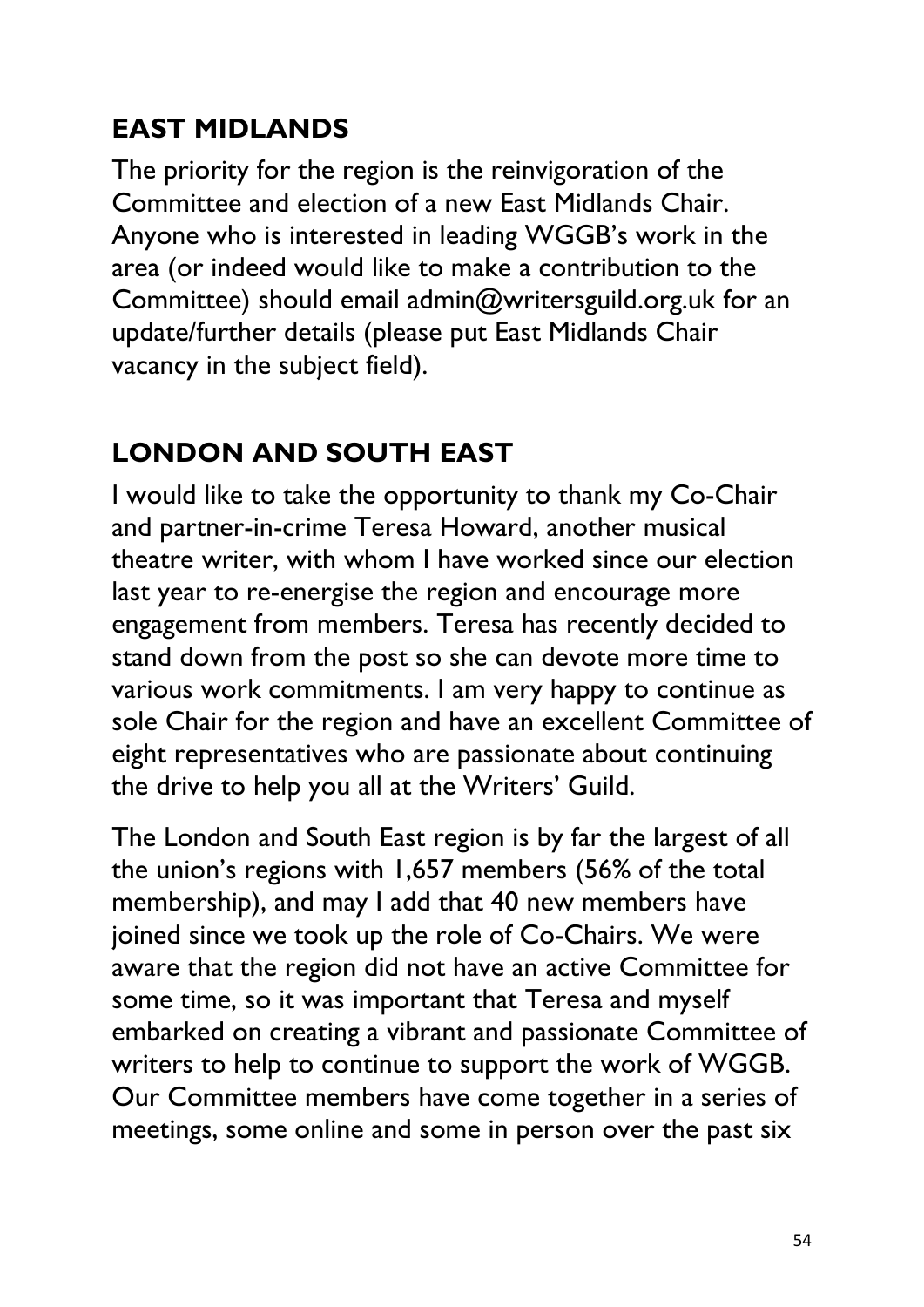months, where we have been discussing a number of initiatives which we hope to develop throughout the year.

We reached out to our connections at Arts Council England (ACE) and Teresa and myself hosted a very successful panel event last year, Arts Council grants and how to get them. The event received 161 sign-ups, despite being held in the middle of the summer holidays, and unlike most of the online events it was open to WGGB members only. The panel comprised of speakers Neil Darlison, James Trevelyan and Erica Campayne from ACE, who gave a presentation on applying for grants, and how to demystify the process of winning one, and then we took questions from the audience. We were thrilled with the response and hope you managed to gain great insights into the process to aid you in securing some well needed support.

We look forward to planning another online event in the next six months and we will be hosting an in-person meet-up for regional members later this spring.

#### Nina Kristofferson **Chair**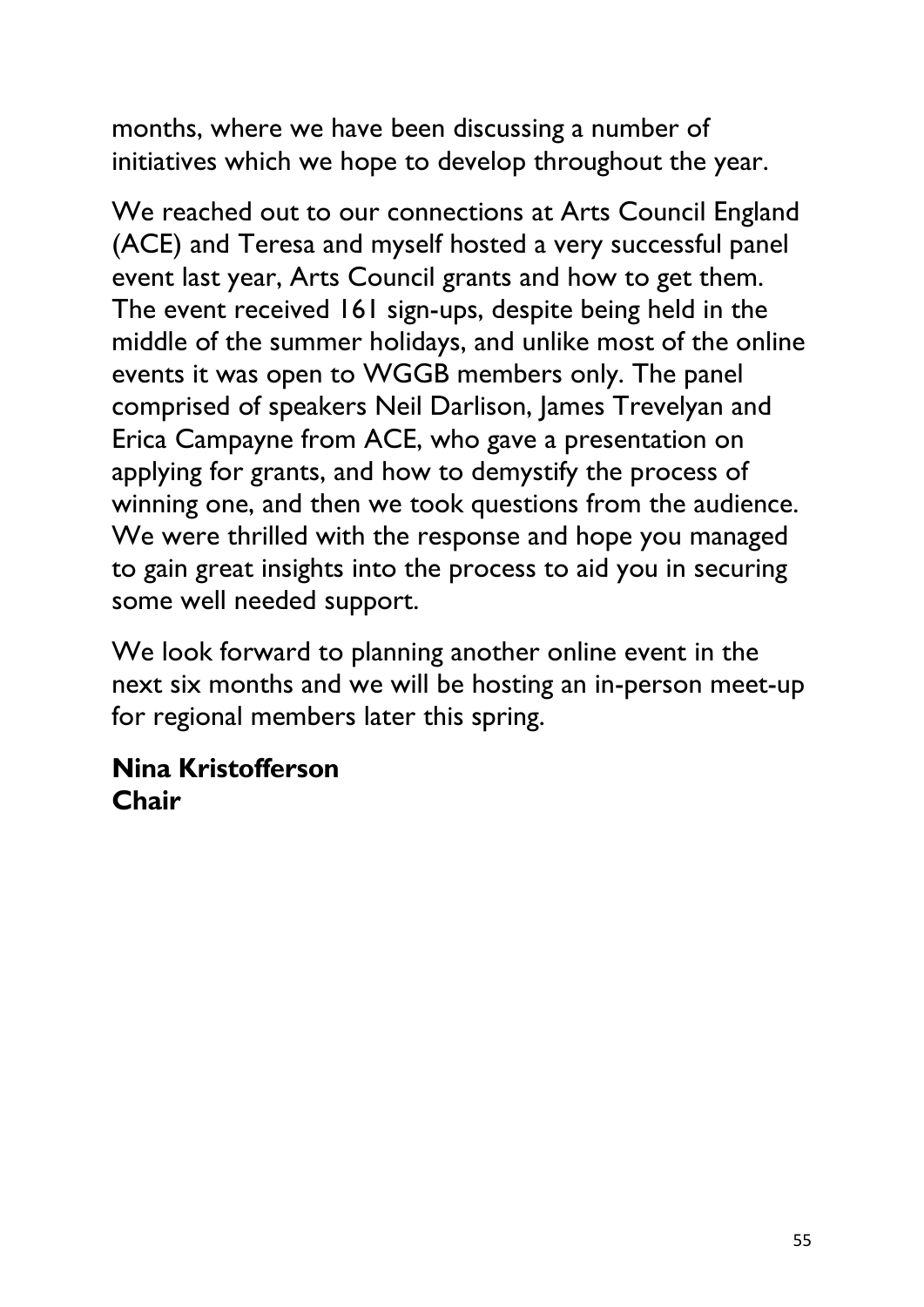## NORTH WEST (MANCHESTER AND LANCASHIRE)

In uncertain times, we need the WGGB more than ever. It has been great to see the wealth of resources offered online by the union, from talks to advice sessions. I know many North West members have benefited from these sessions. I have been able to help writers in the region with specific issues and signpost to other support.

Do continue to feel free to contact me about any writing issues specific to you or your area. I can't promise a resolution but I can promise my attention. You can email me on manchester@writersguild.org.uk

#### Rebekah Harrison Chair

## NORTH WEST (MERSEYSIDE)

The Chair of this Committee is currently vacant. Anyone who is interested in leading WGGB's work in the area (or indeed would like to make a contribution to the Committee) should email admin@writersguild.org.uk and put Merseyside Chair vacancy in the subject field.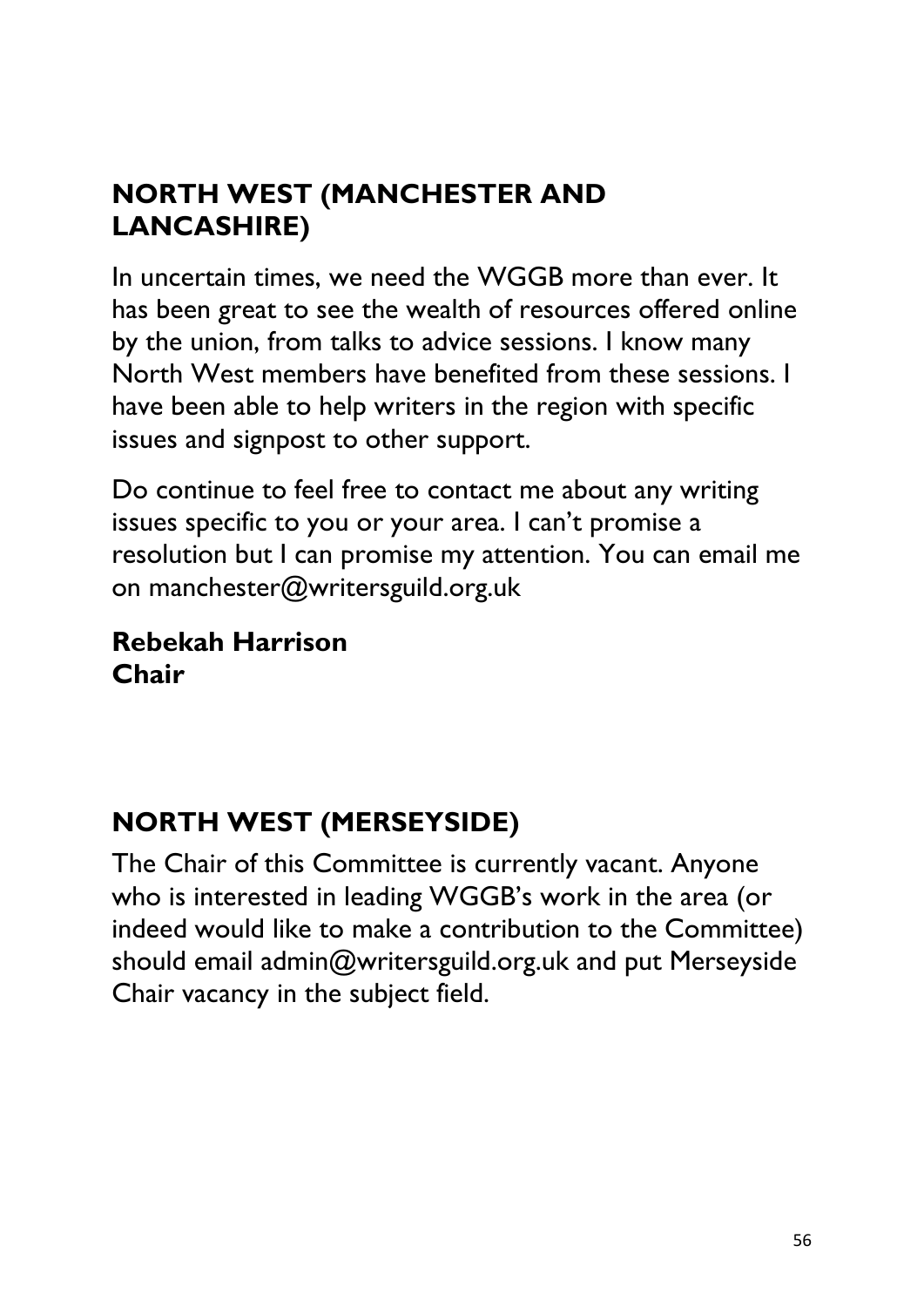## SOUTH WEST (DEVON AND CORNWALL)

The Chair of this Committee is currently vacant. Anyone who is interested in leading WGGB's work in the area (or indeed would like to make a contribution to the Committee) should email admin@writersguild.org.uk and put South West Devon and Cornwall Chair vacancy in the subject field.

## SOUTH WEST (WESSEX)

Despite time constraints, and the ongoing pandemic, over the past 12 months I've tried my best to stay in touch with members in the region and have even had some meetings, both in-person and virtually. There has been a range of approaches from film-makers, production companies and others based in Bristol, and I've tried to share relevant information with members in a timely fashion. I've also had many membership enquiries, which I'm hoping translated into new WGGB members!

With my (absolutely metaphorical) Wessex Writers' Guild hat on, I was able to meet with award-winning Bristol indie Indefinite Films, and with Wildseed Studios. The latter ran a seed funding initiative in autumn 2021 and I was able to email local WGGB members in case they had something to submit. In January 2021 I had a Zoom call with the Bristol-based BFI Network Talent Execs and we discussed a huge number of initiatives and projects that I think could be of interest to Wessex members at different stages of their careers. They also sounded keen to potentially partner with WGGB for the right sort of film event, balancing the contacts I've started to build within the Royal Television Society West of England area.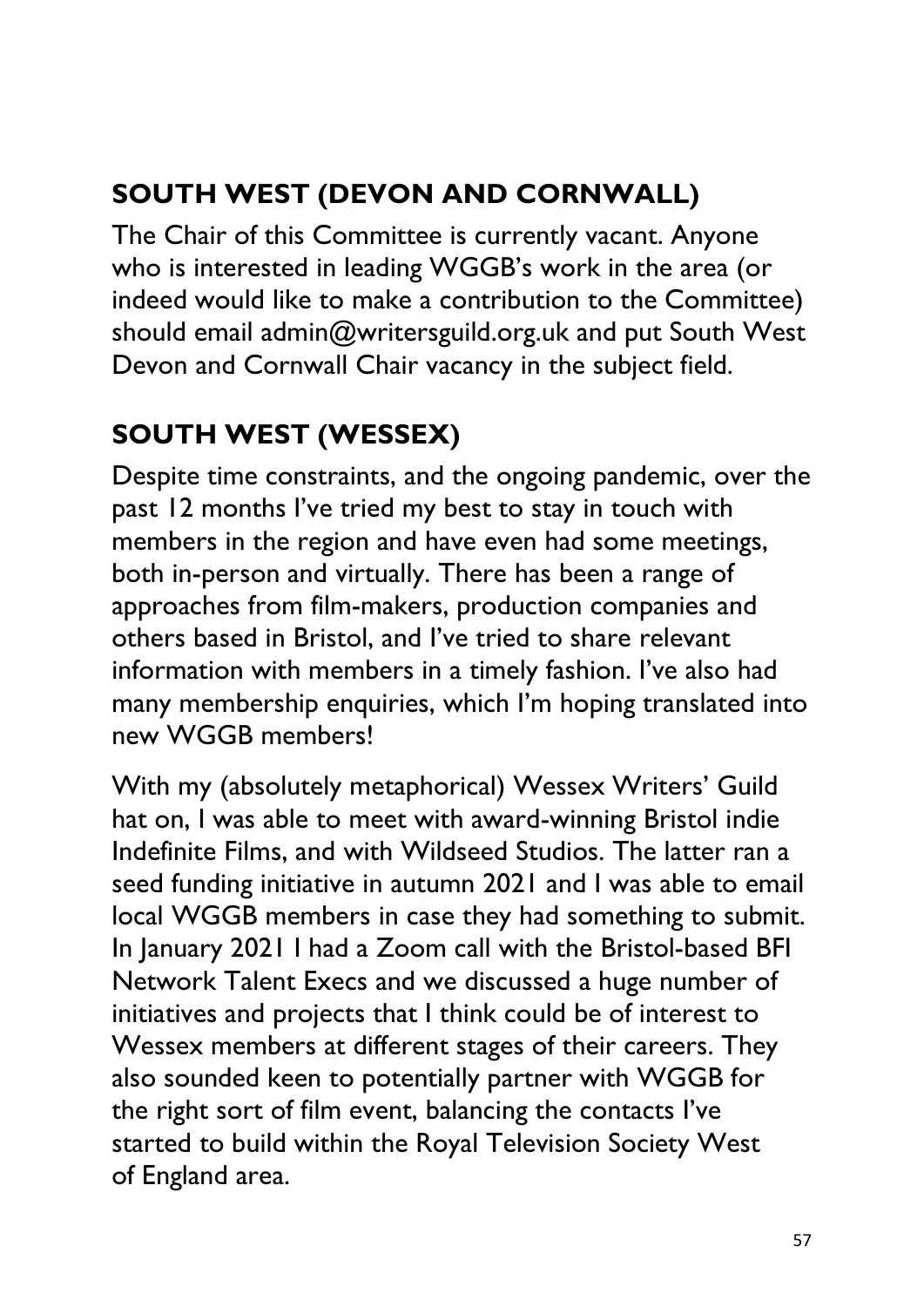The first Working Class Writers Festival took place in Bristol in October 2021. I did try to get the Writers' Guild involved in some form, but the programme was already set in stone by the time I was made aware of it via a contact at the local TUC. I've also emailed members regarding our Yorkshire Chair's sterling work to oppose the Government's plan to privatise Channel 4 (is 'ruin' too strong a synonym? I think not).

I have also reached out to Wessex members regarding my departure from the role. I've had chats and meetings with a few interested individuals – gratifyingly, no one wants the region to fade away again – and I'm sure whoever steps into my (equally metaphorical) shoes will, as they say in Bristol, do a gert lush job. (I should stress that there is more to the wide and diverse Wessex region than Bristol – and I don't even live there myself – but it does feel like an emerging powerhouse for scripted content of all kinds.)

It's hard to believe that my mandated six years is pretty much up. I became Chair (of a Committee of one) with enormous trepidation but have been supported superbly by both the union as a whole and by my fellow writers. It has been an absolute privilege to represent them. I've met some amazing people, had some wonderful experiences and will even miss the EC meetings (especially the in-person ones, which is quite an admission for an introvert to make). To misquote Tom Baker, just before he fell off a radio telescope and regenerated into Peter Davison, it's the end, but I hope the moment has been prepared for.

Martin Day Chair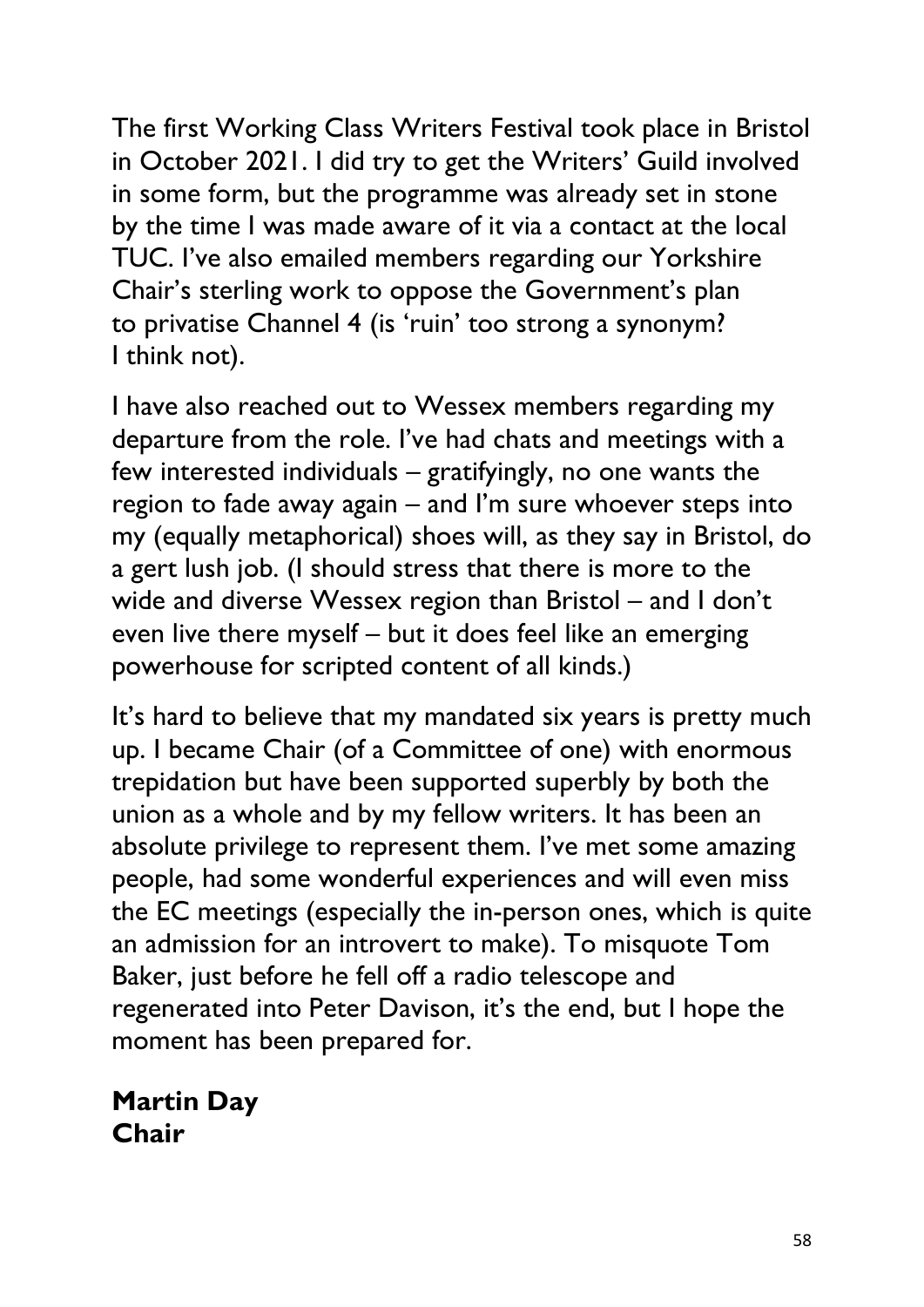## WEST MIDLANDS

The last year has been challenging for everyone. Events that we hoped to bring to fruition just couldn't happen. The ongoing impact of Covid-19 drained mental health, creativity and optimism.

During the summer of 2021 we began planning an event in association with the Screenwriters Forum that we hoped to hold at Birmingham City University in the autumn. The aim was to set a new agenda and connect writers and decisionmakers in the regional industry. At the time, Covid-19 seemed to be abating, and we were looking at an in-person event, in line with the university's guidelines. The return of Covid meant plans had to be put on hold indefinitely, however.

I had hoped to engage with students at the University of Worcester, through my role as a Royal Literary Fund Writing Fellow, but the campus was like a ghost town. Many staff and students simply did not attend campus. Those members of staff I did meet commented on the lack of students willing to travel to campus. My opportunities to engage with staff or students were therefore extremely limited.

In coming months we're likely to revamp the committee, which will include an East Midlands recruitment drive. The West Midlands Committee intends to continue planning practical events for local members, both online and in person, whichever seems most appropriate. To this end, we'll continue to work with the University of Worcester, Script Sirens and the Royal Television Society.

#### Martin Sketchley Chair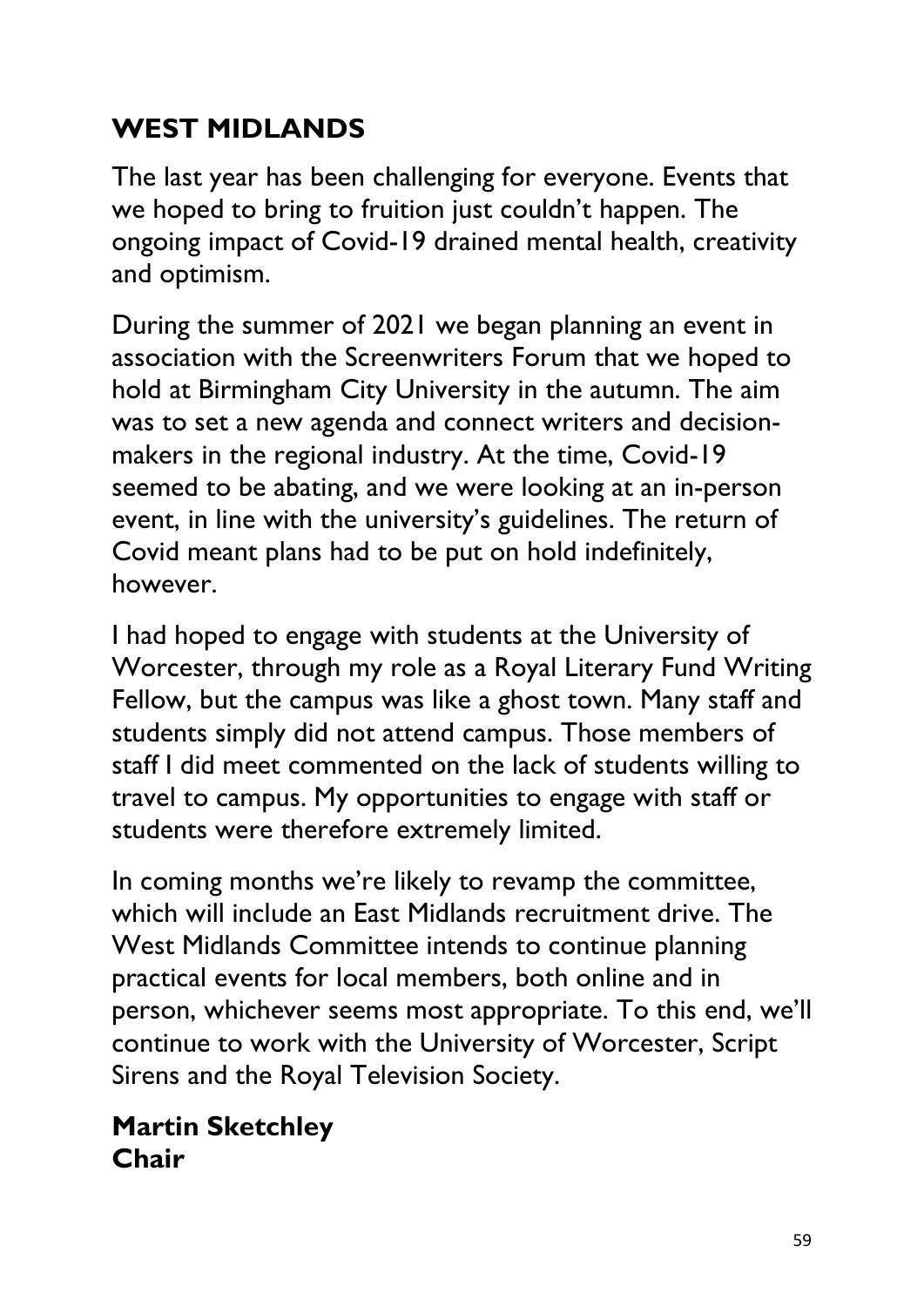## **YORKSHIRE**

It's been an enormous pleasure to represent the WGGB in Yorkshire for another year. I very much enjoy helping our region's members with whatever challenges or problems they face.

It's certainly a relief to see life returning to our region's creative institutions – it's inspiring to see theatres large and small with their lights back on, showcasing new work; to see film and TV production in the region head back to somewhere near pre-Covid levels; and to see books, radio plays and videogames starting to reappear in greater numbers.

But it's also evident that Covid has created financial and creative stresses in sectors of our industry that are already struggling, and outside of London, it always feels like creatives are hit harder than any others. I've heard alarming stories of writers being asked to work for little or nothing, or to work outside normally agreed guidelines "because of Covid". Let's be clear: Covid is not and can never be an excuse for not being paid properly. It's been a timely reminder of just what the Writers' Guild is here for, and the power of a union in standing up to exploitation.

I mentioned in last year's report that I hoped that working remotely/online has forced a democratisation of access for regional writers in an industry that is still too dominated by London-centric institutions and opportunities. It does feel like that is a shift that is becoming permanent  $-$  no one raises an eyebrow at having an online meeting – and I hope that's a genuine positive that stays with us, because it has such an impact on regional writers with low incomes and/or writers with disabilities or access issues.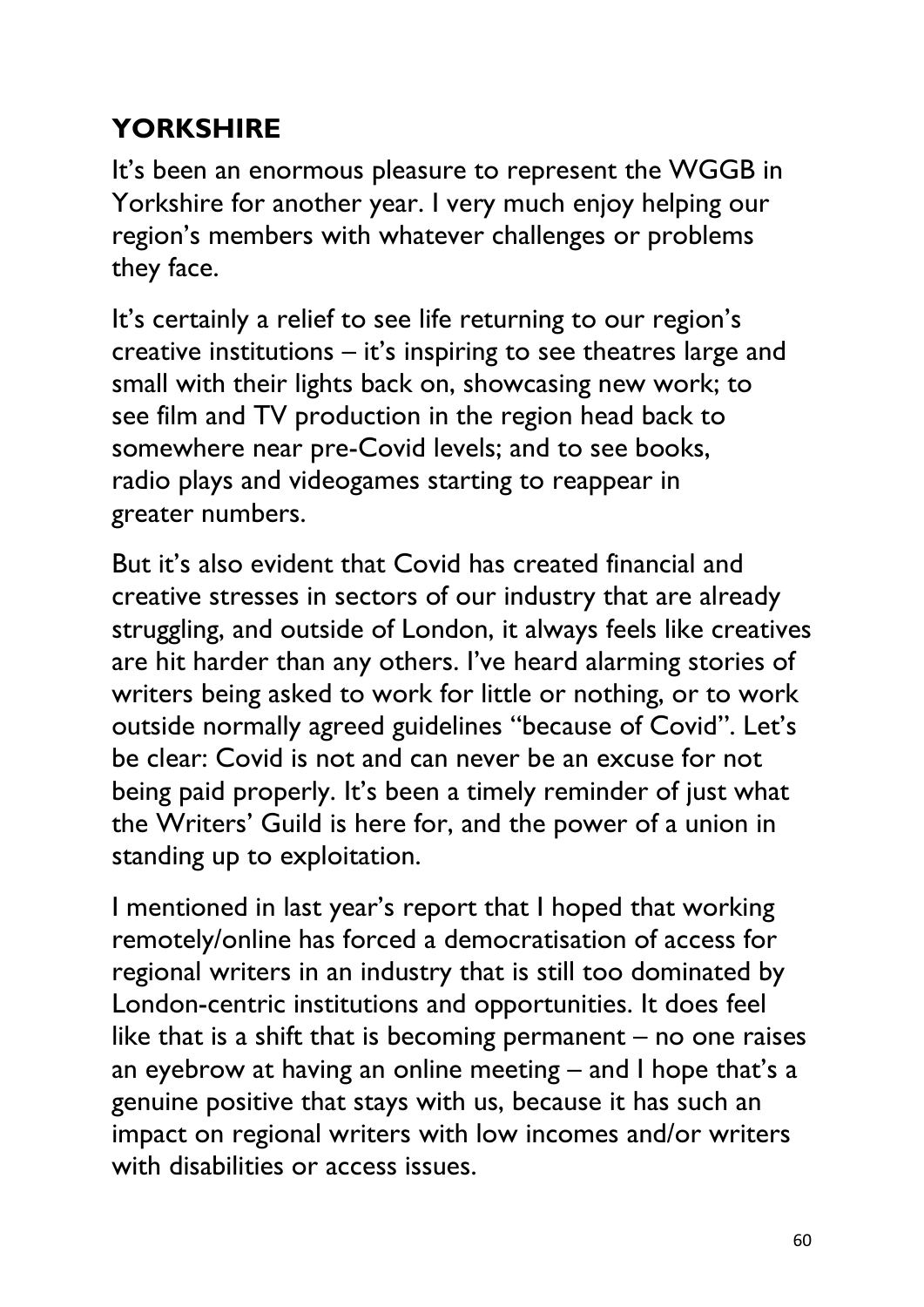At the WGGB, we have found the opportunity to engage with a greater number of members via online events has been profound, and I'd love the chance to run another regional Zoom event with a uniquely Yorkshire perspective. If you work in a sector you feel hasn't been represented by our Zoom events, or you have an idea for an event, please do get in touch.

Finally, we separated the Yorkshire and North East regions into two different roles – anyone who lives in either would agree that they are two very distinctive cultural and geographic regions! We're still looking for a North East rep to represent our members from that part of the world. Regional roles can be as big or small as you make them – first and foremost, you need to be a first point of contact for members and their questions, issues and problems. Do you think that could be you, or do you know a member who might fit the bill? Let us know.

I'm always inspired by the creativity of the Yorkshire region, and the way that creatives support and encourage one another. Long may that grow and continue! Meanwhile, if I can help in any way or offer any advice, I'm always delighted to hear from our Yorkshire members. Email me on yorkshire@writersguild.org.uk

#### David Allison Chair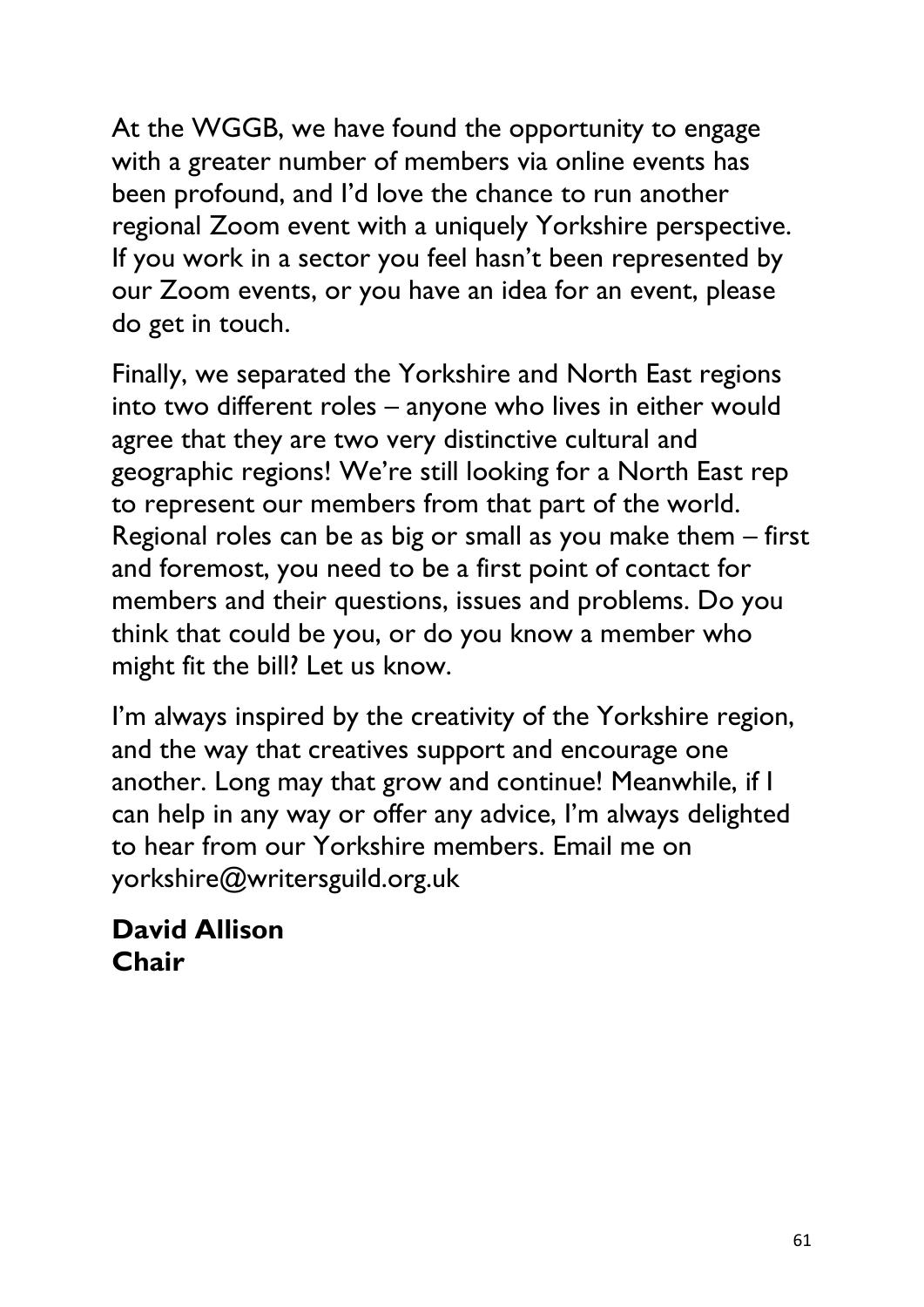## Other reports

## EDITORIAL AND COMMUNICATIONS

We are happy to announce the launch of the following project in 2021.

## COMPETITION OR CUT-PRICE COMMISSION?

This new publication addresses an issue that is common in many craft areas: commissions being labelled as competitions in order to excuse the poor terms and conditions being offered as a 'prize', doing a disservice to both commissions and competitions. We consulted with our Craft Committees and hope that our new publication will help writers across the board make more informed decisions about when to put their work forward for something that will genuinely benefit them, and when to leave well alone.

The publication was well received by our members and other writers, received coverage in the media and continues to get good engagement on social media.

## GOING FORWARDS

The Editorial and Communications Committee is now a responsive group which can rise to specific occasions where other committees require our support, but remains otherwise dormant and in awe of the work of the rest of the union.

### Jenifer Toksvig and Thom Fell Co-Chairs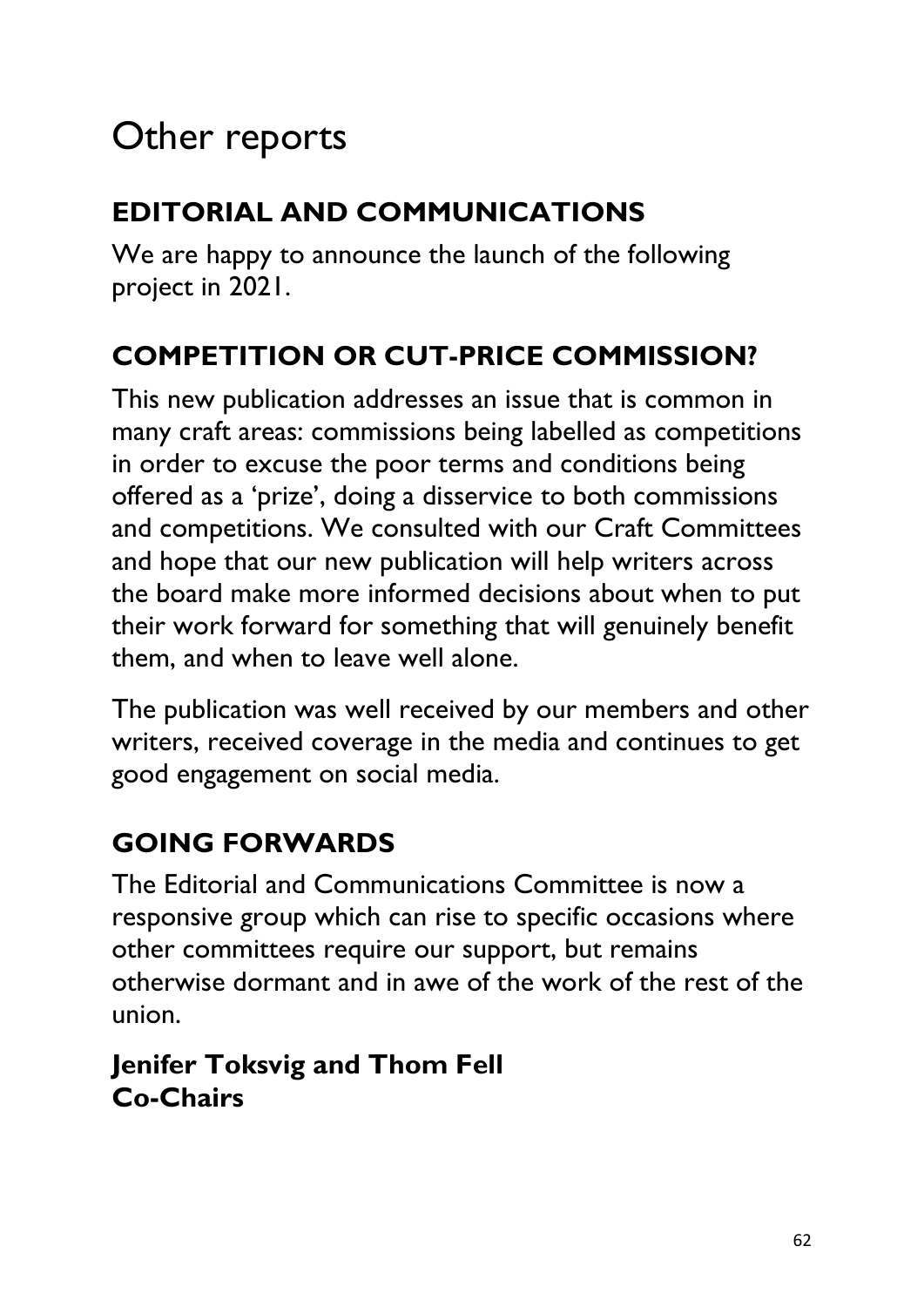## EQUALITY AND DIVERSITY

In its second full year, the Committee is moving at a pace.

Following on from last year's WGGB membership survey, the Equality and Diversity Committee are delighted that their long-held goal for industry-wide research into the experiences of ethnically diverse writers across all sectors is well underway. The research, conducted by Inc Arts, has been made possible with support from ALCS and the results are due in the coming months. The results of this important work will input into the planning of future campaign work for the Committee and the union in championing representation.

Connected to this, the Equality and Diversity Committee recently discussed in depth the use of the term BAME and for the moment have voted to continue using the term for purposes of information monitoring and statistics, to be in line with other unions. WGGB specific engagement with writers on identity has already transitioned to a self-selective approach. In the meantime, we hope for a better industry standard adoption and will continue to review our position as the conversation develops and once recommendations are received from Inc Arts as part of their research.

This past year the Committee has seen the creation of a new working group to better focus on the issues affecting disabled writers. The group have been a great source of support, as well as sharing their experiences with industry through several highly successful and profile-raising Zoom events. They have advised directly into matters and initiatives targeting disabled writers and, additionally, it is a great source of pride for the Committee that each member of the working group is currently actively working.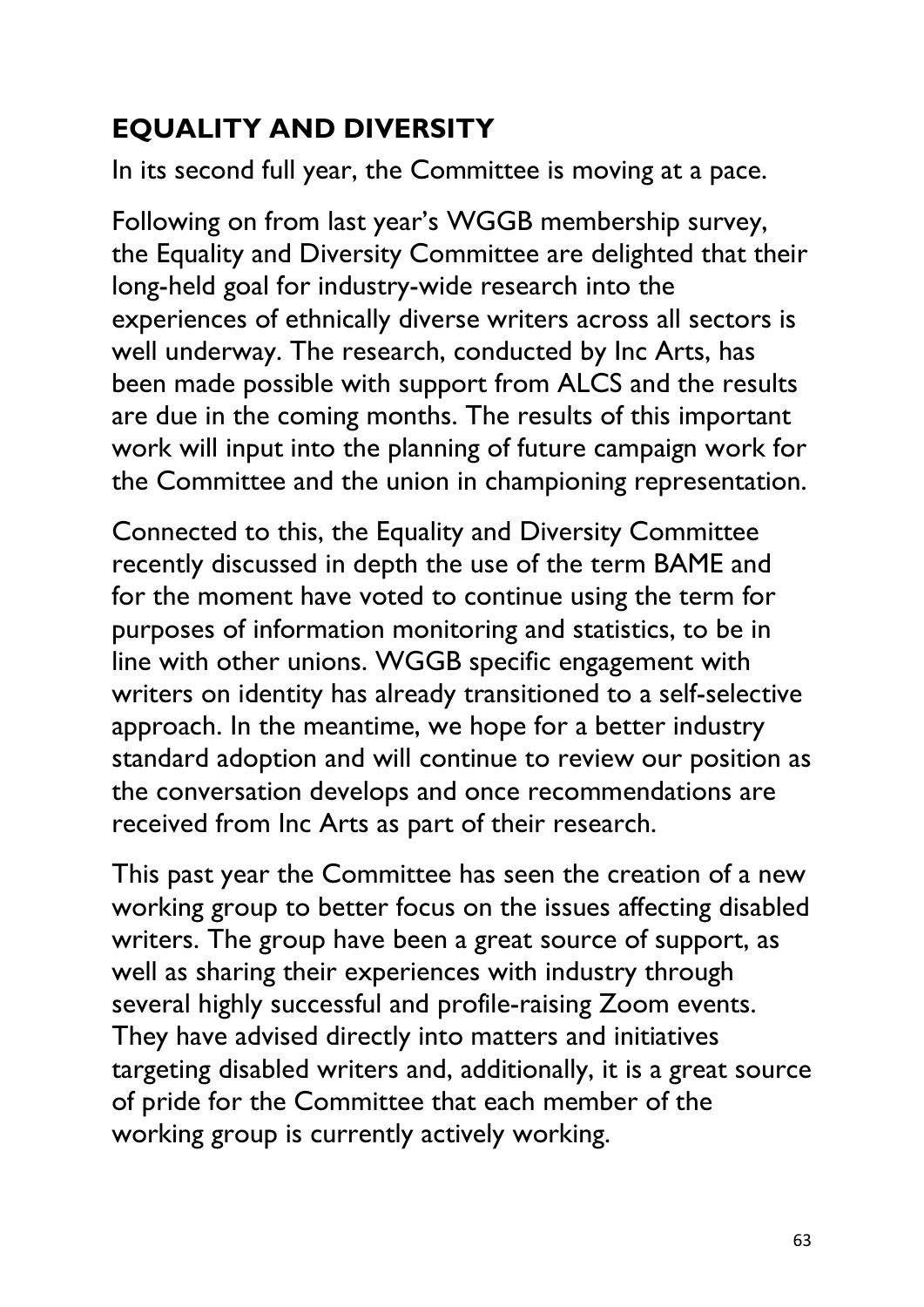The Equality and Diversity Committee continues to provide input at executive level and into ongoing WGGB initiatives such as the recently launched New Play Commission Scheme, as well as supporting and advocating for matters arising from the union's casework and liaising with colleagues from other Writers' Guild Committees.

If you think you could help the Equality and Diversity Committee on this vital and important work, we are always looking for new, committed members. You don't have to have any experience, just passion! Email ED@writersguild.org.uk to register your interest.

#### Sukey Fisher and Sumerah Srivastav Co-Chairs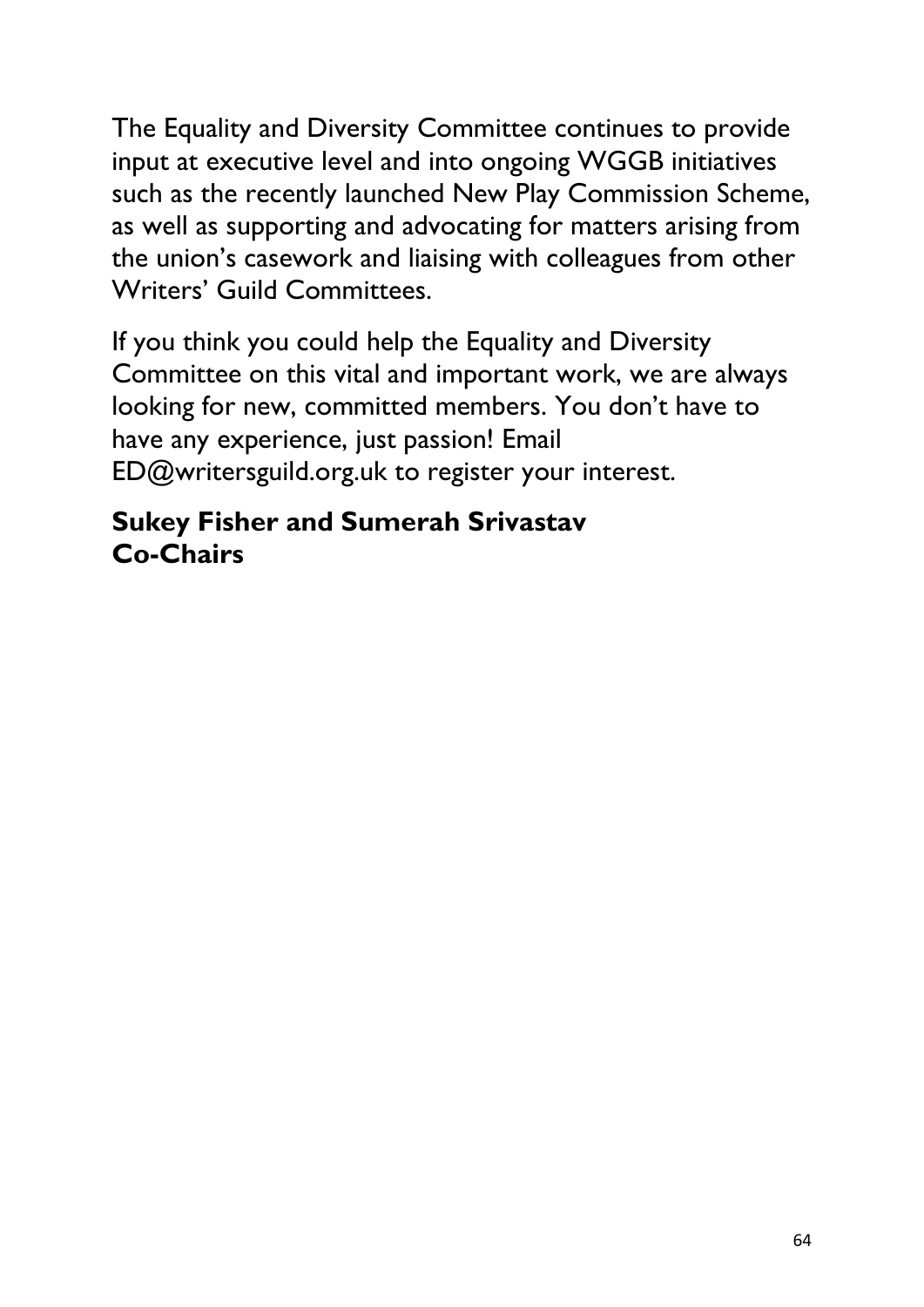## **Obituaries**

WGGB has sadly lost some long-standing members in 2021-22, who have contributed to the strength of the union over many years. We would like to remember all of the following members, listed below (obituaries can be found on our website: www.writersguild.org.uk/category/obituaries/).

Bob Baker (1939-2021)

Eric Chappell (1933-2022)

Stephen Churchett (1947-2022)

Barry Cryer (1935-2022)

John Finch (1925-2022)

Kay Mellor (1951-2022)

Eric Sanders (1919-2021)